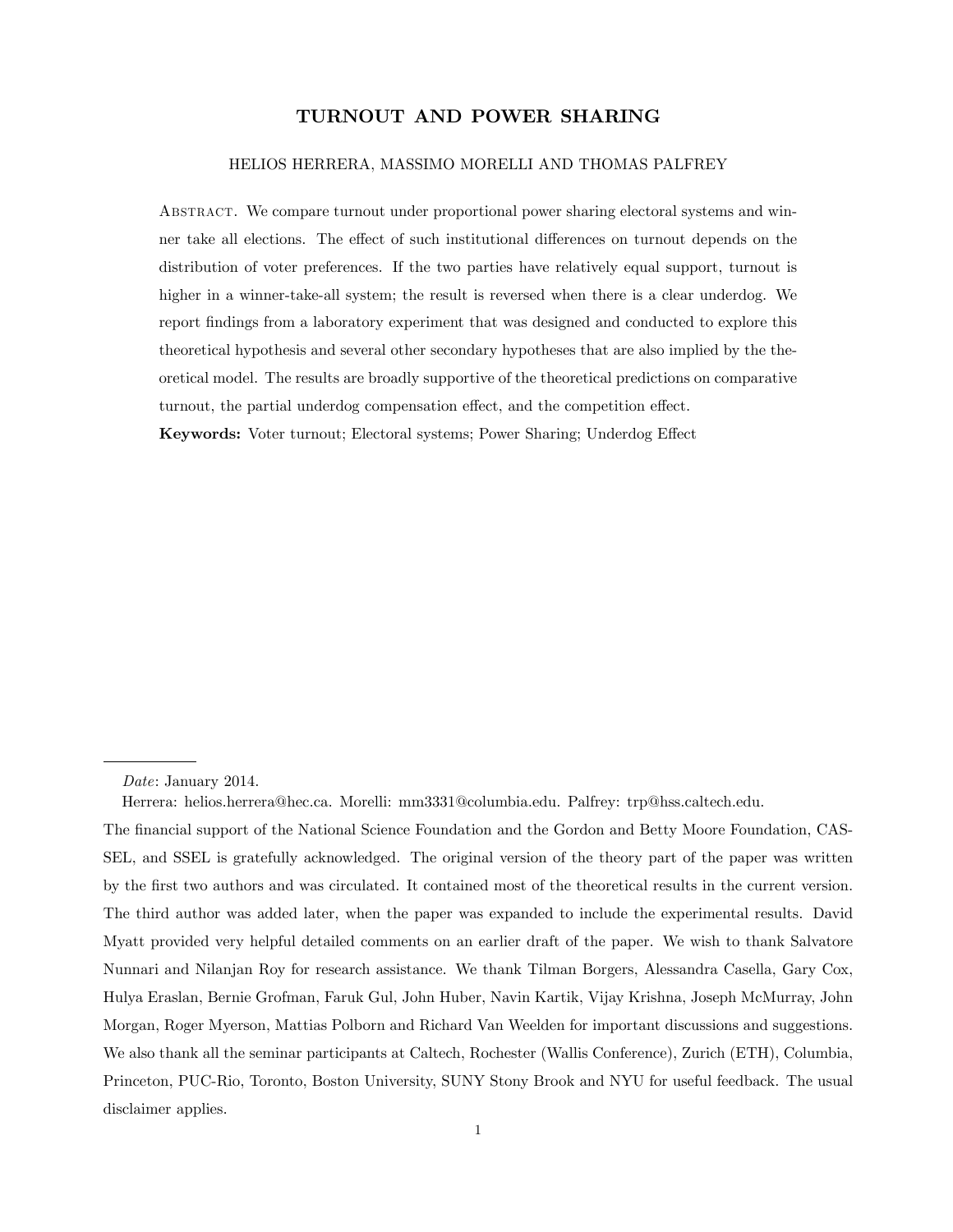#### 1. Introduction

Voter participation is an essential component of democracy, and changes in the level of electoral participation may affect the political positioning of the competing parties, electoral outcomes and ultimately public policy. At the same time, the level of electoral participation, electoral outcomes, political parties and other aspects of the political landscape are all endogenous and widely believed to be consequences of the electoral rules. A key property of electoral systems is the degree of proportionality in translating votes to seats. Many conjectures have been offered about whether or not more proportional systems lead to higher turnout and why. Heuristic arguments have been offered on both sides, but this article provides the first theoretical and experimental analysis of the complex relationship between proportionality and turnout, focusing mainly on the question of how equilibrium turnout is jointly affected by a combination of the relative size of the competing parties and the electoral rules.

The laboratory experiment, while a stylized version of elections in the field, enjoys an important advantage over empirical or historical studies, by virtue of eliminating potential confounding factors that have challenged such studies, and led to an ambiguous mix of findings. These confounding effects include the measurement of competitiveness, properly controlling for social/cultural factors, endogeneity of the choice of electoral system, isolating the effects of district magnitude or multimember districts, and taking into account institutional variations in government formation, to name a few.

A claim that is essentially folk wisdom in the political science literature on comparative politics is that proportionality increases turnout, and, in particular, proportional systems will produce more turnout than single member plurality (winner take all) systems.<sup>1</sup> Selb  $(2009)$ , for example, leads off his introduction with a sweeping statement: "There is wide agreement among scholars that the proportionality of electoral systems...is positively associated with voter participation." Regardless of this wide agreement, however, if one looks more closely it turns out that, in fact, the results are quite mixed. There are some glaring exceptions that are

<sup>1</sup>See, for example, Powell (1980, 1986), Crewe (1981), Jackman (1987) and Jackman and Miller (1995), Blais and Carthy (1990) and Franklin (1996). There have also been statements suggesting that this claim is implied by theoretical results (see e.g. Bowler et al. (2001) and Cox (1999)), but the "theory" referred to consists of informal arguments based on casual theorizing. There have also been informal theoretical arguments on the other side: Powell (1980) argues that for several reasons SMP systems are more transparent than PR systems, which may boost turnout. Some possible factors have been argued both ways. For example, it was initially argued (e.g., Gosnell 1930) that PR may produce higher turnout because it leads to more political parties.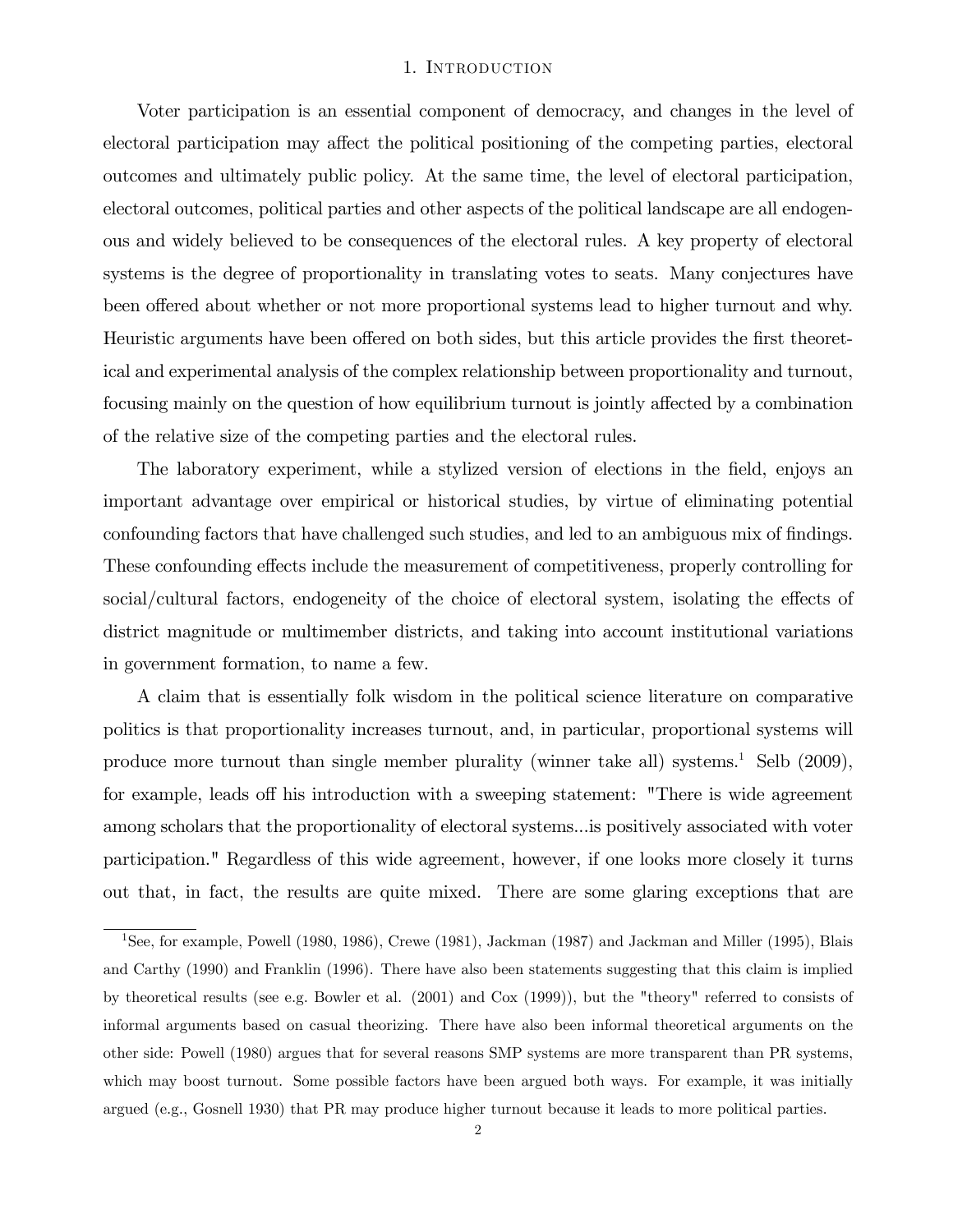dismissed with idiosyncratic explanations, and without such exclusion the evidence for this central claim is weak.<sup>2</sup> Acemoglu (2005) argues that cultural and idiosyncratic characteristics that are difficult to control for make it difficult to assess the causal effects of institutional differences, since institutions are themselves endogenous.<sup>3</sup> Blais  $(2006)$  in his turnout survey concludes that "many of the findings in the comparative cross-national research are not robust, and when they are, we do not have a compelling microfoundation account of the relationship."

Where does this leave us? The empirical findings are mixed and the published theoretical claims are mostly nonexistent or based on informal intuitions. First of all, this paper provides a formal theoretical model that (a) offers a rationale for why one should a priori expect cross sectional empirical studies to lead to mixed findings and (b) identifies clear conditions under which proportional systems will lead to more (or less) turnout than winner take all systems. Second, this paper offers data from a laboratory experiment that provides exactly the kind of controls that are missing in the empirical studies. The experiment itself is specifically designed to test whether predictions falling out of the theoretical characterization are supported by data.

The theoretical results we present here on the comparison between electoral participation in winner-take-all systems and power sharing systems<sup>4</sup> are an abridged version of what appears in more detail in our working paper (Herrera et al. 2013), most of which was contained in the earlier working paper of Herrera and Morelli  $(2008)^5$ . The key insight is that the ranking of turnout in the two systems depends on the expected closeness of the election. While closeness has been conjectured to play an important role in winner take all elections, until now little

<sup>4</sup>We use the term power sharing rather than proportional representation because the mapping from vote shares to power shares can be in principle proportional even in systems that strictly speaking do not use PR electoral rules. The relative power of the majority party for a given election outcome varies with the degree of separation of powers, the organization of chambers, the assignment of committee chairmanships and institutional rules on agenda setting, allocation of veto powers, and obviously electoral rules. See Lijphart (1999) and Powell (2000) for a comprehensive analysis of the impact of political institutions on what they call degree of proportionality of ináuence, which is basically our vote-shares to power-shares mapping. Electoral rules determine the mapping from vote shares to seat shares in a legislature, whereas the other institutions determine the subsequent mapping from seat shares to power shares across parties.

 ${}^{5}$ See for instance: http://www.cer.ethz.ch/education/morelli 3.pdf

<sup>2</sup>Switzerland is the most prominent exception of a PR system with low turnout. Evidence from Latin America also runs counter to folk wisdom. New Zealand (prior to switching to PR) offers another counterexample. They switched to PR and turnout declined. Blais (2000 & 2006) points out how the result in Blais and Carthy (1990) relies entirely on the treatment of New Zealand as a deviant case.

 ${}^{3}$ Putnam et al. (1983) make a similar point, as does Boix (2000).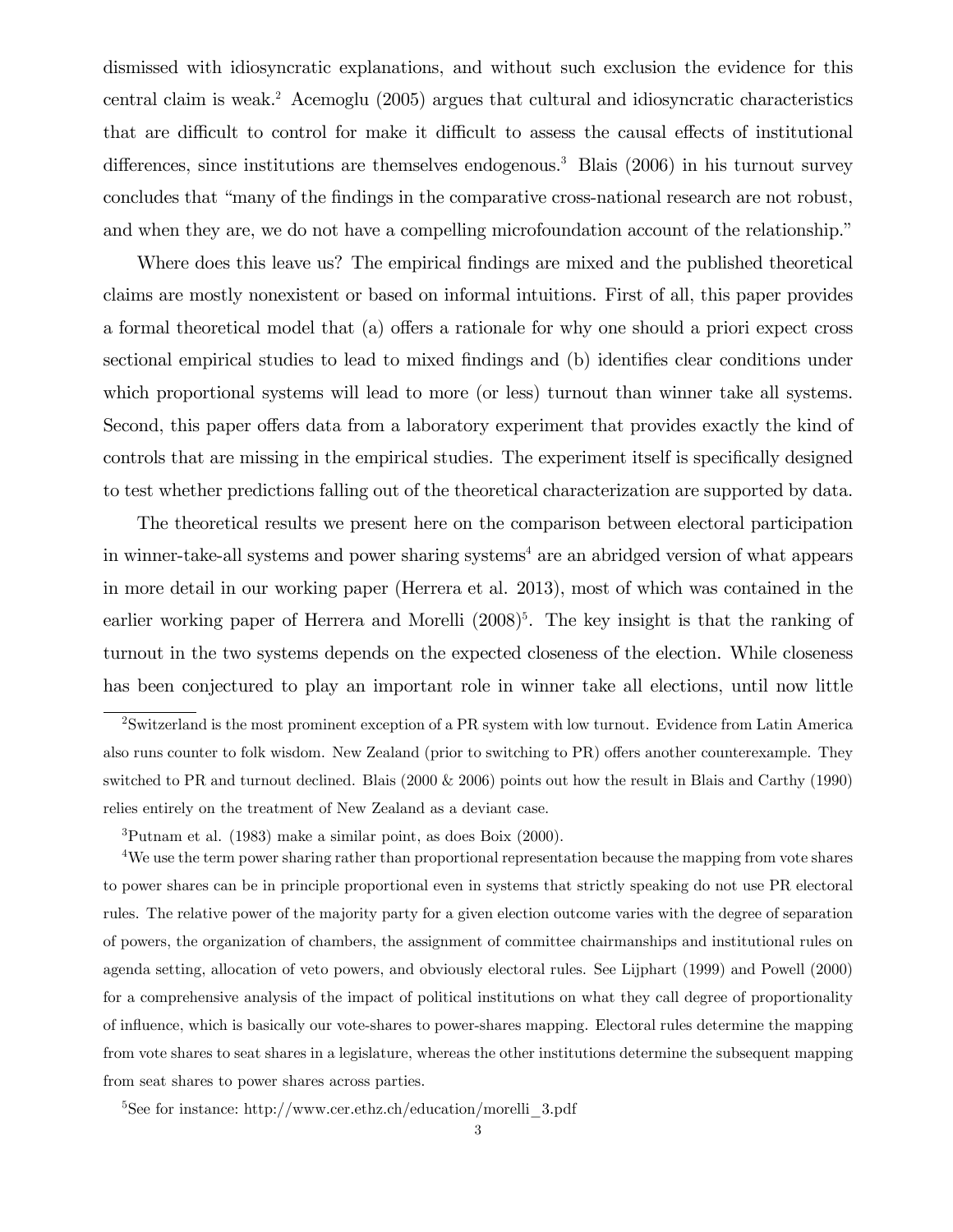has been known theoretically about the effect of closeness in proportional systems. The main theoretical result is that in large elections a winner take all system induces higher turnout if and only if the election is expected to be close; power sharing systems induce higher turnout than winner take all systems in less competitive races. We base our analysis in this paper on the costly rational voting model (see e.g. Ledyard (1984) and Palfrey and Rosenthal (1985)) under population uncertainty<sup>6</sup>, extending the analysis to the proportional influence or proportional power sharing system.<sup>7</sup>

This main finding follows from an important intermediate result that we prove in this paper, the partial underdog compensation effect. Generally in turnout models with large numbers of voters, there is an underdog compensation effect, namely the supporters of the candidate who is expected to lose will have higher turnout rates than the supporters of the favored candidate. The modifier "partial" indicates that the amount by which underdog supporters vote more relative to the favorite's supporters does not fully compensate for the ex ante advantage of the favorite. Therefore, in a winner-take-all system, when preferences are not evenly split the partial underdog compensation preserves the ex-ante leading party as the ex-post leading party in equilibrium. The expected winning margin remains high, leading to pivot probabilities that decline very rapidly in N, the expected number of voters, strongly discouraging participation. In a proportional power sharing system the expected marginal benefit of a single vote is proportional to the marginal change in the vote share determined by that vote, rather than pivot probabilities, and therefore a less competitive election (i.e. a higher expected winning margin) does not affect the incentives to vote as much. In contrast, if the two candidates are equally favored ex ante, then the pivot probabilities decline very slowly, on the order of the square root of N, which implies turnout in winner take all elections to be relatively higher.

Several theoretical papers have assumptions that made them obtain for winner-take-all elections a *full* underdog compensation effect in the limiting case of large electorates: the

<sup>6</sup>Viewing the size of the electorate as a random variable (see Myerson 1998 and 2000) has the advantage of simplifying the computations without altering the incentives driving the results. See also Krishna and Morgan (2011) for a similar model but with common values. Numerical computations we performed with Öxed population sizes confirm however that all our comparative results do not depend on population uncertainty.

<sup>7</sup>Elsewhere (Herrera et al. 2013), we show that the main theoretical Önding is shared by a wide range of non-instrumental turnout models, such as group mobilization models (see e.g. Morton (1987, 1991), Cox and Munger (1989), Uhlaner (1989), and Shachar and Nalebuff (1999)) and ethical voting (see e.g. Coate and Conlin (2004) and Feddersen and Sandroni (2006)). In that paper the main results are extended to allow for multiple parties as well.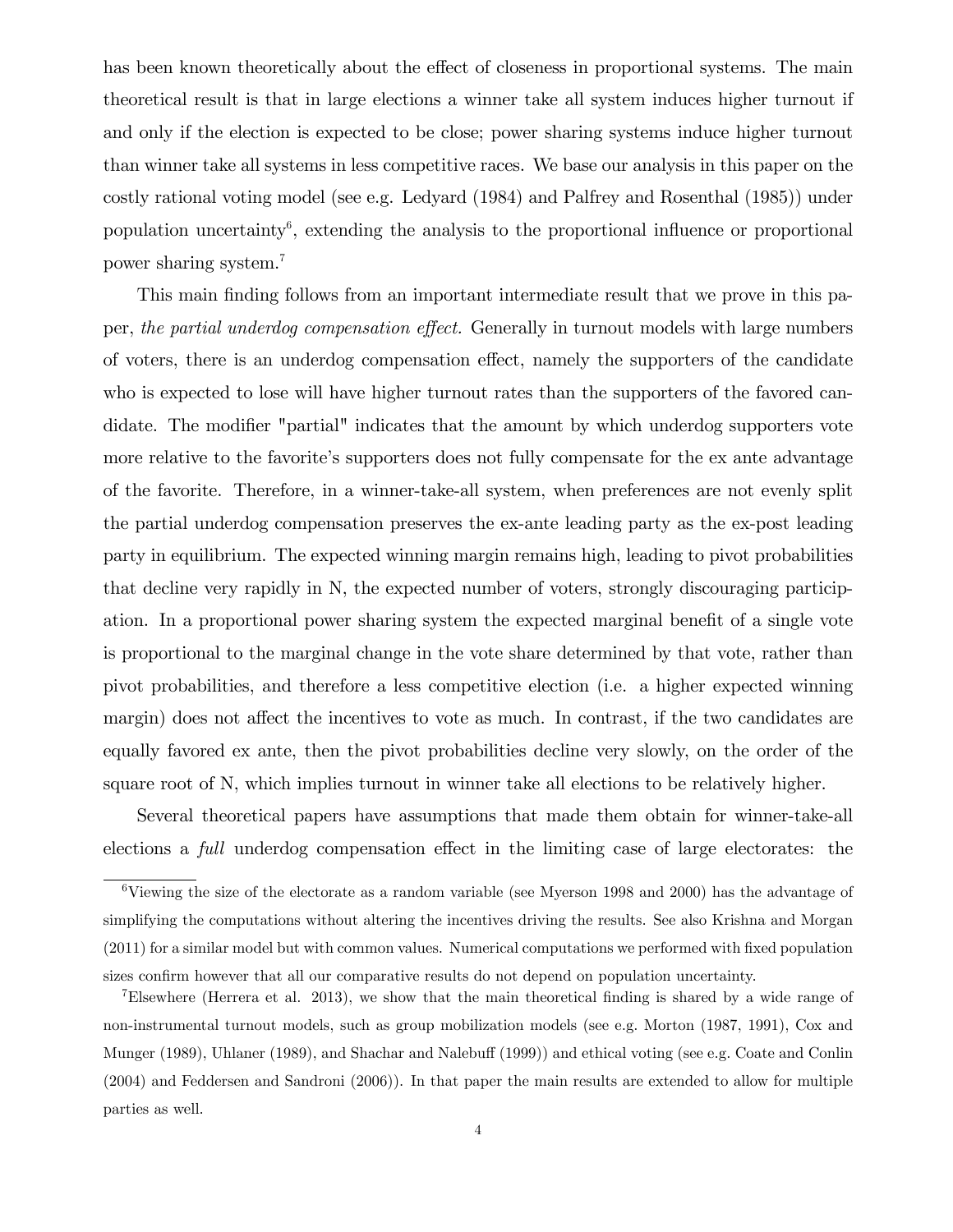theoretical claim is that in pivotal voting models the expected vote shares of the two parties are equal independent of the distribution of partisan preferences in the population. Our paper shows that this result depends on what one assumes about the distribution of voting costs. In particular, full underdog compensation can occur when the distribution of voting costs is degenerate (Goeree and Grosser 2007, Taylor and Yildirim 2010), or is bounded below by a strictly positive minimum voting cost (Krasa and Polborn 2009), or is identical for voters from different parties. In contrast, the original Palfrey-Rosenthal (1985) model rules out the first two of these cases and explicitly allows for different distributions of voting costs for the two parties. The full underdog compensation result is, in fact, not a general property of pivotal voting models in large electorates. With a finite number of voters, typically the underdog compensation effect is only partial, and in rare cases can even be reversed. In the limiting case, one can get less than full underdog compensation in several ways. As one extreme, if the two parties have supporters with heterogeneous costs of voting with a distribution of voting costs with lower bound of support less than or equal to zero, then the underdog compensation effect is always partial or zero in the limit. The intuition for this is easy to see in the extreme case where some positive fraction of voters have zero or negative voting costs. In this case, for large elections they are the only ones who vote, and there is no free rider problem among these voters because they get direct utility (or zero cost) from voting, hence there is zero underdog compensation in large elections. In the intermediate case that we study in this article, with the continuous distribution of voting costs that has non-negative support and a positive density at zero, voters supporting the underdog turn out in higher percentages than voters that support the favorite, but the underdog compensation is only *partial*. Hence, the party with higher exante support is always expected to win large elections, albeit by a smaller margin of victory than the ex-ante support advantage (e.g. the opinion polls) would predict.

If one moves away from the convenient population uncertainty world (convenient in terms of tractability) it is straightforward to derive exact equilibrium conditions to be used for numerical computation of the predictions for any known number of voters. Hence it is possible to test the comparative results in the laboratory. The relevance of the comparative Öndings is put to a test in a large study of 1900 laboratory elections, where we experimentally control and manipulate the proportionality parameter, voting costs and the competitiveness of the election. Since Levine and Palfrey (2007) already provide a preliminary set of data with winner-take-all rules, we adopted the same treatments even in the new proportional experiments, so that the data could be pooled together. The experimental results confirm the theoretical predictions of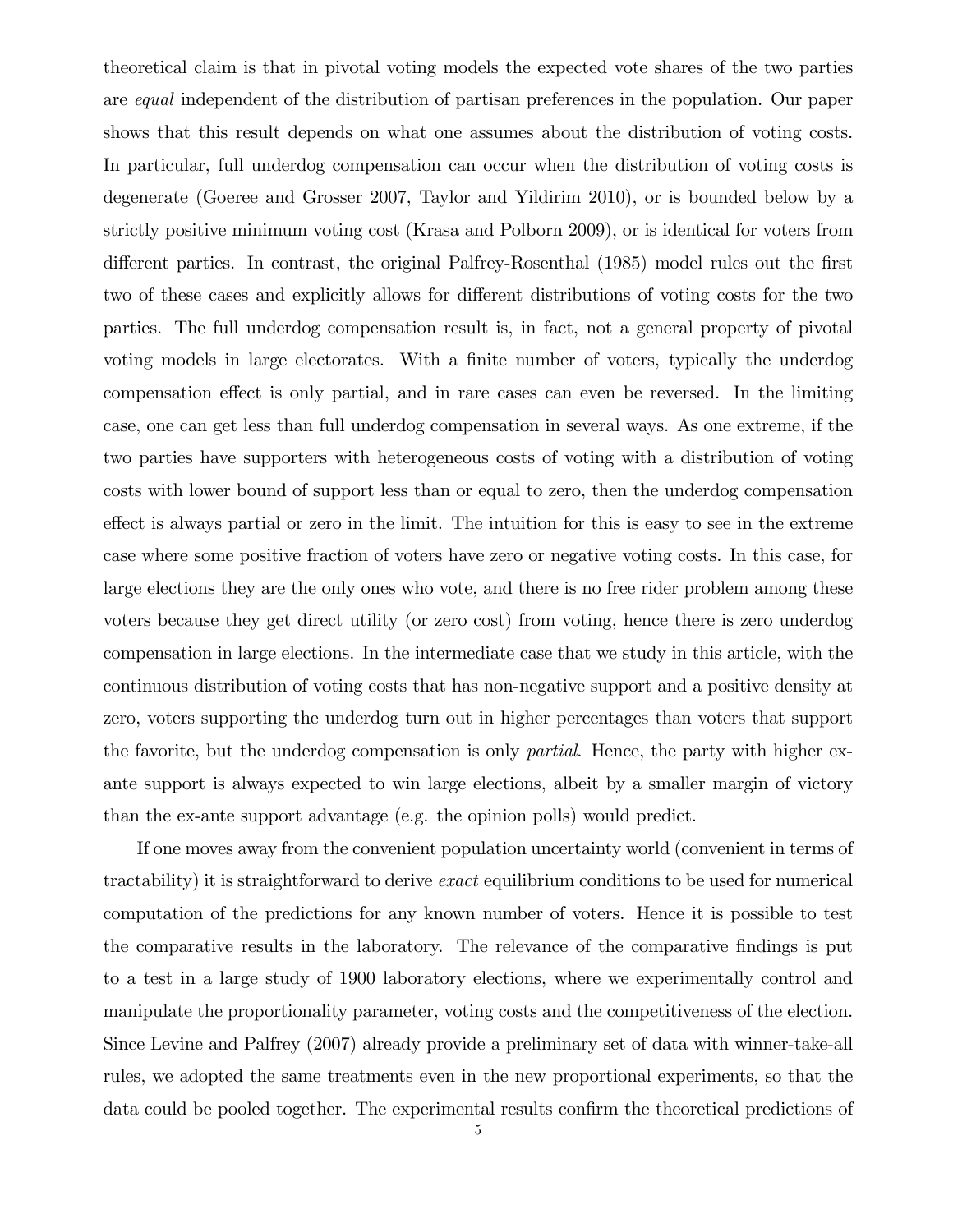the general model, as well as other predictions on the closeness effects that come out specifically from the known-population model computations.

1.1. Related Literature. Our modeling strategy is related to a body of literature that applies the Poisson game approach to model strategic voting in large elections, including recent contributions by Bouton (2012), Bouton and Gratton (2013), Krishna and Morgan (2011), McMurray (2012). The closest of these to our paper is Castanheira (2003), which examines turnout in large winner take all elections in the context of one-dimensional spatial competition between two candidates. He obtains results by making the voters a continuum, i.e. swapping the incremental benefit of a vote with a derivative. He also partially extends his main results about the rate of convergence to zero turnout in winner-take-all elections to the case where there can be a "mandate effect", which he models with a linearized weighting function, similar to Stigler (1972).

A recent related theoretical study by Kartal (2013) addresses the differences in turnout across electoral systems, using a somewhat different approach and with a different focus. Following the approach of Palfrey and Rosenthal (1985), that paper does not adopt the Poisson games framework, assumes no uncertainty about the number of voters in the election, and the analysis is primarily focused on welfare comparisons across different systems with endogenous turnout. A similar result to ours on the partial compensation effect is obtained. A later study by Faravelli and Sanchez-Pages (2012) also compares turnout and welfare with majority and with general power sharing rules with endogenous turnout. They obtain results only in a neighborhood of perfectly even elections  $(q=1/2)$  or perfectly biased elections  $(q=1)$ .<sup>8</sup> The Herrera and Morelli (2008) working paper contained many of these comparative results, and also established "model robustness" by proving that the main theoretical results comparing power sharing with winner take all also hold in several alternative theoretical approaches that allow for non-instrumental motives for voting and when there are more than two parties.

Earlier experimental evidence (see Schram and Sonnemans (1996)) suggests turnout is higher in a majoritarian system than in proportional representation, but the experimental design featured only the case of perfect symmetry in the ex-ante supports for the two parties. Thus, their finding that the winner take all elections display higher turnout is consistent with our theoretical results. However, our theory also predicts that the turnout ordering will be reversed if the parties' ex-ante supports are sufficiently asymmetric. Levine and Palfrey (2007)

 ${}^{8}$ See also Faravelli et al (2013) for other extensions.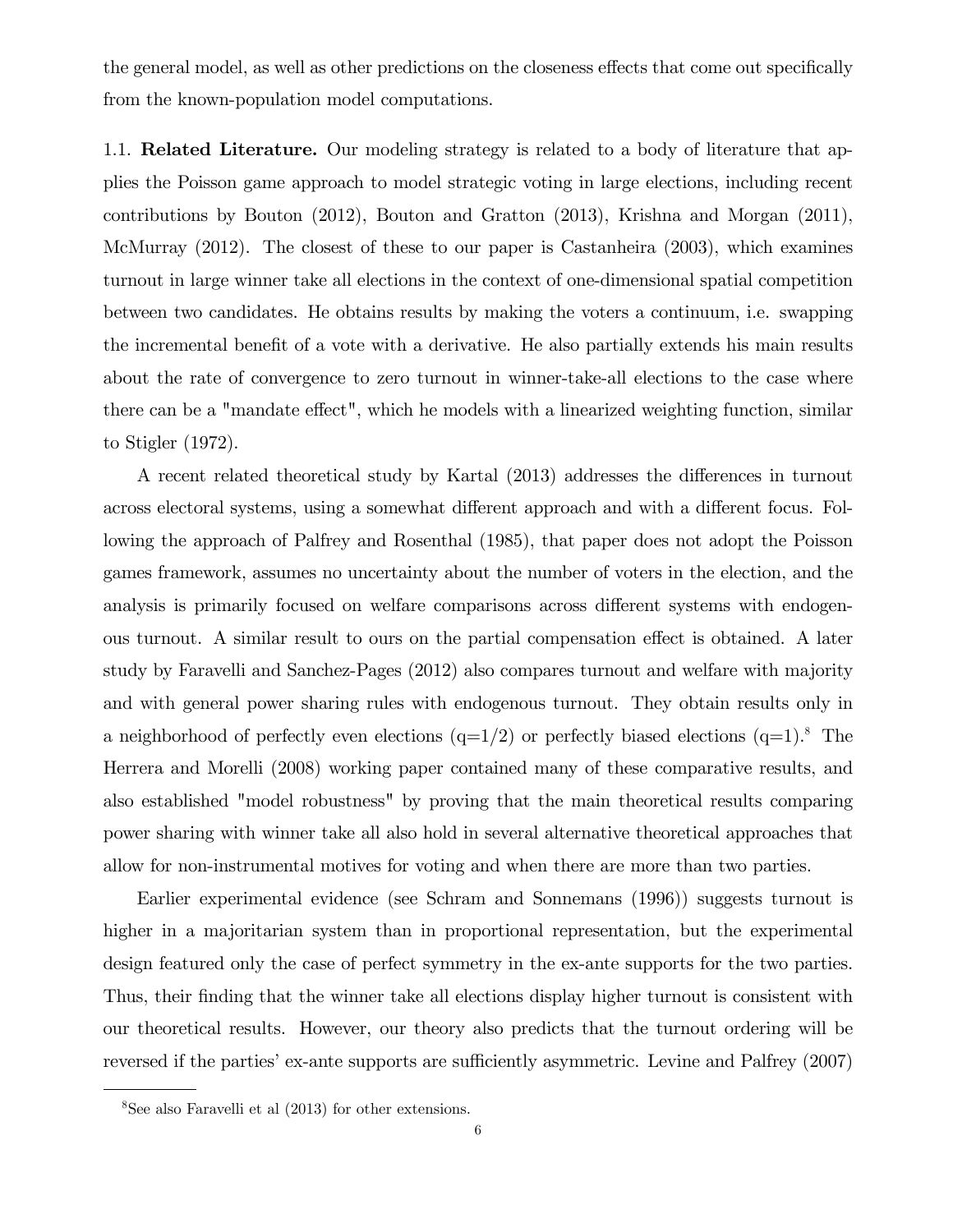conduct an experiment with a very similar design to ours, but only looks at winner take all elections. Recent experimental Öndings related to ours can also be found in Kartal (2011). That experiment implements a different, piecewise linear, version of proportional representation, and the design mainly addresses issues of representation and efficiency. The experimental design in the present paper contrasts a purely proportional representation system with winner take all, and focuses on the effect of relative party size on turnout in proportional versus winner take all systems. In addition, we run some robustness treatments with different cost distributions, including some treatments in which a *reverse* underdog compensation effect is predicted and observed.

The paper is organized as follows. Section 2 contains the analysis of our rational voter model, comparing the properties of proportional power sharing and winner-take-all systems. Section 3 describes the experimental design, procedures, and data analysis, the results of which are broadly supportive of the theory in terms of comparative statics in small elections, and where one can see the general findings of the theory further confirmed. Section 4 offers some concluding remarks and describes potential paths of future research.

### 2. THE VOTER TURNOUT MODEL

Two parties, A and B, compete for power. Citizens have strict political preferences for one or the other, chosen exogenously by Nature. We denote by  $q \in (0, 1)$  the preference split, i.e. the chance that any citizen is assigned (by Nature) a preference for party A (thus  $1 - q$  is the expected fraction of citizens that prefer party  $B$ ).<sup>9</sup> Without loss of generality, we assume that  $q \leq 1/2$ , so that A is the underdog party with smaller ex-ante support, and B is the favorite party. The indirect utility for a citizen of preference type  $i, i = A, B$ , is increasing in the share of power that party  $i$  has. For normalization purposes, we let the utility from "full power to party  $i^{\prime\prime}$  equal 1 for type i citizens and 0 for the remaining citizens.

Beside partisan preferences, the second dimension along which citizens differ is the cost of voting. Citizen is cost of voting,  $c_i$ , is drawn from a distribution with infinitely differentiable pdf  $f(c)$ , strictly positive on the support  $[0, \bar{c}]$ , with  $\bar{c} > 1/2$ .<sup>10</sup>

<sup>&</sup>lt;sup>9</sup>For the case in which q is not fixed, see Myatt (2012).

<sup>&</sup>lt;sup>10</sup>Cost draws are independent. The assumption that  $\bar{c} > 1/2$  is made for technical reasons, to avoid dealing with boundary cases. One could also allow for the support to include negative voting costs, which trivially implies a zero compensation effect in large electorates.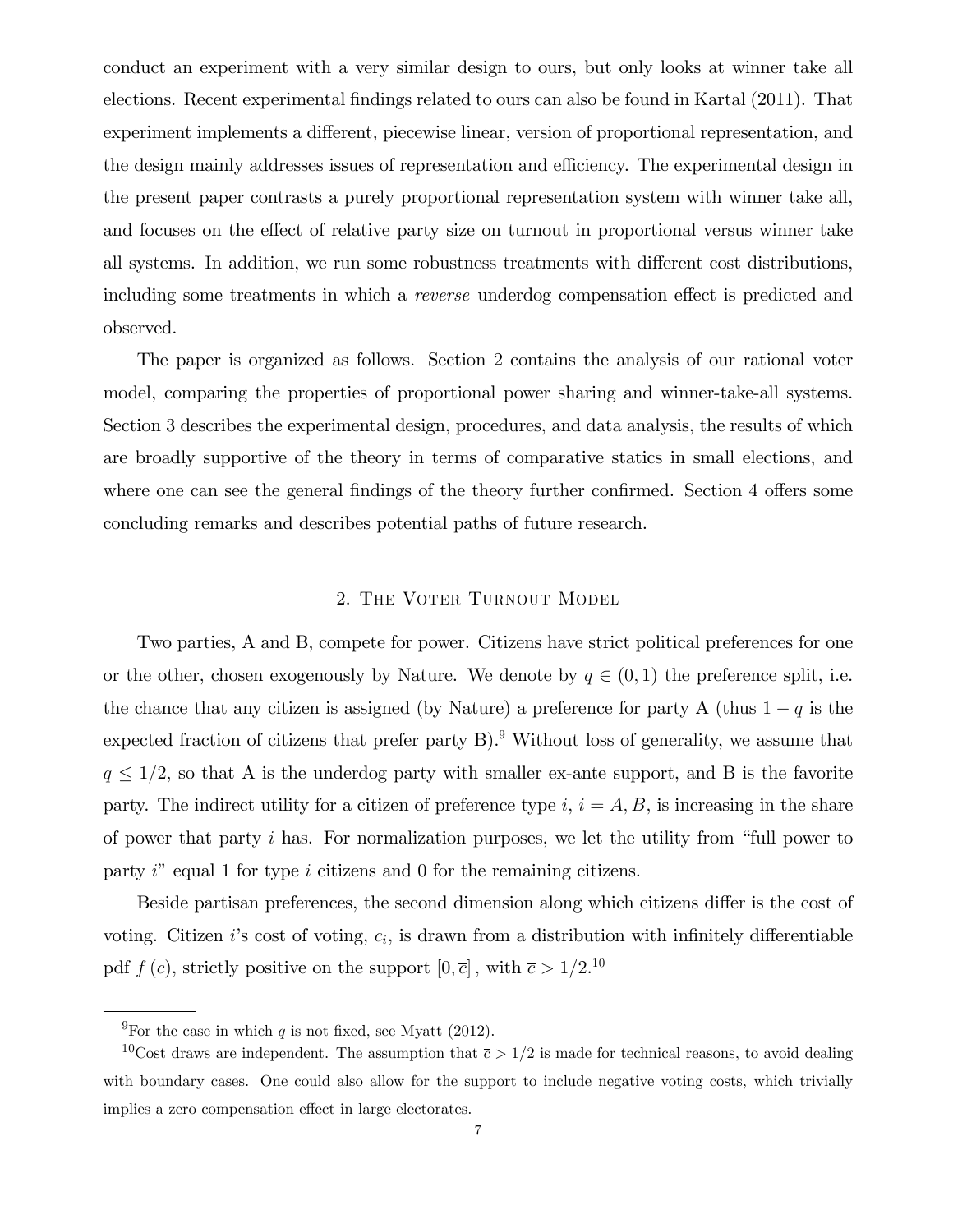We assume that the size of the electorate is finite but uncertain.<sup>11</sup> The number n of citizens who are able to vote in a given election is distributed as a Poisson distribution with mean  $N$ :

$$
n \sim \frac{e^{-N} \left( N \right)^n}{n!}
$$

Citizens have to choose to vote for party A, party B, or abstain. If a share  $\alpha$  of A types vote for A and a share  $\beta$  of B types vote for B, the expected turnout  $T = q\alpha + (1 - q)\beta$ .

We compare the above equilibrium conditions in two electoral systems that differ on the benefit side: a winner-take-all system  $(M)$  and a proportional power sharing system  $(P)$ . Under system M, if the vote share for A is  $V > 1/2$ , then party A has full power and each A supporter gets utility 1. The payoffs are reversed if  $V < 1/2$ , and every citizen gets a payoff of  $1/2$  if  $V = 1/2$ . Under P, for any V, an A supporter's payoff is V and a B supporter's payoff is  $1 - V<sup>12</sup>$  For each system we characterize the Bayesian equilibria of the game, which take the form of a pair of cutoff thresholds,  $(c_{\alpha}, c_{\beta})$ , one for each party. That is, each A supporter with a cost below a threshold  $c_{\alpha}$  votes for type A, each B supporter with a cost below  $c_{\beta}$  votes for B. All other citizens abstain. So on aggregate, the expected proportion of type A citizens who vote is  $\alpha = F(c_{\alpha})$  and the expected proportion of type B citizens who vote is  $\beta = F(c_{\beta})$ .

In an equilibrium strategy profile  $(c_{\alpha}, c_{\beta})$ , the expected marginal benefit of voting, B (which will be characterized by different expressions for the  $P$  and  $M$  systems) equals the cutoff cost of voting (indifference condition for the citizen with the highest cost among the equilibrium voters).<sup>13</sup> Hence the equilibrium conditions can be written as:

$$
BA(\alpha, \beta) = F-1(\alpha), \qquad BB(\alpha, \beta) = F-1(\beta)
$$
\n(1)

 $11$ Our results hold more generally: we use this specification for convenience only in the limit equilibrium results that will follow.

 $^{12}$ By convention, let  $V = 1/2$  in the event nobody votes.

<sup>&</sup>lt;sup>13</sup>If we drop the assumption that  $\bar{c} > 1/2$  and N is sufficiently small, then the cutoff costs may be on the boundary, at  $\bar{c}$ , for one or both parties, in which case the equilibrium condition would be an inequality. The assumption of  $\bar{c} > 1/2$  avoids these uninteresting cases.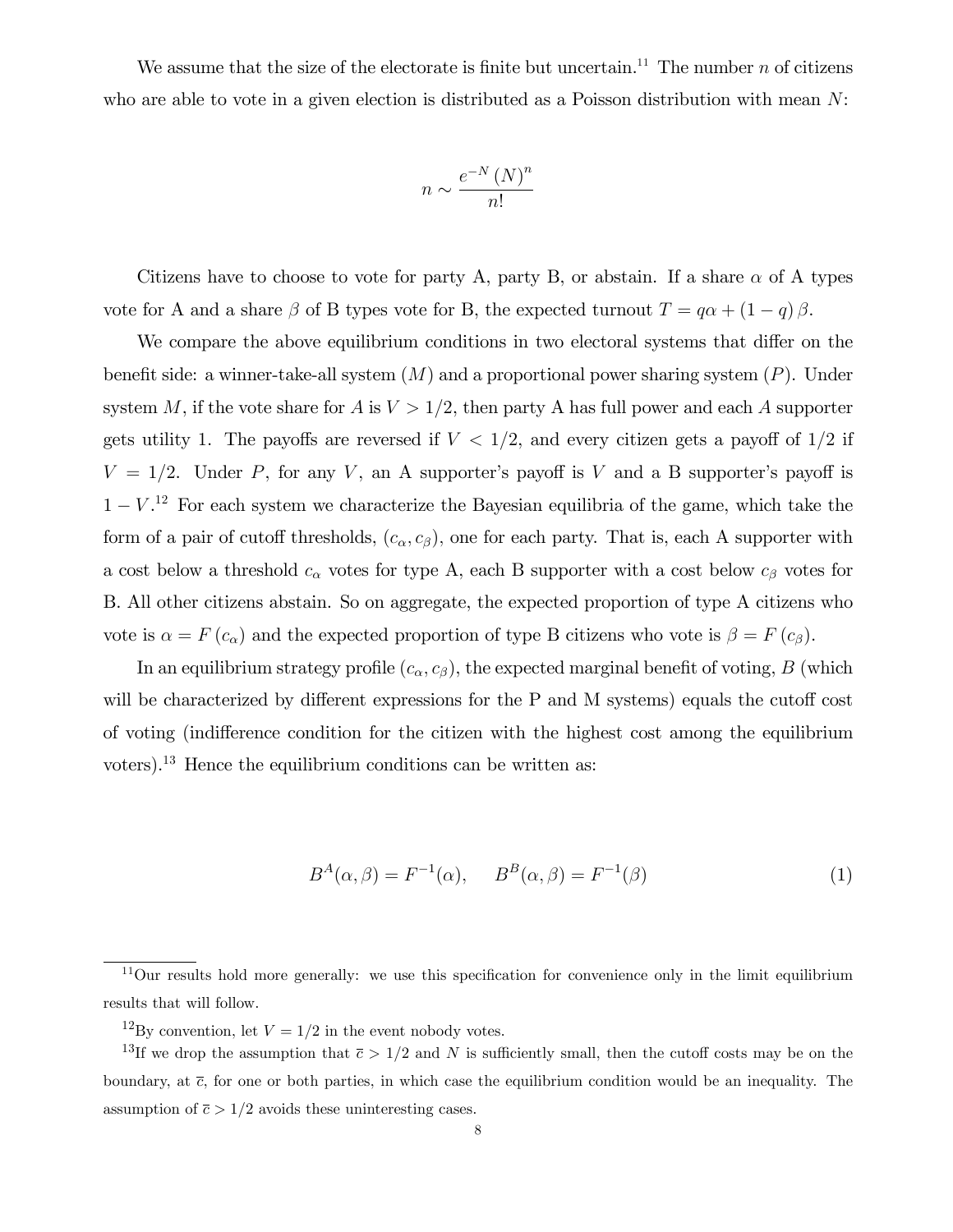In the M system  $B$  is equal to the probability of making or breaking a tie times the payoff from doing so  $(1/2)$ . Hence:

$$
B_M^A = \sum_{k=0}^{\infty} \left( \frac{e^{-qN\alpha} (Nq\alpha)^k}{k!} \right) \left( \frac{e^{-(1-q)N\beta} ((1-q)N\beta)^k}{k!} \right) \frac{1}{2} \left( 1 + \frac{(1-q)N\beta}{k+1} \right)
$$
  

$$
B_M^B = \sum_{k=0}^{\infty} \left( \frac{e^{-qN\alpha} (Nq\alpha)^k}{k!} \right) \left( \frac{e^{-(1-q)N\beta} ((1-q)N\beta)^k}{k!} \right) \frac{1}{2} \left( 1 + \frac{qN\alpha}{k+1} \right)
$$

Equating the benefit side to the cost side we obtain a system of two equations in  $(\alpha, \beta)$  (the M system henceforth).

In the P system  $B$  is equal to the expected increase in vote share if one votes instead of abstains. Hence:

$$
B_P^A = \sum_{a=0}^{\infty} \sum_{b=0}^{\infty} \left( \left( \frac{e^{-qN\alpha} (qN\alpha)^a}{a!} \right) \left( \frac{e^{-(1-q)N\beta} ((1-q)N\beta)^b}{b!} \right) \left( \frac{a+1}{a+b+1} - \frac{a}{a+b} \right) \right)
$$

$$
B_P^B = \sum_{a=0}^{\infty} \sum_{b=0}^{\infty} \left( \left( \frac{e^{-qN\alpha} (qN\alpha)^a}{a!} \right) \left( \frac{e^{-(1-q)N\beta} ((1-q)N\beta)^b}{b!} \right) \left( \frac{b+1}{a+b+1} - \frac{b}{a+b} \right) \right)
$$

With P, unlike the M system, there is a double summation because an A supporter, for instance, has an impact on the electoral outcome not only in the event of a tied election  $(a = b$ and  $a = b - 1$ , but for all realizations of a and b. In the P system voters always have some impact on the electoral outcome albeit very small, whereas in the M system voters have a large impact only in a pivotal event and zero impact otherwise. We first establish two basic results that hold for all expected electorate sizes,  $N$ , and then provide a full characterization of the limiting equilibrium properties for very large N. All proofs are in the Appendix.

2.1. Common Properties of Equilibrium for all  $N$ . We first establish existence of equilibrium and the partial underdog effect.

**Proposition 1.** The following properties hold in both  $M$  and  $P$  systems for any  $N$ .

- (1) *Existence:* There exists an equilibrium  $(\alpha, \beta)$  for any q.
- (2) Partial Underdog Compensation: In any equilibrium  $(\alpha, \beta)$  we have:

$$
q < 1/2 \quad \Longrightarrow \quad \alpha > \beta, \quad q\alpha < (1 - q)\beta
$$

As we show in the proof in the appendix, the underdog compensation holds for general power sharing functions<sup>14</sup>, with the property that for any given ex-post vote realization  $(a, b)$ ,

 $14$ The Poisson uncertainty assumption we use in the proof is not crucial: this result holds without population uncertainty as well.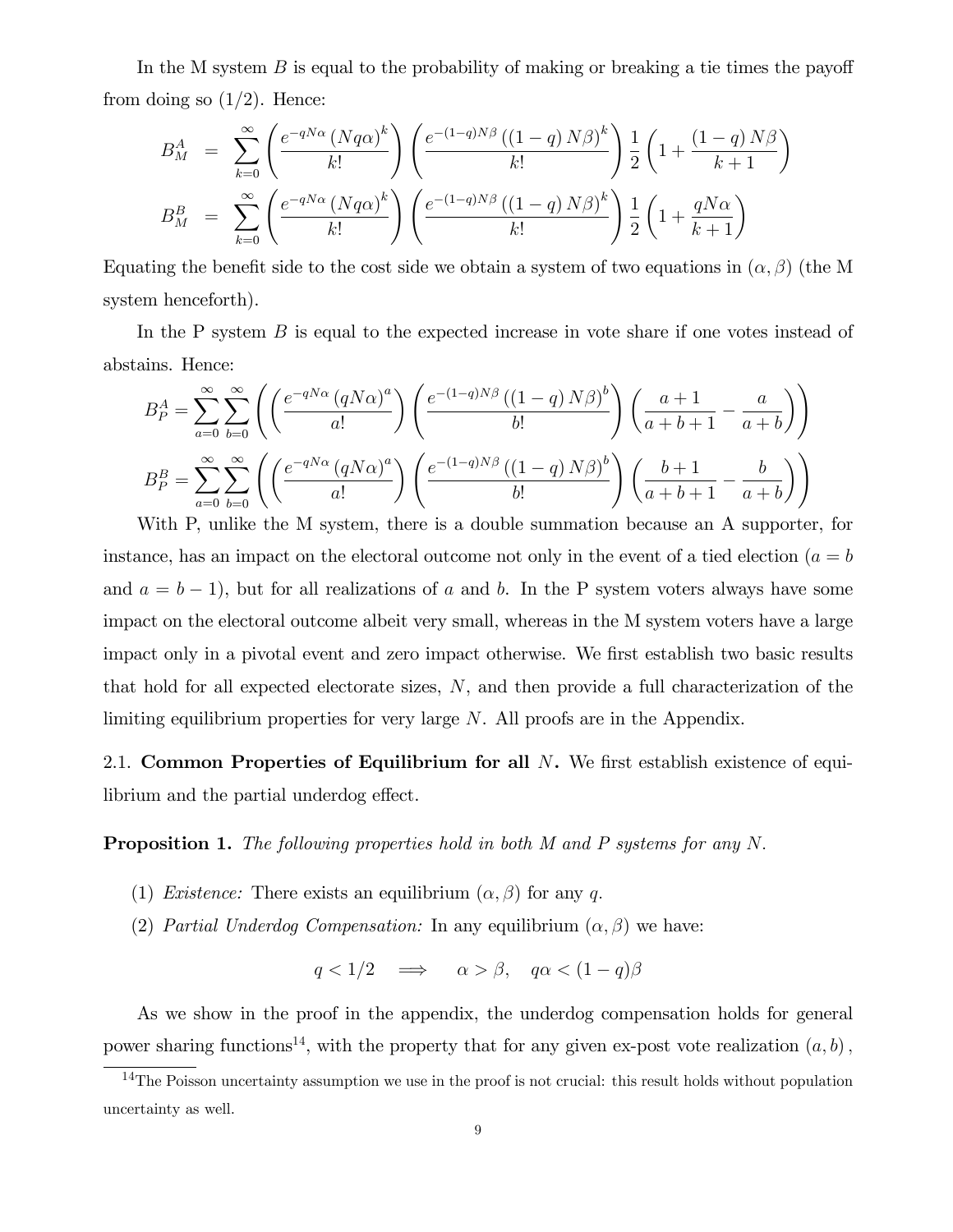an additional vote for the underdog gives the underdog a higher marginal gain than an additional vote for the leader gives the leader. The underdog compensation being just partial implies that the minority party has a higher expected turnout rate but lower expected total turnout in terms of the expected number of voters, so the party with more ex-ante support remains the more likely winner of the election. As a consequence, we have a balanced election with a 50% expectation of victory from each side *only* when  $q = 1/2$ . With homogeneous costs, or assuming that all voters have strictly positive costs, the result would be different, namely a full underdog compensation and a  $50\%$  chance of victory regardless of the ex-ante preference split q. The partial underdog compensation effect also plays an important role for the comparative turnout results, to which now we turn.

2.2. Limit Equilibrium Properties of Elections. We consider the limit case directly, rather than establishing results that hold for sufficiently large  $N$ . For technical reasons, we assume voters base their calculus on a first order approximation of the limiting pivot probabilities. We will refer to the equilibrium based on this assumption as a *limit equilibrium*.<sup>15</sup> We assume that the parameters of the model remain fixed as  $N$  varies.<sup>16</sup>

To study the asymptotic properties of equilibrium turnout, we first establish that, in any equilibrium, large N necessarily implies large average turnout level for each party  $(N\alpha, N\beta)$ .

**Lemma 2.** Any equilibrium solution  $(\alpha_N, \beta_N)$  to the M and P system has the following properties

$$
\lim_{N \to \infty} N \alpha_N = \lim_{N \to \infty} N \beta_N = \infty, \quad \lim_{N \to \infty} \alpha_N = \lim_{N \to \infty} \beta_N = 0, \quad \lim_{N \to \infty} \frac{\alpha_N}{\beta_N} \in (0, \infty)
$$

The next proposition establishes five additional results about turnout in a limit equilibrium. First, it establishes uniqueness and fully characterizes in closed form the limit equilibrium turnout rates for the M system if F is weakly concave.<sup>17</sup> Second, it establishes uniqueness and fully characterizes in closed form the limit equilibrium turnout rates for the P system. Third, it establishes the size effect, that turnout declines in  $N$ . Fourth, it establishes that for elections

 $\frac{15}{15}$ A similar approach is taken elsewhere to analyze strategic voting in large electorates (for example, Myatt 2007).

 $16$ Fixing all the model parameters when taking limits is standard in the literature, but not necessarily innocuous. For example, in some cases the value of a winning outcome might plausibly increase in the size of the electorate.

<sup>&</sup>lt;sup>17</sup>F weakly concave is strong but by no means a necessary condition. It suffices that  $xF^{-1}(x)$  is weakly convex in a neighborhood of 0, a weaker but less intuitive condition.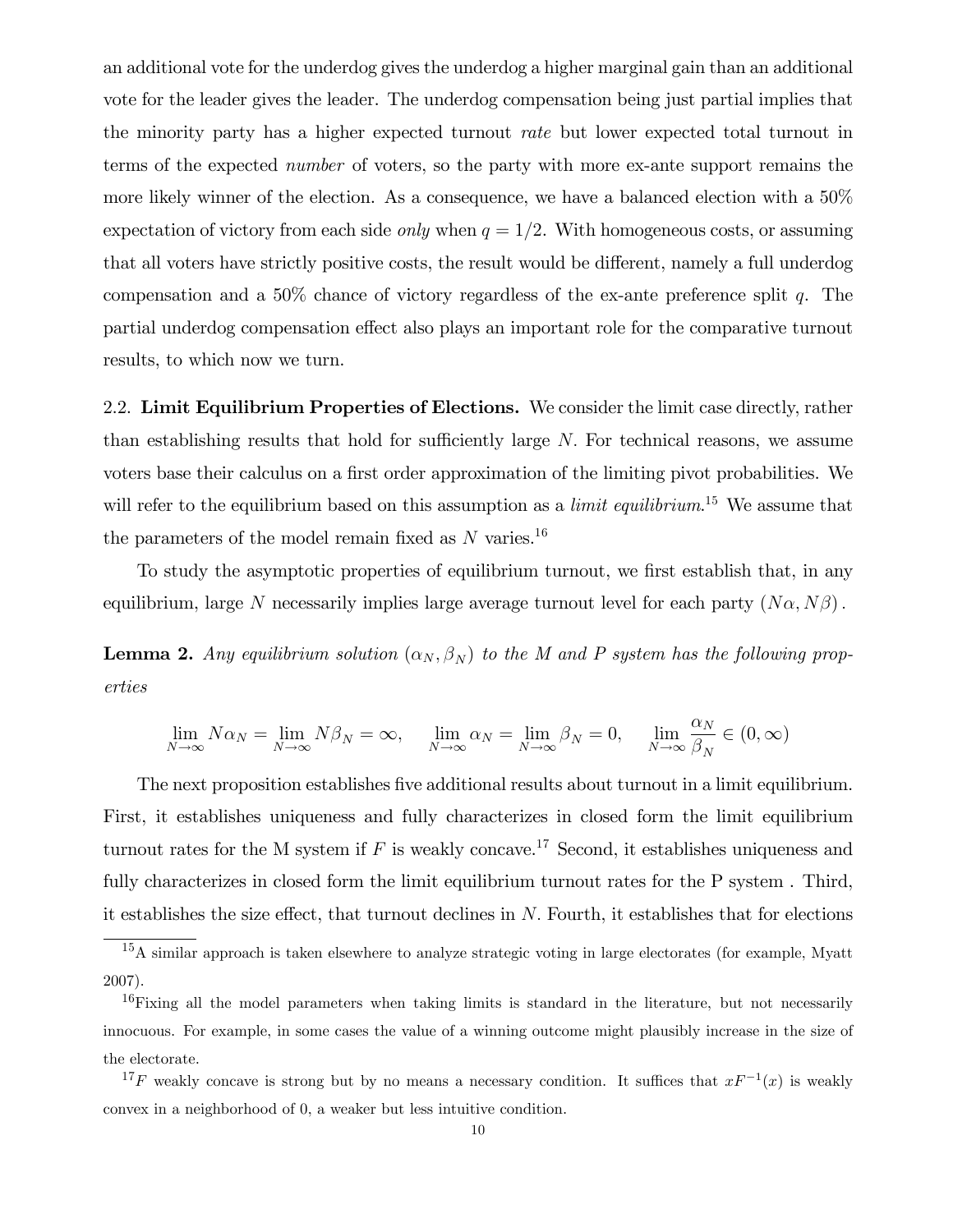that are expected to be close turnout in the M system,  $T_M$ , is higher than turnout in the P system,  $T_P$ , and otherwise turnout is higher in the P system. Fifth, it shows that the underdog compensation effect is always greater in the P system, and strictly greater if  $q < 1/2$ .

**Proposition 3.** If voters use the asymptotic pivot probabilities in the limiting case of arbitrarily large elections, then:

(1) There exists a unique limit equilibrium in the  $M$  system if  $F$  is weakly concave, characterized by:

$$
q\alpha_M\left(F^{-1}\left(\alpha_M\right)\right)^2=\left(1-q\right)\beta_M\left(F^{-1}\left(\beta_M\right)\right)^2
$$

(2) There exists a unique limit equilibrium in the P system, characterized by

$$
q\alpha_P \left( F^{-1} \left( \alpha_P \right) \right) = \left( 1 - q \right) \beta_P \left( F^{-1} \left( \beta_P \right) \right)
$$

- (3) Size Effect. For any q, the equilibrium expected total turnout, T, declines in the expected size of the electorate, N.
- (4) Comparative Turnout.

T<sup>M</sup> > T<sup>P</sup> if q = 1=2 T<sup>P</sup> > T<sup>M</sup> if q 6= 1=2

(5) Comparative Underdog Compensation:

$$
\frac{1-q}{q} = \left(\frac{\alpha_P}{\beta_P}\right)^{n+1} = \left(\frac{\alpha_M}{\beta_M}\right)^{2n+1}
$$

where  $n \ge 1$  is the lowest integer for which  $\frac{d^n F^{-1}}{dx^n}|_{x=0} \in (0,\infty)$ .

These theoretical results about the asymptotic properties of turnout in M and P systems provide a sharp comparison of how turnout in the two systems varies with  $q$ . Of particular interest with respect to the empirical literature is that turnout is higher under the M system when q is close to 1/2, but higher under P if q is not close to 1/2. In the limit, an ex ante 50-50 split of the electorate versus a non 50-50 split, imply very different overall turnout numbers in large elections because the driving force for voter turnout (being pivotal) only arises when the vote split is exactly 50-50 in the M system, whereas, a voter is always pivotal (a little bit) in the P system regardless of the exact vote split. Specifically, under M, when  $q = 1/2$  (or if costs are homogeneous) the asymptotic benefit of voting (and hence the asymptotic turnout) declines at rate  $N^{-1/2}$  because  $q\alpha = (1-q)\beta$ . However, if  $q\alpha \neq (1-q)\beta$ , turnout declines at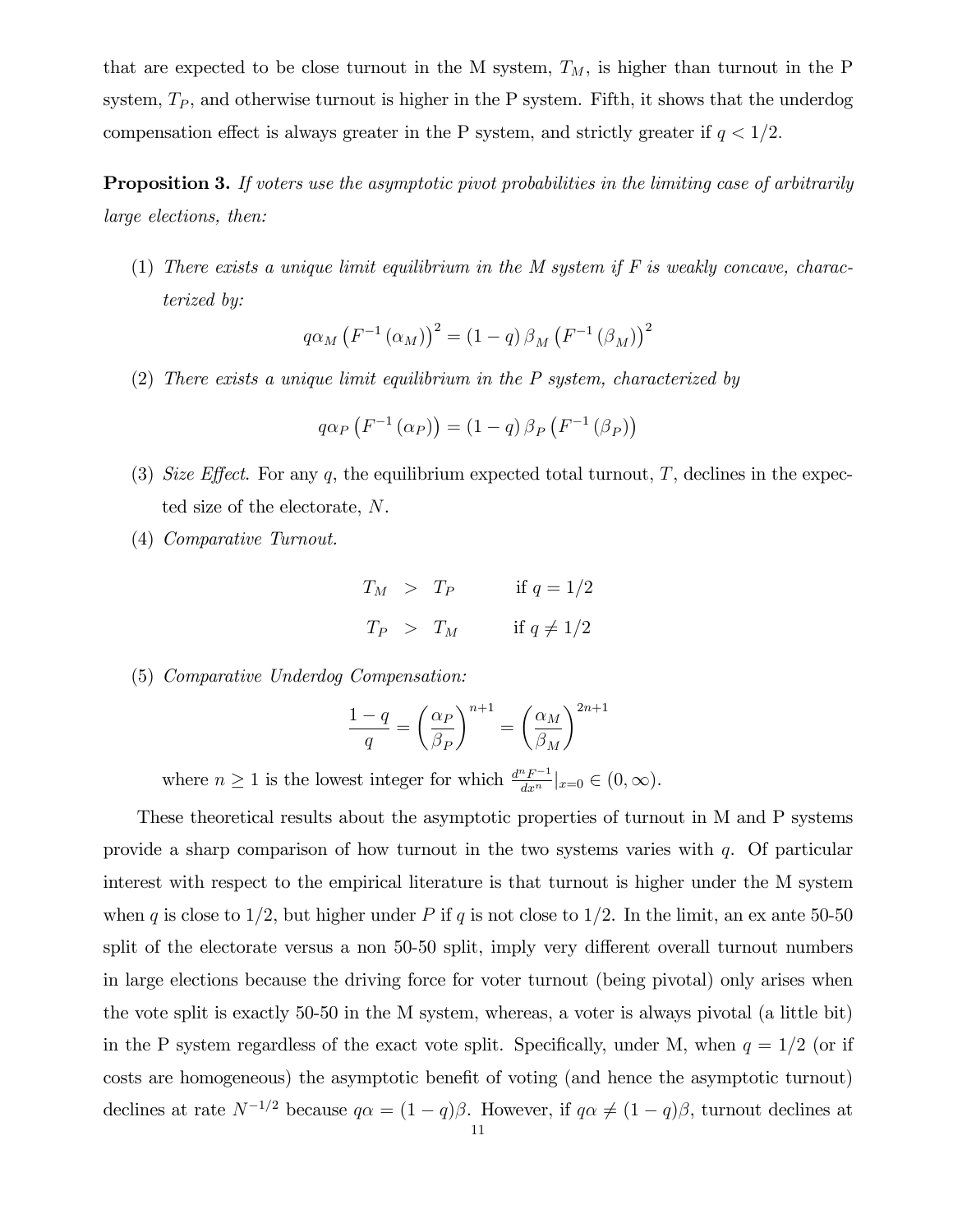an exponential rate, which is the case whenever  $q \neq 1/2$ .<sup>18</sup> In contrast, the rate of convergence in the P system is always on the order of  $N^{-1}$  independent of q, a rate that is quantitatively in between the two rates of convergence in the M system:  $N^{-1} \in (N^{-1/2}, e^{-N})$ .

The above proposition (part 5) also shows that the underdog compensation is larger in the P system than the M system, namely

$$
q < 1/2 \quad \Rightarrow \quad \alpha_P/\beta_P > \alpha_M/\beta_M > 1
$$

Compared to the P system, in the M system minority voters are always more discouraged to vote relative to majority voters. This result also implies a higher relative winning margin in the M system than in the P system for any given preference split  $q$ , where the relative winning margin is equal to  $\frac{|q\alpha-(1-q)\beta|}{T}$ .

To illustrate the results, we turn to a numerical example.

2.3. **Example.** Consider the cost distribution family  $(z > 0)$ :  $F(c) = c^{1/z}$  with  $c \in [0, 1]$ . This example yields an explicit solution for the P system, i.e.

$$
\alpha_P = \left(\frac{1}{N} \frac{\left(1-q\right) q^{\frac{1}{z+1}} \left(1-q\right)^{\frac{1}{z+1}}}{\left(q\left(1-q\right)^{\frac{1}{z+1}} + \left(1-q\right) q^{\frac{1}{z+1}}\right)^2}\right)^{\frac{1}{z+1}} \beta_P = \left(\frac{1}{N} \frac{q}{1-q} \frac{\left(1-q\right) q^{\frac{1}{z+1}} \left(1-q\right)^{\frac{1}{z+1}}}{\left(q\left(1-q\right)^{\frac{1}{z+1}} + \left(1-q\right) q^{\frac{1}{z+1}}\right)^2}\right)^{\frac{1}{z+1}}
$$

The M system equilibrium has no closed form solution, namely  $(\alpha_M, \beta_M)$  jointly solve

$$
\beta_M = \left(\frac{q}{1-q}\right)^{\frac{1}{2z+1}} \alpha_M, \qquad \alpha_M^z = \frac{e^{-N\left(\sqrt{(1-q)\beta_M}-\sqrt{q\alpha_M}\right)^2}}{\sqrt{N}} \left(\frac{\sqrt{q\alpha_M}+\sqrt{(1-q)\beta_M}}{4\sqrt{\pi}\left(q\left(1-q\right)\alpha_M\beta_M\right)^{1/4}}\right)
$$

Setting  $N = 3000$  and  $z = 5$ , the numerical solutions to the M system yield a clear illustration of the comparative result of proposition 3. Figure 1 compares expected total turnout,  $T$  in the M system (continuous line) and in the P system (dashed line), as a function of q. For q is in the range of  $(.45, .55)$  turnout is higher with M, and the opposite is true for more extreme q. Also observe that  $P$  is much less responsive to  $q$ . As N becomes large, the P curve approaches a horizontal line, and the M curve approaches a spike at  $q = 1/2$ .

<sup>&</sup>lt;sup>18</sup>The two rates of convergence derived above do not depend on the (Poisson) population uncertainty in this model, but hold more generally. See, for example, Chamberlain and Rothschild (1981) and Herrera and Martinelli (2006), which analyze a majority rule election without population uncertainty.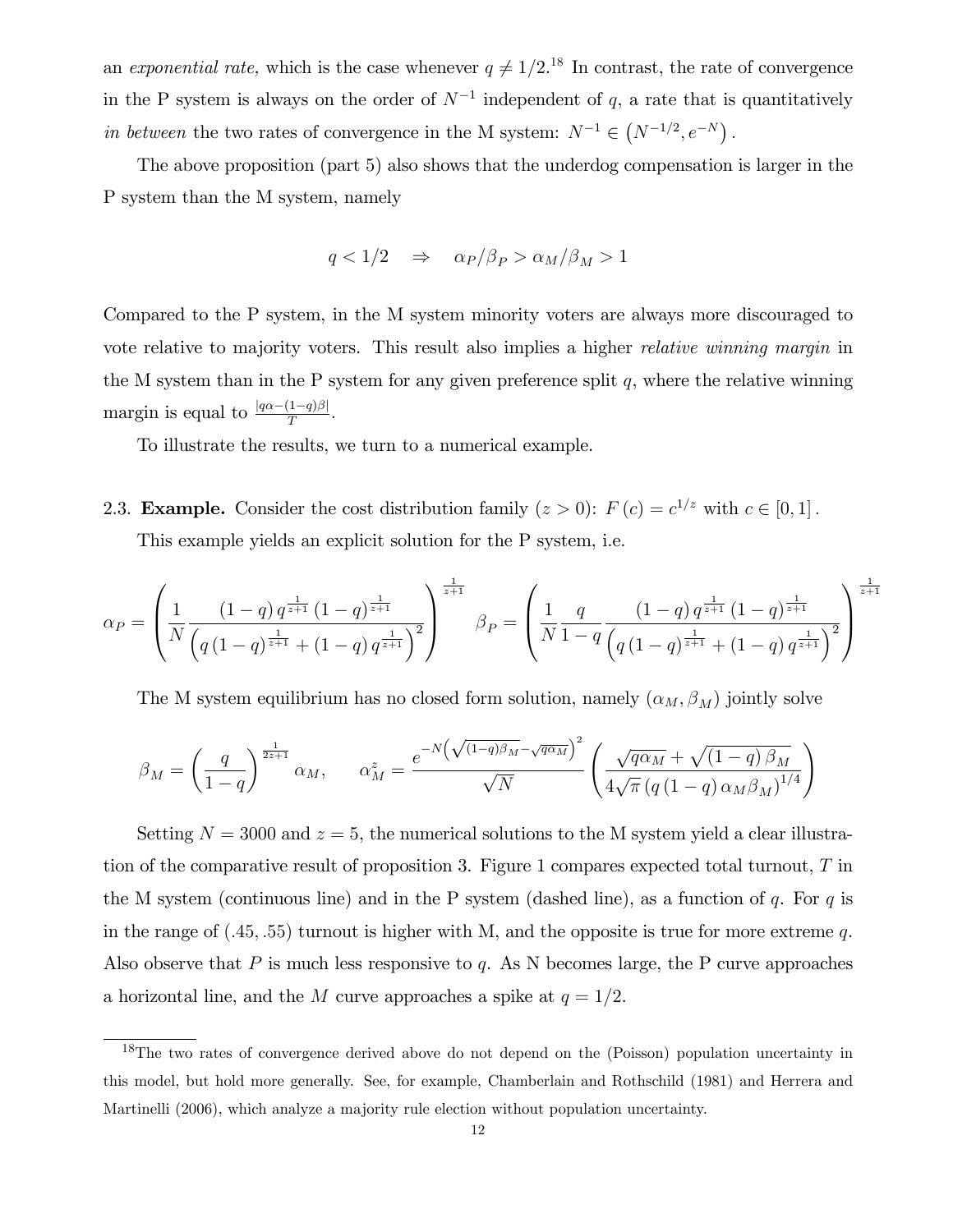

Figure 1: Turnout as a function of q in the M (continuous) and P (dashed) models ( $z = 5$ ,  $N = 3000$ ).

Figure 2 contrasts how the underdog compensation effect,  $\alpha/\beta$ , varies with q in the P system (dashed line) compared to the M system (continuous line). As a reference point, the figure also shows the full underdog compensation curve, as a dotted line. This figure illustrates three features of the equilibrium. First, if an underdog exists  $(q \neq 1/2)$ , the underdog compensation is only partial. Second, the underdog effect is always stronger under P than M, and, third under P, the underdog compensation effect is more responsive to changes in  $q$ .



Figure 2: Partial underdog compensation  $(\alpha/\beta)$  as a function of q in P (dashed), M (continuous), and Full underdog compensation (dotted).

### 3. Experimental Analysis

To examine the comparative theoretical hypotheses about turnout differences under P and M in a way that avoids the measurement and endogeneity problems inherent in much of the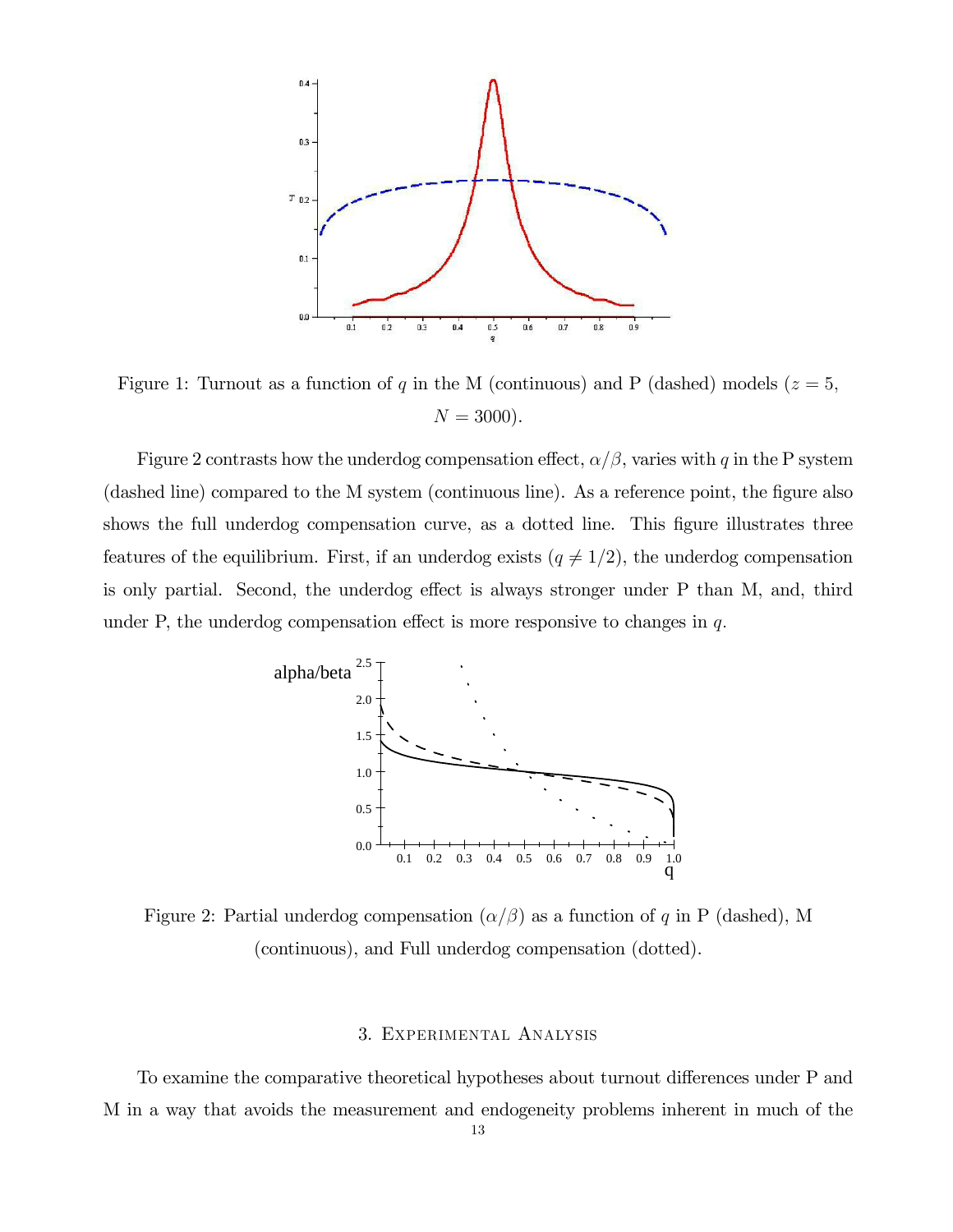empirical literature on turnout, we conducted a large number of small-scale laboratory experiments, based on the model of heterogeneous independent costs, and varying the relative sizes of the underdog and favorite party. Obviously, in our laboratory elections we can have only a finite number of citizens, but the model is easily adapted to this case. Furthermore, for the parameters of the experiment the equilibrium is unique and inherits that same comparative hypotheses about total turnout, underdog effects, and the effect of  $q$  as in the Poisson model.<sup>19</sup> The equilibrium conditions for our laboratory implementation of the model, with finite electorates and no population uncertainty<sup>20</sup>, are given below. It is straightforward to exactly characterize symmetric Bayesian equilibrium for these finite environments, and comparative statics that are similar to the Poisson model can be computed directly from these exact equilibrium solutions.

In what follows, let  $N_A$  denote the number of citizens supporting party A and  $N_B = N - N_A$ denote the number of voters with a preference for party  $B$ , and assume without loss of generality that  $N_A \leq N_B$ . As before, a symmetric equilibrium is characterized by two cutoff levels, one for each party,  $c^{\alpha}$  and  $c^{\beta}$ , with corresponding expected turnout levels equal to  $\alpha = F(c_{\alpha})$  and  $\beta = F(c_{\beta})$ . The equilibrium conditions are slightly different for the M and P systems, and these are derived next.

3.0.1. Equilibrium conditions for M. The expected marginal benefit of voting for a party  $A$ citizen equals:

$$
B_M^A = \frac{1}{2} \left[ \begin{array}{c} \sum_{k=0}^{N_A-1} {N_A-1 \choose k} {N_B \choose k} \alpha^k (1-\alpha)^{N_A-1-k} \beta^k (1-\beta)^{N_B-k} + \\ \sum_{k=0}^{N_A-1} {N_A-1 \choose k} {N_B \choose k+1} \alpha^k (1-\alpha)^{N_A-1-k} \beta^{k+1} (1-\beta)^{N_B-1-k} \end{array} \right]
$$
  
\n
$$
B_M^B = \frac{1}{2} \left[ \begin{array}{c} \sum_{k=0}^{\min\{N_A, N_B-1\}} {N_A \choose k} {N_B-1 \choose k} \alpha^k (1-\alpha)^{N_A-k} \beta^k (1-\beta)^{N_B-1-k} + \\ \sum_{k=0}^{N_A-1} {N_A \choose k+1} {N_B-1 \choose k} \alpha^{k+1} (1-\alpha)^{N_A-1-k} \beta^k (1-\beta)^{N_B-1-k} \end{array} \right]
$$

where  $\frac{1}{2}$  is the value of making or breaking a tie,  $\alpha = F(c_M^{\alpha})$ , and  $\beta = F(c_M^{\beta})$ . In each expression, the first summation is the probability of your vote breaking a tie, and the second summation is the probability of your vote creating a tie, given turnout rates  $\alpha$  and  $\beta$ . The equilibrium conditions for  $c_M^{\alpha}$  and  $c_M^{\beta}$  are given by  $c_M^{\alpha} = B_M^A$  and  $c_M^{\beta} = B_M^B$ .

 $19$ The one exception is that in one of our treatments we choose parameters that lead to a predicted *reverse* underdog effect.

<sup>&</sup>lt;sup>20</sup>The reason to consider *known* population size is that the analytical computations with the Poisson game approach apply only to the limiting case of very large electorates, which is not feasible in the laboratory.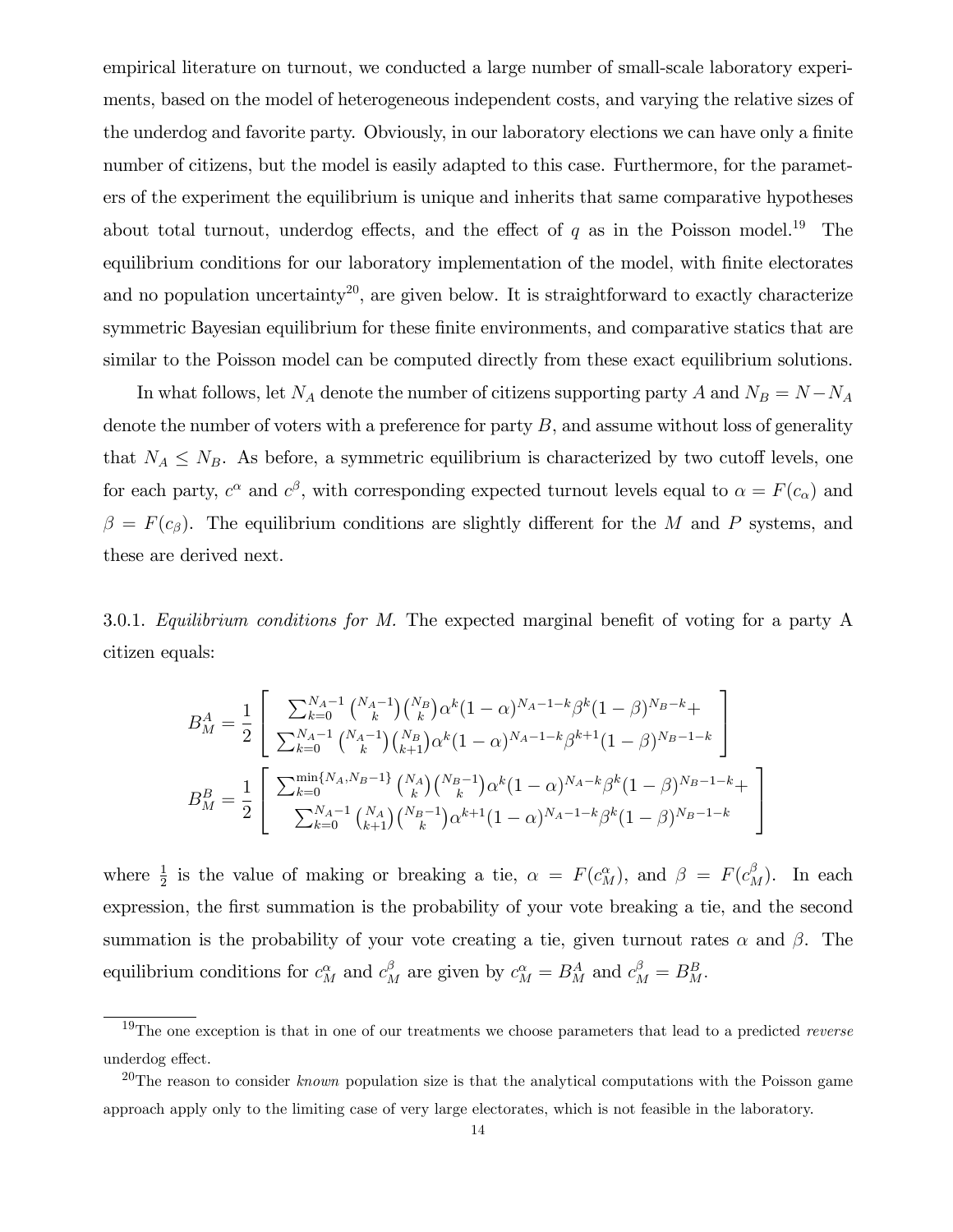3.0.2. Equilibrium conditions for P. Given expected turnout rates in the two parties,  $\alpha$  and  $\beta$ the expected marginal benefit of voting for a party A citizen is:

$$
B_P^A = \sum_{j=0}^{N_A-1} \sum_{k=0}^{N_B} \left[ \frac{j+1}{j+1+k} - \frac{j}{j+k} \right] \binom{N_A-1}{j} \binom{N_B}{k} \alpha^j (1-\alpha)^{N_A-1-j} \beta^k (1-\beta)^{N_B-k}
$$
  

$$
B_P^B = \sum_{j=0}^{N_B-1} \sum_{k=0}^{N_A} \left[ \frac{j+1}{j+1+k} - \frac{j}{j+k} \right] \binom{N_B-1}{j} \binom{N_A}{k} \beta^j (1-\beta)^{N_B-1-j} \alpha^k (1-\alpha)^{N_A-k}
$$

where  $\alpha = F(c_P^{\alpha})$ , and  $\beta = F(c_P^{\beta})$  $_{P}^{\beta}$ ). The first term in the summation is the increase in vote share and the second term is the probability of the vote share being equal to  $\frac{j}{j+k}$  without your vote, given turnout rates  $\alpha$  and  $\beta$ <sup>21</sup>. The equilibrium condition for  $c_P^{\alpha}$  and  $c_P^{\beta}$  $P_P^{\beta}$  are given by  $c_P^{\alpha} = B_P^A$ and  $c_P^{\beta} = B_P^B$ .

3.0.3. Experimental design and parameters. All our electorates in the experiment have exactly  $N = 9$  voters, with three different  $N_A$  treatments:  $N_A = 2, 3, 4$ . We consider two different distributions of voter costs. In our *low cost* (or, equivalently, *high benefit*) elections  $c_i$  is uniformly distributed on the interval  $[0,3]$ . In our *high cost* (or, equivalently, *low benefit*) elections  $c_i$  is uniformly distributed on the interval [0,.55]. Table 1 below gives the symmetric equilibrium expected turnout levels (by party and total turnout) for each treatment, rounded

<sup>&</sup>lt;sup>21</sup>As in the theory section, we denote  $\frac{j}{j+k} = .5$  if  $j = k = 0$ .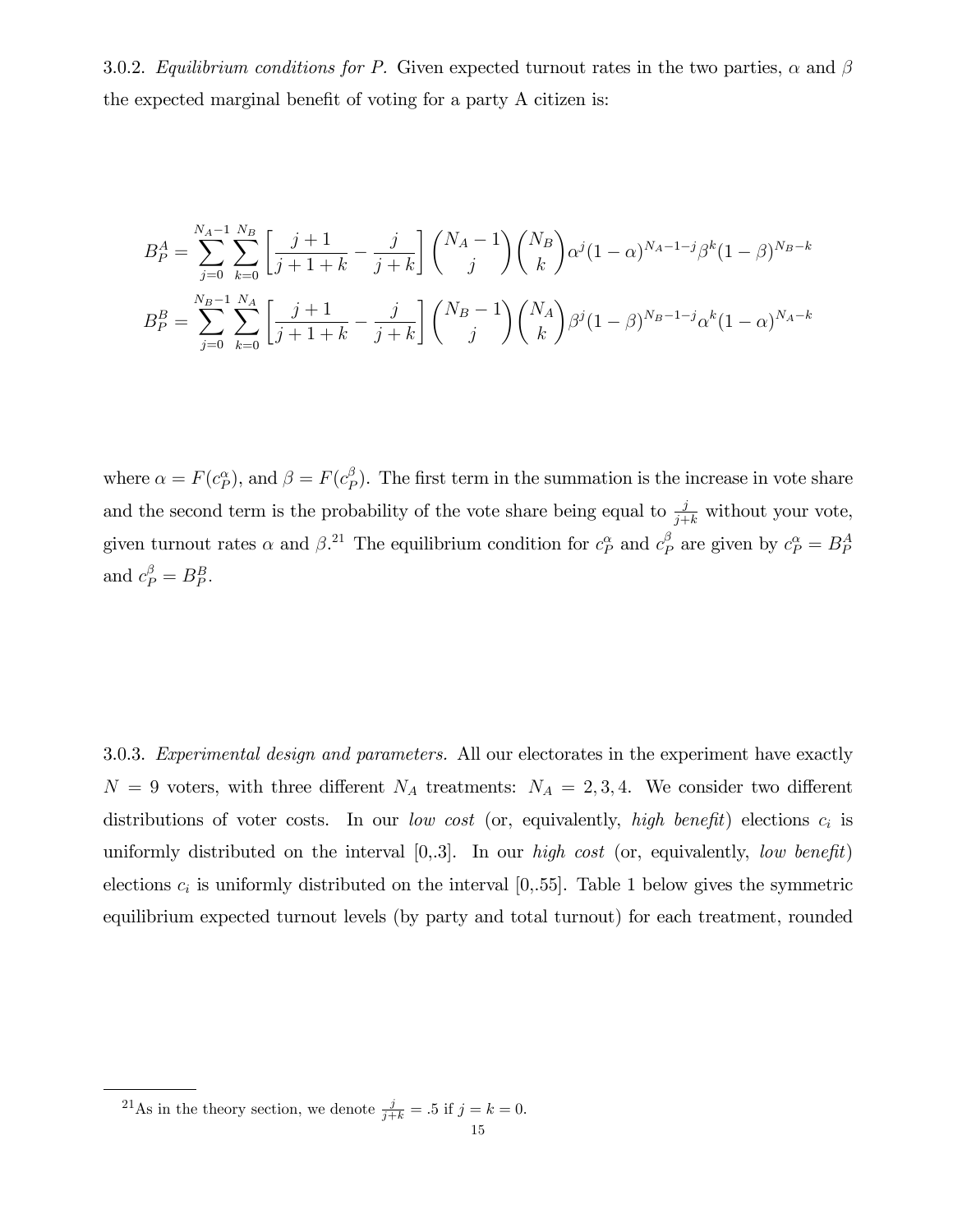to two decimal places.

| $\mathrm{N}_A$ |                  |         |              |    |                | $N_B$ $c_{\text{max}}$ Rule #Subjects #Sessions #Elections $\alpha^*$ $\beta^*$ |                   | $\frac{\alpha^* N_A + \beta^* N_B}{N}$ |
|----------------|------------------|---------|--------------|----|----------------|---------------------------------------------------------------------------------|-------------------|----------------------------------------|
| $\overline{4}$ | $\overline{5}$   | .3      | М            | 18 | $\overline{2}$ | 100                                                                             | .60 72            | .67                                    |
| 3              | $\boldsymbol{6}$ | .3      | М            | 18 | $\overline{2}$ | 100                                                                             | $.51$ $.52$ $.52$ |                                        |
| $\overline{2}$ | $\overline{7}$   | .3      | М            | 18 | $\overline{2}$ | 100                                                                             | .45 .40 .41       |                                        |
| $\overline{4}$ | $\mathbf 5$      | $.55\,$ | $\mathbf{M}$ | 81 | 9              | 450                                                                             | .46 .45 .46       |                                        |
| 3              | $\boldsymbol{6}$ | .55     | М            | 81 | 9              | 450                                                                             | .41 .37 .39       |                                        |
| $\overline{2}$ | $\overline{7}$   | .55     | $\mathbf{M}$ | 18 | $\overline{2}$ | 100                                                                             | .38 .30 .32       |                                        |
| $\overline{4}$ | $\mathbf 5$      | .3      | $\mathbf P$  | 18 | $\overline{2}$ | 100                                                                             | .48 .43 .45       |                                        |
| 3              | $6\phantom{.}6$  | .3      | $\mathbf P$  | 18 | $\overline{2}$ | 100                                                                             | .55 .39 .45       |                                        |
| $\overline{2}$ | $\overline{7}$   | .3      | $\mathbf P$  | 18 | $\overline{2}$ | 100                                                                             | .67 .36 .43       |                                        |
| $\overline{4}$ | $\bf 5$          | $.55\,$ | $\mathbf P$  | 18 | $\overline{2}$ | 100                                                                             | .35 .31 .33       |                                        |
| 3              | $6\phantom{.}6$  | $.55\,$ | $\mathbf P$  | 18 | $\overline{2}$ | 100                                                                             | .40 .29 .32       |                                        |
| $\overline{2}$ | $\overline{7}$   | .55     | $\mathbf P$  | 18 | $\overline{2}$ | 100                                                                             | .48 .26 .31       |                                        |

Table 1. Design summary and equilibrium turnout rates.

There are five main theoretical hypotheses comparing turnout in the M and P voting systems in the elections we study. We state these below:

- H1 For the larger party, turnout is higher in M than in P. For the smaller party, turnout is higher in M than in P in competitive races, but the reverse is true in lopsided races.
- H2 Total expected turnout is higher under M than under P.
- H3 The competition effect is reversed for the smaller party in the proportional vote system. That is, for the smaller party, turnout decreases as their share of the electorate increases. Under M, the usual competition effect applies to both parties: elections that are expected to be closer lead to higher turnout. $22$
- H4 The competition effect on total expected turnout is negligible in P elections.
- H5 In all P elections we study, there is an underdog effect. There is an underdog effect in all M elections, except for reverse underdog effects in the low cost 5-4 and 6-3 M elections.

In the experimental section we will return to these five predictions of the known population model.

 $^{22}$ In the general model with population uncertainty we were not able to obtain general results on the competition effects, whereas the numerical analysis of the known population case allows for these additional predictions.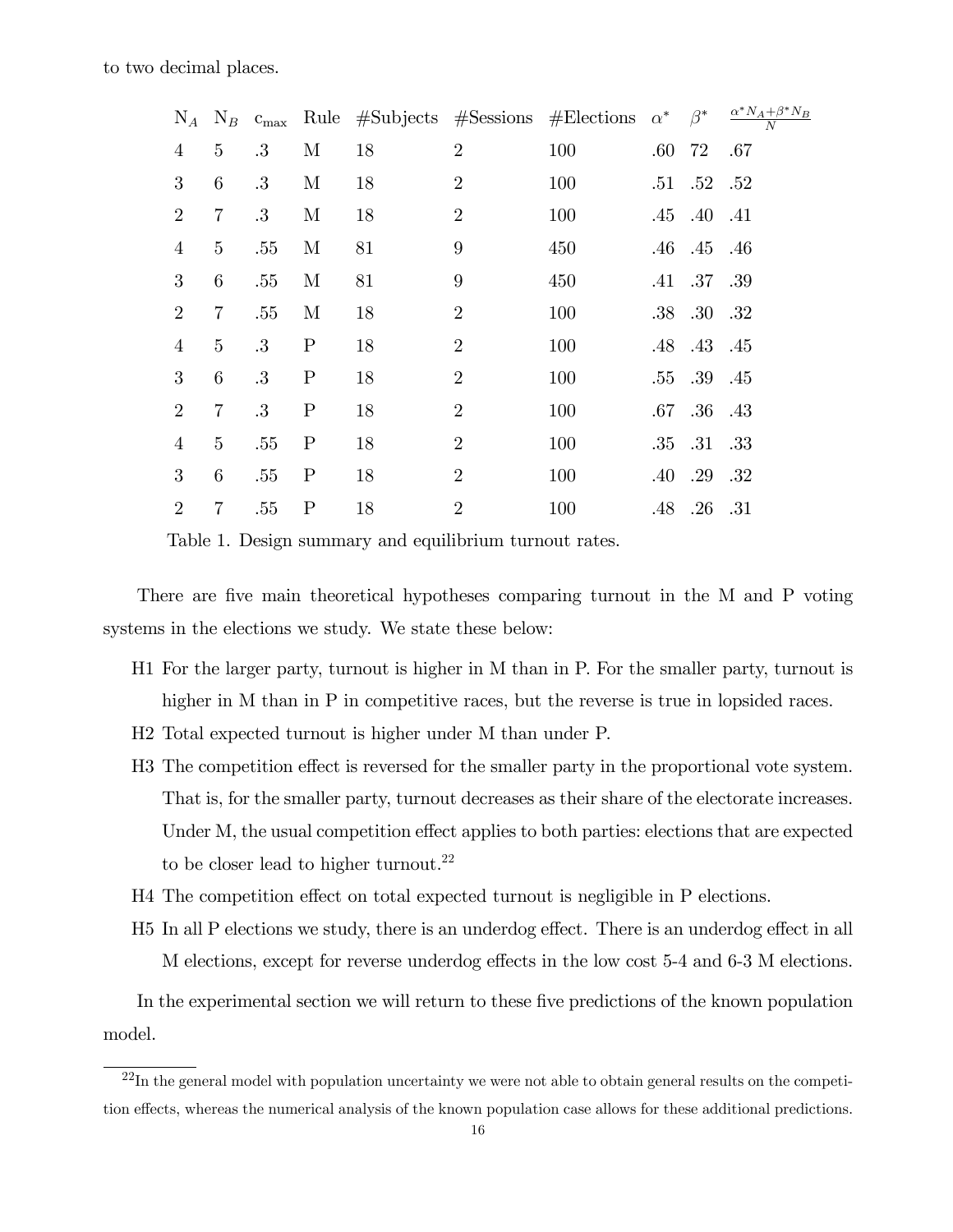3.1. Procedures. A total of 171 subjects participated in 1900 elections across 19 sessions. Each session consisted of two parts with 50 nine-voter elections in each part. The parameters were the same in all elections within a part, but in each session exactly one parameter was changed between part I and part II. In all sessions the same voting rule (M or P) was used in all 100 elections. For all of the treatments except for the 7-2 elections, the distribution of voting costs were the same for all 100 elections. Half of these sessions were conducted with part I having 5-4 elections and part II having 6-3 elections. The other half of the sessions reversed the order so the 6-3 elections were in part I and the 5-4 elections in part II.<sup>23</sup> For the 7-2 elections, half the elections in a session were conducted with  $c_{\text{max}} = 55$  and half with  $c_{\text{max}} = 30$ , in both orders. Subjects were informed of the exact parameters  $(N_A, N_B, C_{\text{max}})$  and the voting rule) at the beginning of each part. Before each election, each subject was randomly assigned to either group  $A$  or group  $B$  and assigned a voting cost, drawn independently from the uniform distribution between  $0$  and  $c_{\text{max}}$ , in integer increments. Therefore, each subject gained experience as a member of the majority and minority party in both parts of the session. Instructions were read aloud so everyone could hear, and Powerpoint slides were projected in front of the room to help explain the rules. After the instructions were read, subjects were walked through two practice rounds and then were required to correctly answer all the questions on a computerized comprehension quiz before the experiment began. After the first 50 rounds, a very short set of new instructions were read aloud to explain the change of parameters.

The wording in the instructions was written so as to induce as neutral an environment as possible.<sup>24</sup> There was no mention of voting or winning or losing or costs. The labels were abstract. The smaller group was referred to the alpha group  $(A)$  and the larger group was referred to as the beta group  $(B)$ . Individuals were asked in each round to choose X or Y. For the M treatment, if more members of  $A(B)$  chose X than members of  $B(A)$  chose X, then each member of  $A(B)$  received 100 and each member of group  $B(A)$  received 0. In case of a tie, each member of each group received the expected value of a fair coin toss, 50. For the P treatment, each voter received a share of 100 proportional to the number of voters in their party that chose X compared to the number of voters in the other party that chose X. The voting cost was implemented as an opportunity cost and was referred to as a "Y bonus". It was added to a player's earnings if that player chose Y instead of X. If a player chose X, that player did

<sup>&</sup>lt;sup>23</sup>The order was 5-4 followed by 6-3 in both  $P/55$  sessions due to an error in one of the program files for running the experiment.

 $^{24}$ A sample of the instructions from one of the sessions is in Appendix E.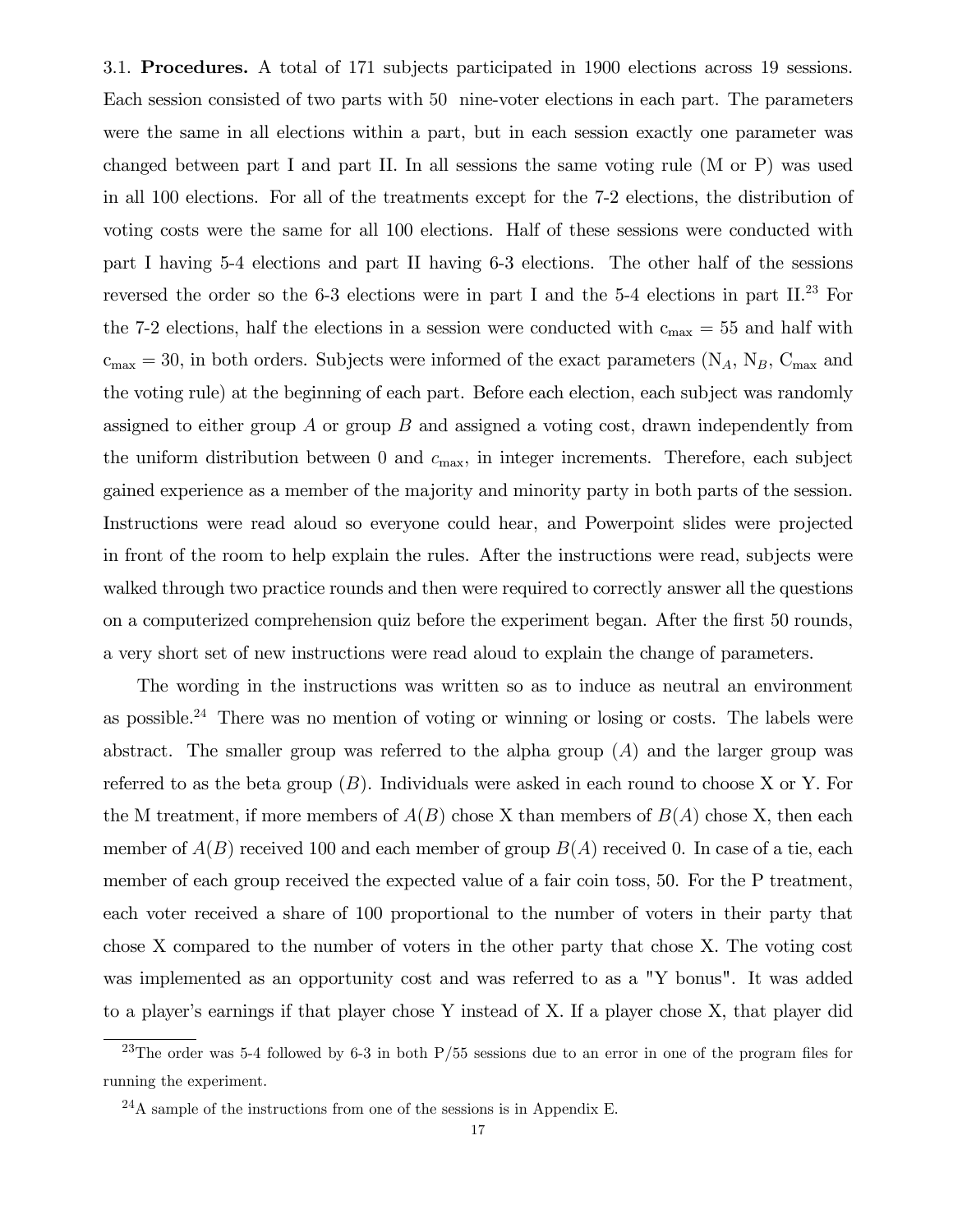not receive their Y bonus in that election. Y-bonuses were randomly redrawn in every election, independently for each subject, and subjects were only told their own Y bonus. Bonuses were integer valued and took on values from 0 to 30 in the low cost treatment and 0 to 55 in the high cost treatment. Payoffs were denominated in points that were converted to US dollars at a pre-announced rate.<sup>25</sup> Each subject earned the sum of their earnings across all elections. All decisions took place through computers, using the Multistage experimental software program.<sup>26</sup> The experiments were conducted in 2011, and subjects were registered students at Caltech.<sup>27</sup> Each session lasted about forty Öve minutes and subjects earned between eleven and seventeen dollars, in addition to a fixed payment for showing up on time.

3.2. Experimental Results. Table 2 summarizes the observed turnout rates by treatment. The table reports turnout by party and also total turnout for each experimental treatment. The last three columns give the equilibrium turnout levels. The table (and the ones that follow) reports standard errors clustered at the individual voter level. A statistical comparison of the average turnout rates with the equilibrium turnout rates indicates that the data are quantitatively closely aligned with the theoretical predictions from the pivotal voter model: in 10 out of 12 cases,  $\hat{\alpha}$  is not significantly different from  $\alpha^*$ , at the 5% significance level; in 10 out of 12 cases,  $\beta$  is not significantly different from  $\beta^*$ , at the 5% significance level; and in 10 out of 12 cases, T is not significantly different from  $T^*$ , at the 5% significance level. Besides statistical significance, the differences are generally small in quantitative terms as well: 25 of the 36 turnout rates are within Öve percentage points of the theoretical rates.

 ${}^{25}$ Each point was equal to \$.01.

<sup>26</sup>http://multistage.ssel.caltech.edu

 $^{27}$ Data for the high cost M 5-4 and 6-3 elections are from an earlier study with UCLA students as subjects (Levine and Palfrey 2007), which used the same Multistage software and the same protocol.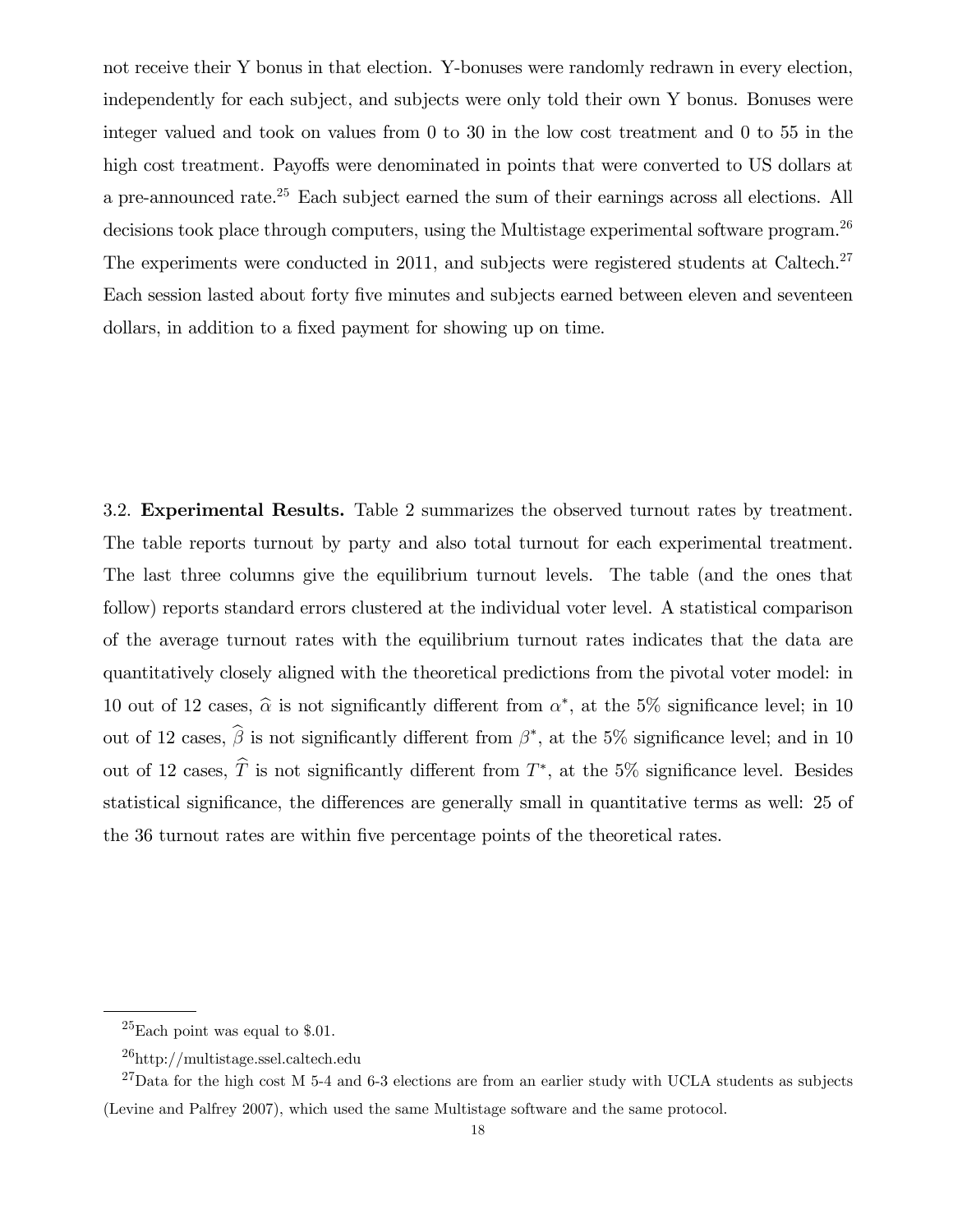|                             |                 |           | $N_A$ $N_B$ $c_{\text{max}}$ Rule | $\widehat{\alpha}$ | $\hat{\beta}$ | $\hat{T}$                                                               | $\alpha^*$ $\beta^*$ | $T^*$ |
|-----------------------------|-----------------|-----------|-----------------------------------|--------------------|---------------|-------------------------------------------------------------------------|----------------------|-------|
| $\overline{4}$              | $5\overline{)}$ | $\cdot$ 3 | М                                 |                    |               | $0.622*$ (.047) $0.636*$ (.050) $0.630*$ (.042) .60 .72 .67             |                      |       |
| 3                           | 6               | .3        | М                                 |                    |               | $0.513*$ $(.046)$ $0.520*$ $(.055)$ $0.518*$ $(.044)$ $.51$ $.52$ $.52$ |                      |       |
| $\mathcal{D}_{\mathcal{L}}$ | $\overline{7}$  | $\cdot$ 3 | М                                 |                    |               | $0.490*$ (.073) $0.360*$ (.060) $0.389*$ (.054) .45 .40 .41             |                      |       |
| $\overline{4}$              | $\overline{5}$  | .55       | М                                 |                    |               | $0.479*$ (.026) $0.451*$ (.028) $0.464*$ (.021) .46 .45 .46             |                      |       |
| 3                           | 6               | .55       | M                                 |                    |               | $0.436*$ $(.025)$ $0.399*$ $(.030)$ $0.411*$ $(.022)$ $.41$ $.37$ $.39$ |                      |       |
| $\overline{2}$              | $\overline{7}$  | .55       | М                                 |                    |               | $0.330*$ $(.045)$ $0.284*$ $(.037)$ $0.294*$ $(.031)$ $.38$ $.30$ $.32$ |                      |       |
| $\overline{4}$              | $\overline{5}$  | $\cdot$ 3 | $\mathbf P$                       |                    |               | $0.547$ (.029) $0.486$ (.028) $0.513$ (.026) .48 .43 .45                |                      |       |
| 3                           | 6               | .3        | $\mathbf P$                       |                    |               | $0.547*$ (.054) $0.465*$ (.048) $0.492*$ (.040) .55 .39 .45             |                      |       |
| $\mathcal{D}_{\mathcal{L}}$ | $\overline{7}$  | $\cdot$ 3 | $\mathbf P$                       |                    |               | $0.600(.036)$ $0.421*(.047)$ $0.461*(.038)$ .67 .36 .43                 |                      |       |
| $\overline{4}$              | $\overline{5}$  | .55       | $\mathbf P$                       |                    |               | $0.362*$ (.024) $0.370*$ (.039) $0.367*$ (.024) .35 .31 .33             |                      |       |
| 3                           | 6               | .55       | $\mathbf P$                       | $0.477$ $(.037)$   |               | $0.305*$ (.037) $0.362*$ (.028) .40 .29 .32                             |                      |       |
| $\mathcal{D}_{\mathcal{L}}$ | $\overline{7}$  | .55       | $\mathbf{P}$                      |                    |               | $0.515*$ $(.027)$ $0.320$ $(.029)$ $0.363$ $(.024)$ $.48$ $.26$ $.31$   |                      |       |
|                             |                 |           |                                   |                    |               |                                                                         |                      |       |

Table 2. Observed turnout rates. Subject-clustered standard error in parenthesis.

\*cannot reject theory at 5%

Using these turnout data, we next turn to the Öve hypotheses generated by the theoretical equilibrium turnout levels. Recall that there are Öve main theoretical predictions from the pivotal voter model about differences between turnout in the M and P voting systems in the elections we study. We go through each of these briefly below.

H1 For the larger party, turnout is higher in M than P. For the smaller party, turnout is higher in M than in P in competitive races, but the reverse is true in lopsided races. We find support for this hypothesis except for the larger party in extreme landslide elections  $(N_A = 2)$  where turnout rates are slightly higher in P than M. The two cases where the sign is not correct, the difference is not statistically different from 0. For smaller parties for one of the intermediate case between highly competitive races and lopsided races (6-3) the sign is not consistent with theory, but the empirical difference  $(-0.04)$  is not significantly different from 0 nor from the theoretically predicted difference  $(0.01)$ . Thus the theory is supported in four out of six paired comparisons. The difference is not statistically significant at the  $5\%$  level in the two exceptions. See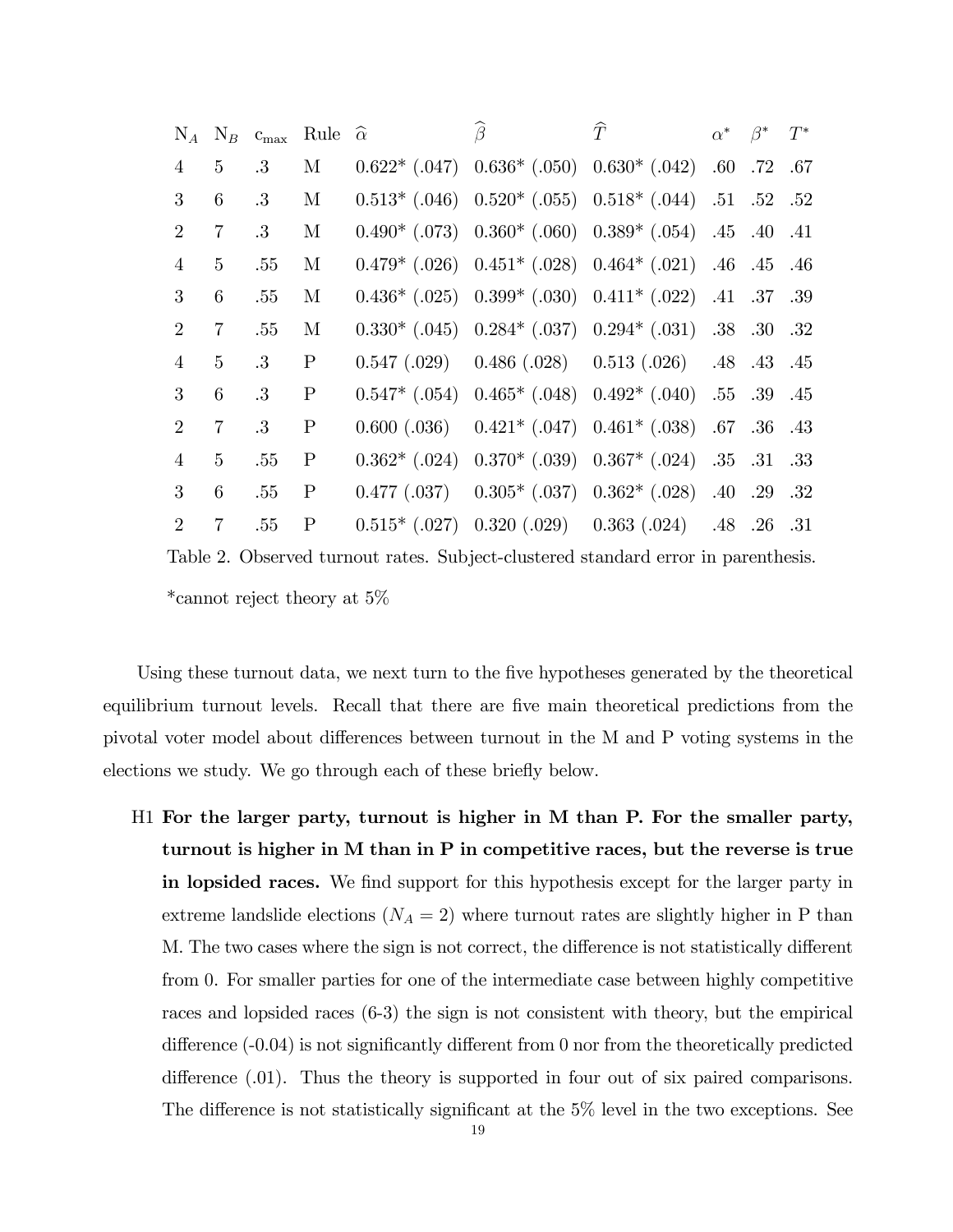| $N_A$ | $N_B$ | $c_{\text{max}}$ | $\widehat{\alpha}_M - \widehat{\alpha}_P$ | $\widehat{\beta}_M - \widehat{\beta}_P$ | $\widehat{T}_M - \widehat{T}_P$ |
|-------|-------|------------------|-------------------------------------------|-----------------------------------------|---------------------------------|
| 4     | 5     | .3               | .075 $(.055)^+$                           | .150 $(.057)^{++}$                      | .117 $(.048)^{++}$              |
| 3     | 6     | .3               | -.033 $(.070)^+$                          | .055 $(.072)^+$                         | .026 $(.059)^+$                 |
| 2     | 7     | .3               | -.110 $(.080)^+$                          | -.061 $(.075)$                          | -.072 $(.065)^{++}$             |
| 4     | 5     | .55              | .117 $(.035)^{++}$                        | .081 $(.047)^+$                         | .097 $(.031)^{++}$              |
| 3     | 6     | .55              | -.040 $(.044)$                            | .094 $(.047)^{++}$                      | 049 $(.035)^+$                  |
| 2     | 7     | .55              | -.185 $(.052)^{++}$                       | -.036 $(.047)$                          | -.069 $(.039)$                  |

Table 3. H1, H2: Voting Rule Effect. Subject-clustered standard error in parenthesis.

 $+$ Correct sign.  $*$ Significant at  $5\%$  level or better.

- $H2$  Total turnout is higher under M than under P. We find support for this hypothesis except for the extreme landslide elections  $(N_A = 2)$  low cost elections, where turnout rates are slightly higher in P than M. However, the  $N_A = 2$  low-cost elections are the one exception where turnout is predicted to be higher in P than M. Thus the theory is supported in five out of six paired comparisons. Three of the five differences are statistically significant. The difference is not statistically significant in the one exception. See the last column of Table 3.
- H3 The competition effect is reversed for the smaller party under P. That is, for the smaller party, turnout decreases as their share of the electorate increases. Under P for the majority party, as well as under M for both parties, the usual competition effect applies. The competition effect on total turnout applies to both P and M elections: i.e., more competitive elections lead to higher turnout. We measure the competition effect as the difference in turnout between the 5-4 and 6-3 elections, the difference in turnout between the 6-3 and 7-2 elections, and the difference between the 5-4 and 6-3 elections. The sign is correctly predicted in all but three cases (33 out of 36 comparisons). In both exceptions, the differences are not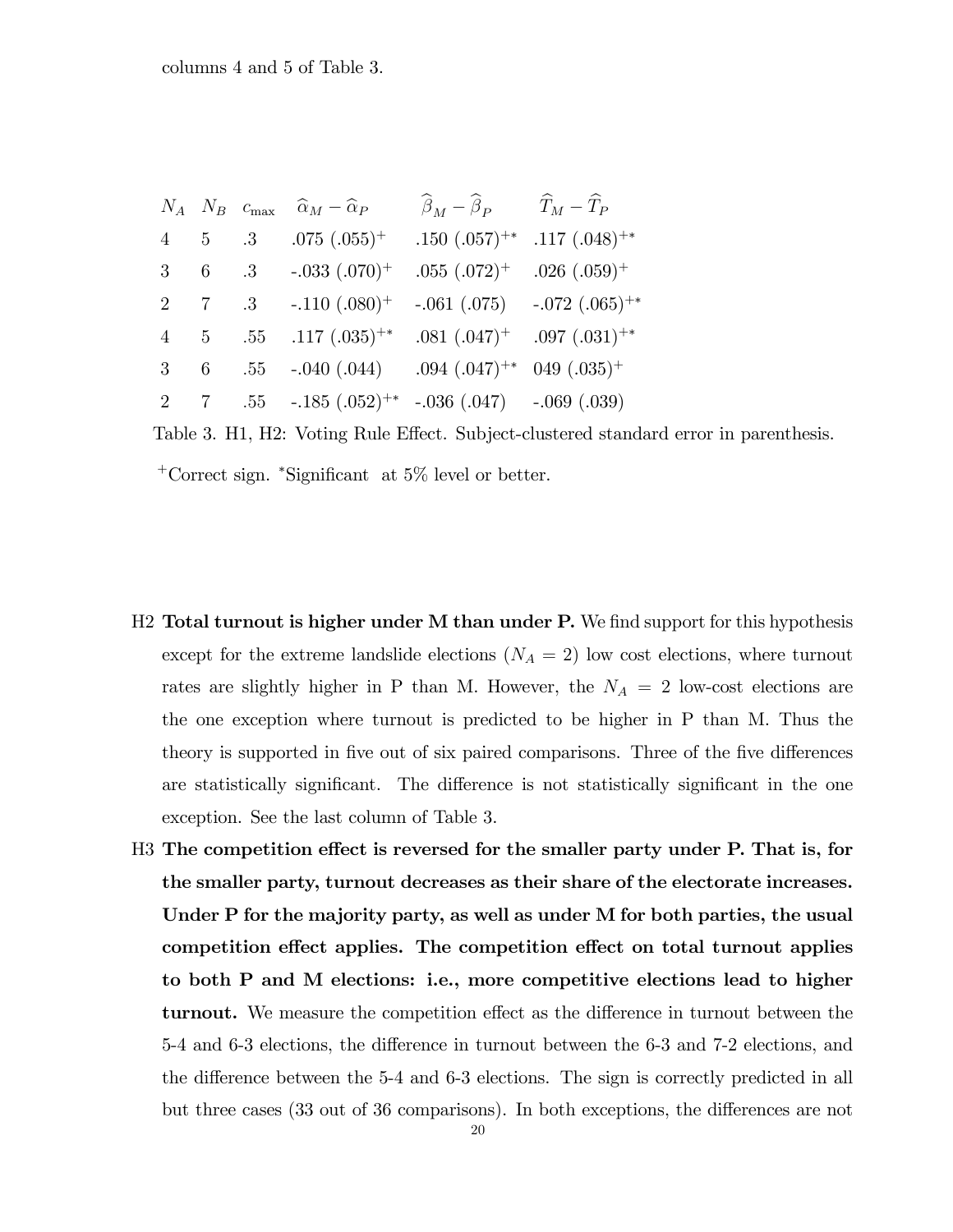| Comparison                                        | $c_{\max}$ | ${\cal M}$         | P                   |
|---------------------------------------------------|------------|--------------------|---------------------|
| $\widehat{\alpha}_{5/4} - \widehat{\alpha}_{6/3}$ | 0.30       | .109 $(.037)^{+*}$ | .001(.057)          |
| $\widehat{\alpha}_{6/3} - \widehat{\alpha}_{7/2}$ | 0.30       | .023 $(.085)^{+*}$ | $-.053$ $(.064)^+$  |
| $\widehat{\alpha}_{5/4} - \widehat{\alpha}_{7/2}$ | 0.30       | .132 $(.086)^+$    | $-.052$ $(.046)^+$  |
| $\widehat{\alpha}_{5/4} - \widehat{\alpha}_{6/3}$ | 0.55       | .043 $(.028)^+$    | $-.114 (.041)^{+*}$ |
| $\widehat{\alpha}_{6/3} - \widehat{\alpha}_{7/2}$ | 0.55       | $.106(.051)^{+*}$  | $-.038(.045)^+$     |
| $\widehat{\alpha}_{5/4} - \widehat{\alpha}_{7/2}$ | 0.55       | .149 $(.051)^{+*}$ | $-.152(.036)^{+*}$  |
| $\widehat{\beta}_{5/4} - \widehat{\beta}_{6/3}$   | 0.30       | .116 $(.033)^{+*}$ | .021 $(.046)^+$     |
| $\widehat{\beta}_{6/3} - \widehat{\beta}_{7/2}$   | 0.30       | $.160(.080)^{+*}$  | $.044(.066)^+$      |
| $\widehat{\beta}_{5/4} - \widehat{\beta}_{7/2}$   | 0.30       | .276 $(.077)^{+*}$ | $.065(.054)^+$      |
| $\widehat{\beta}_{5/4} - \widehat{\beta}_{6/3}$   | 0.55       | .053 $(.025)^{+*}$ | $.065(.029)^{+*}$   |
| $\widehat{\beta}_{6/3} - \widehat{\beta}_{7/2}$   | 0.55       | .114 $(.047)^{+*}$ | $-.015(.047)$       |
| $\widehat{\beta}_{5/4}-\widehat{\beta}_{7/2}$     | 0.55       | .167 $(.046)^{+*}$ | $.050(.048)^+$      |
| $\widehat{T}_{5/4} - \widehat{T}_{6/3}$           | 0.30       | .112 $(.028)^{+*}$ | $.021(.037)^+$      |
| $\widehat{T}_{6/3}-\widehat{T}_{7/2}$             | 0.30       | .129 $(.069)^+$    | .031 $(.055)^+$     |
| $\widehat{T}_{5/4}-\widehat{T}_{7/2}$             | 0.30       | .241 $(.067)^{+*}$ | $.052(.045)^+$      |
| $\widehat{T}_{5/4} - \widehat{T}_{6/3}$           | 0.55       | .053 $(.020)^{+*}$ | $.004(.026)^+$      |
| $\widehat{T}_{6/3} - \widehat{T}_{7/2}$           | 0.55       | .117 $(.037)^{+*}$ | $-.001(.037)$       |
| $\widehat{T}_{5/4} - \widehat{T}_{7/2}$           | 0.55       | .169 $(.037)^{+*}$ | $.003(.034)^+$      |
|                                                   |            |                    |                     |

Table 4. H3 Competition Effect. Subject-clustered standard error in parenthesis.

<sup>+</sup>Correct sign. <sup>\*</sup>Significant at 5% level or better.

H4 The competition effect on total expected turnout is larger in the M elections than the P elections. This is exactly what we find in the data. The sign is correctly predicted in all six cases, and the differences are statistically different from  $0$  in four of the six cases. See the last column of Table 5.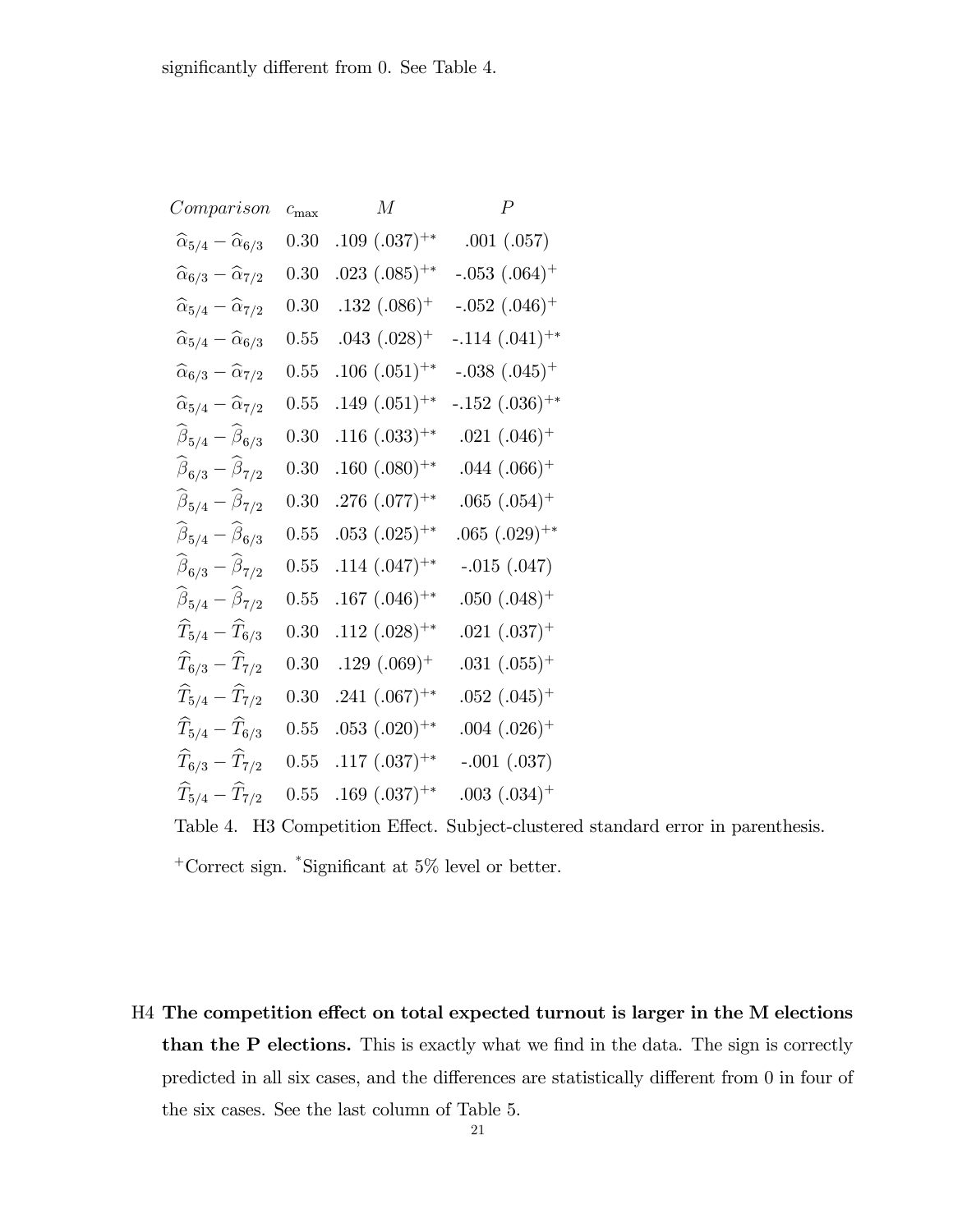| $Comparison$ $c_{\text{max}}$           | M | $\boldsymbol{P}$ | $M-P$                                                                                          |
|-----------------------------------------|---|------------------|------------------------------------------------------------------------------------------------|
|                                         |   |                  | $\widehat{T}_{5/4} - \widehat{T}_{6/3}$ 0.30 .112 (.028) .021 (.037) .091 (.046) <sup>+*</sup> |
|                                         |   |                  | $\widehat{T}_{6/3} - \widehat{T}_{7/2}$ 0.30 .129 (.069) .031 (.055) .098 (.087) <sup>+</sup>  |
|                                         |   |                  | $\widehat{T}_{5/4} - \widehat{T}_{7/2}$ 0.30 .241 (.067) .052 (.045) .189 (.080) <sup>+*</sup> |
|                                         |   |                  | $\widehat{T}_{5/4} - \widehat{T}_{6/3}$ 0.55 .053 (.020) .004 (.026) .048 (.035) <sup>+</sup>  |
| $\widehat{T}_{6/3} - \widehat{T}_{7/2}$ |   |                  | $0.55$ .117 (.037) -.001 (.037) .118 (.052) <sup>+*</sup>                                      |
|                                         |   |                  | $\widehat{T}_{5/4} - \widehat{T}_{7/2}$ 0.55 .169 (.037) .003 (.034) .166 (.050) <sup>+*</sup> |
|                                         |   |                  |                                                                                                |

Table 5. H4: Competition Effect M vs. P. Subject-clustered standard error in parenthesis.  $+$ Correct sign.  $\sigma$ <sup>\*</sup>Significant at 5\% level or better.

H<sub>5</sub> In all P elections we study, there is an underdog effect. There is an underdog effect in all M elections, except for the predicted reverse underdog effects in the low cost 5-4 and 6-3 M elections. All but one of our underdog hypotheses have support in the data. We find that in all P elections there is an underdog effect, with one exception where the difference is less than one percentage point  $(\hat{\alpha} = .362, \hat{\beta} = .370)$ and not statistically significant. That one exception is the 5-4 high cost treatment, where theory predicts the smallest underdog effect (less than four percentage points). In the M elections, all predicted underdog and reverse underdog effects are observed in the data. (eleven of twelve comparisons).

| Comparison                                                    | $c_{\text{max}}$ | $\overline{M}$                |                    |
|---------------------------------------------------------------|------------------|-------------------------------|--------------------|
| $\widehat{\alpha}_{5/4} - \widehat{\beta}_{5/4}$              | 0.30             | $-.013(.051)^+$               | $.061(.027)^{+*}$  |
| $\widehat{\alpha}_{6/3} - \widehat{\beta}_{6/3}$              |                  | $0.30 - 0.007$ $(.058)^+$     | $.082(.066)^+$     |
| $\widehat{\alpha}_{7/2} - \widehat{\boldsymbol{\beta}}_{7/2}$ |                  | $(0.30 \quad .130 \ (.083)^+$ | .179 $(.057)^{+*}$ |
| $\widehat{\alpha}_{5/4} - \widehat{\boldsymbol{\beta}}_{5/4}$ |                  | $0.55$ .028 $(.035)^+$        | $-.007$ $(.047)$   |
| $\widehat{\alpha}_{6/3} - \widehat{\beta}_{6/3}$              | 0.55             | $.038(.037)^+$                | .172 $(.052)^{+*}$ |
| $\widehat{\alpha}_{7/2} - \widehat{\boldsymbol{\beta}}_{7/2}$ |                  | $0.55$ .046 $(.057)^+$        | $.195(.036)^{+*}$  |
|                                                               |                  |                               |                    |

Table 6. H5: Underdog effect.  $\hat{\alpha} - \hat{\beta}$ . Subject-clustered standard error in parenthesis.  $+$ Correct sign.  $*$ Significant at 5% level or better.

Thus, the comparative statics are correctly predicted by theory in 66 out of 72 paired comparisons. In none of the 6 exceptions are the differences significantly different from  $0$ , and in most cases not statistically different from the exact quantitative theoretical difference. Overall,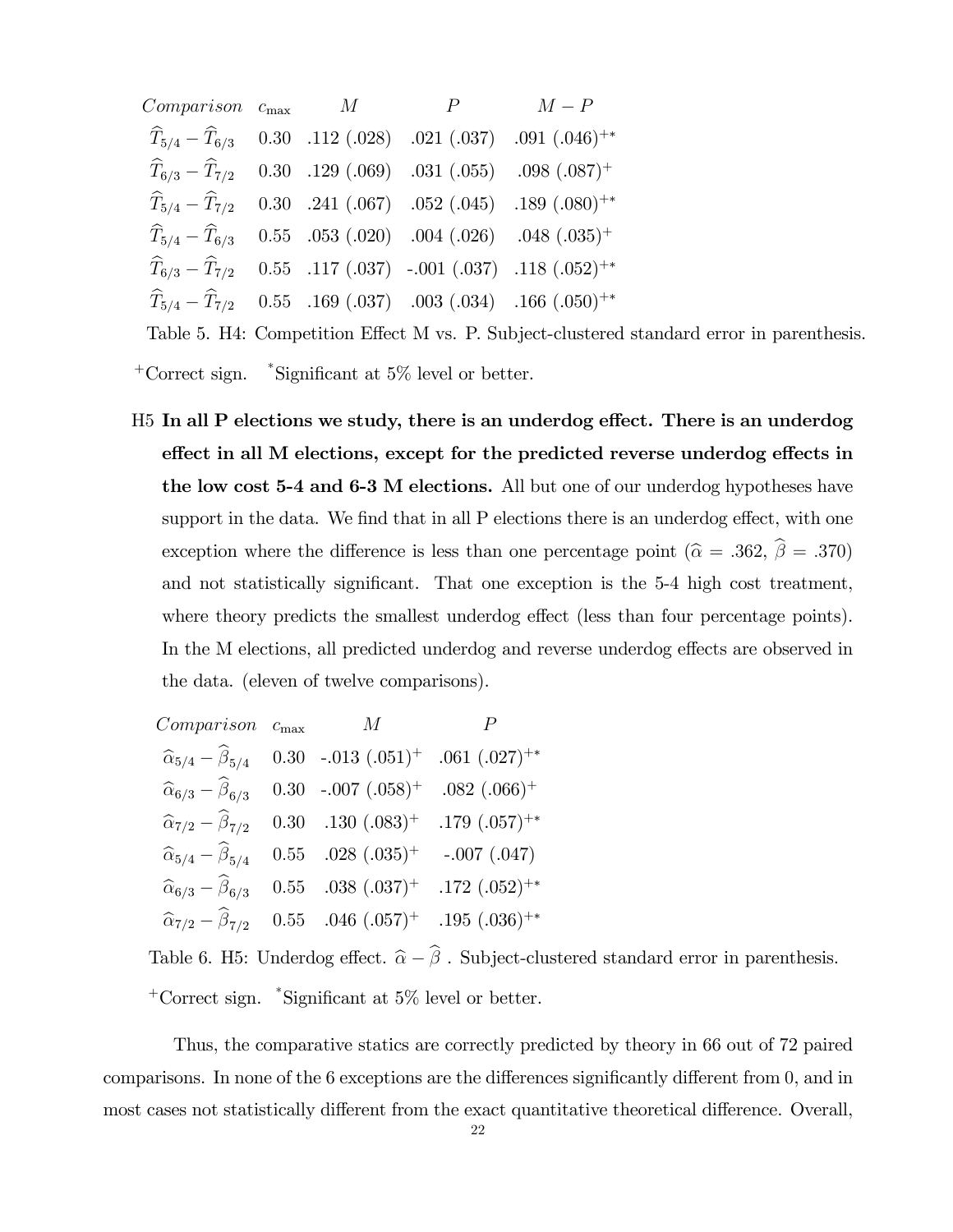33 of the 66 correctly predicted signed differences are significantly different from 0 (at the  $5\%$ level, using a two-tailed test and clustered standard errors). To illustrate in a single figure how close the equilibrium turnout rates are to the equilibrium turnout rates, Figure 3 presents a scatter plot of the observed vs. equilibrium turnout rates. A perfect fit of the data to the theory would have all the points lined up along the 45% degree line. A simple OLS regression of the observed turnout on equilibrium turnout, using the 36 points in the graph gives a slope of .815, an intercept of .097 and an R-squared equal to .871. The theoretical model slightly underestimates turnout when the model prediction is below 50% and slightly over-estimates turnout when the model prediction is over  $50\%$ , consistent with the findings of Levine and Palfrey (2007) on their much larger data set for plurality elections. Levine and Palfrey (2007) show that the Logit QRE model can account fairly well for these over and underpredictions of the Bayesian Nash Equilibrium Model. The same is true for our data. The QRE estimation results are reported in Appendix B.



Figure 3: Scatter plot of observed vs. equilibrium turnout rates.

## 4. Concluding Remarks

Turnout depends on the degree of proportionality of influence in the institutional system in a clear way: higher turnout in a winner-take-all system than in a proportional power sharing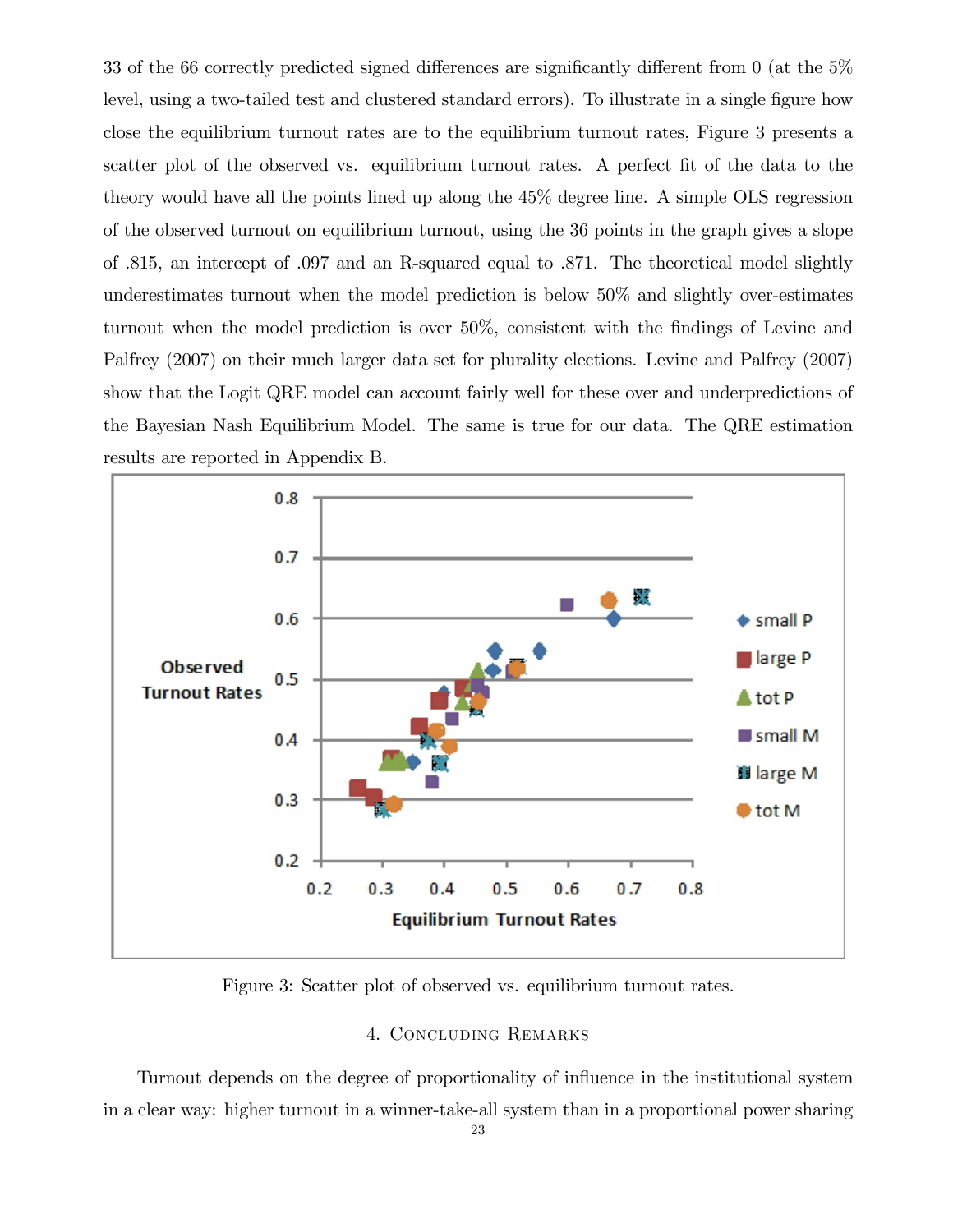system when the population is evenly split in terms of partisan preferences, and the opposite when one party's position has a clear majority of support. This provides a theoretical basis to expect a mixed bag of results from empirical studies that fail to adequately measure or control for the interaction of the electoral rules and the relative strength of parties in the electorate. The fact that in a winner-take-all system the underdog cannot win a large election when partisan preferences are not evenly split strongly discourages turnout, but with proportional power sharing there is no absolute winner, some competition remains even when preferences are relatively lopsided, and therefore the effect of relative party size on turnout is small. The theoretical results are robust to a wide range of alternative assumptions about the voting game and about the rationality of voters (Herrera et al. 2013)).

The laboratory experiment allows a clean test of this interaction effect using small electorates, and additional treatments are included that check for robustness and allow us to examine several secondary hypotheses that emerge from the equilibrium turnout model. Our prediction that for the larger party, turnout is higher in a winner-take-all system than in a proportional power sharing system was confirmed by the experimental analysis, as well as most of the other secondary hypotheses concerning differences in the competition and underdog effects. Our design allows us to examine the prediction that the competition effect can be reversed for the smaller party in the proportional system. That is, for the smaller party, if the underdog compensation effect is strong enough, turnout may actually decrease as their share of the electorate increases. With a winner-take-all system, the usual competition effect applies to both parties: elections that are expected to be closer lead to higher turnout. These theoretical predictions, as well as the hypothesis that competition effect on total expected turnout is negligible in a proportional system, are supported in the data from the experiment.

#### **REFERENCES**

- [1] Abramowitz, M. and I. Stegun (1965): Handbook of Mathematical Tables, Dover.
- [2] Acemoglu, D. (2005): "Constitutions, Policy and Economics," *Journal of Economic Literature*, 43, 1025-1048.
- [3] Blais A. (2000): "To Vote or Not to Vote: The Merits and Limits of Rational Choice Theory," Pittsburgh University Press.
- [4] Blais, A. (2006): "What affects voter turnout?" Annual Review of Political Science 9, no. 1: 111-125.
- [5] Blais A. and K. Carty (1990): "Does Proportional Representation Foster Voter Turnout," European Journal of Political Research, 18, 168–181.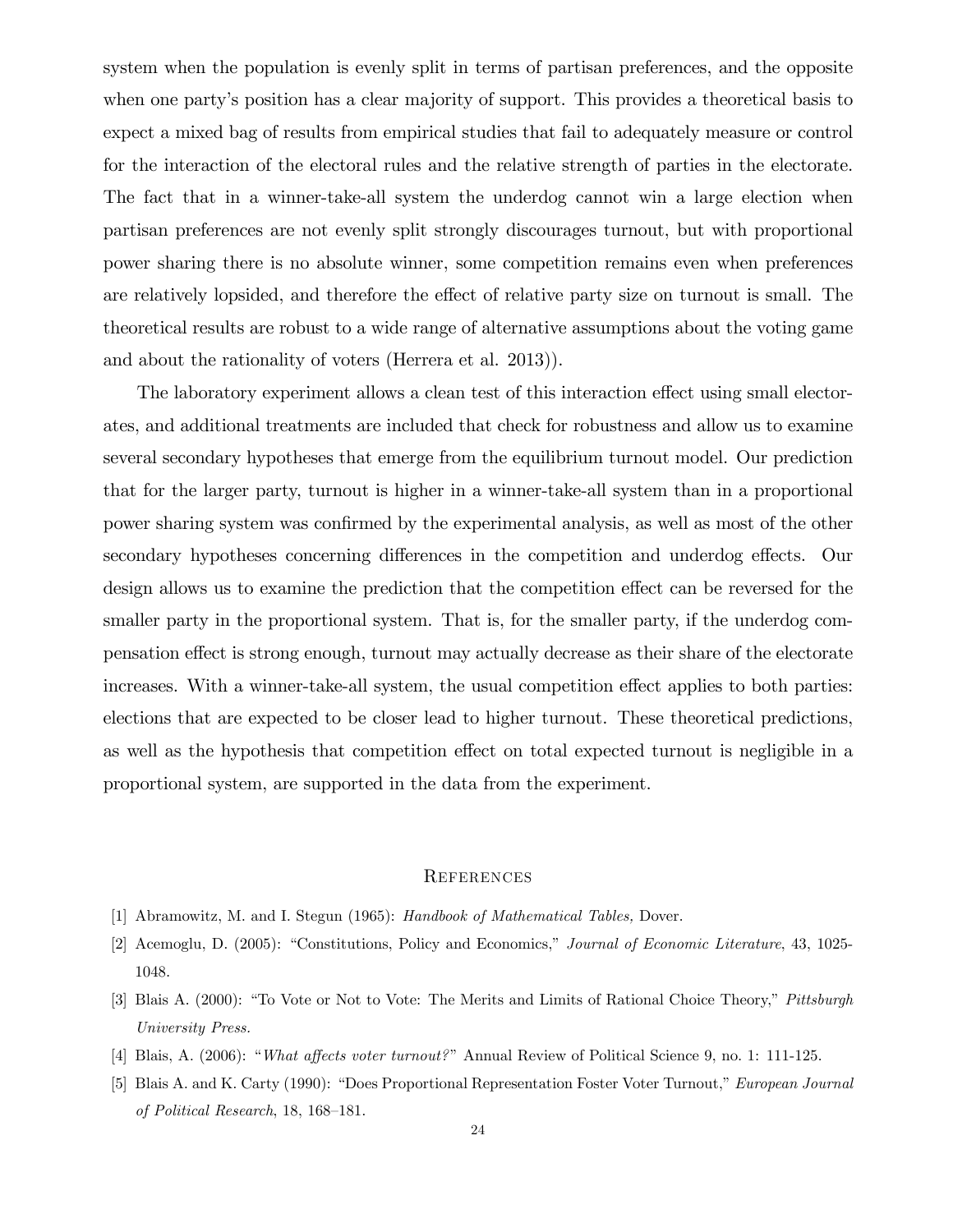- [6] Boix C. (2000): "Partisan governments, the international economy, and macroeconomic policies in OECD countries," 1964–93. World Polit. 53:38–73.
- [7] Bouton, L. (2012): "A Theory of Strategic Voting in Runoff Elections," American Economic Review, forthcoming.
- [8] Bouton, L. and G. Gratton (2013): "Majority Runoff Elections: Strategic Voting and Duverger's Hypothesis," Working Paper, Boston University.
- [9] Bowler, S., Broekington, D., & Donovan, T. (2001): "Election systems and voter turnout: Experiments in the United States," Journal of Politics, 63, 902-915.
- [10] Castanheira, M. (2003): "Victory Margins and the Paradox of Voting" European Journal of Political Economy, 25, 152-162.
- [11] Chamberlain G. and M.Rothschild (1981): "A Note on the Probability of Casting a Decisive Vote," Journal of Economic Theory, 25, 152-162.
- [12] Coate, S. and M.Conlin (2004): "A Group Rule-Utilitarian Approach to Voter Turnout: Theory and Evidence," American Economic Review,  $94(5)$ , 1476-1504.
- [13] Cox, G. (1999): "Electoral Rules and the Calculus of Mobilization," Legislative Studies Quarterly, 24-3, 387-419.
- [14] Cox, G. W. and M. C. Munger (1989): "Closeness, Expenditures, and Turnout in the 1982 U.S. House Elections," American Political Science Review, 83, 217-31.
- [15] Crewe, I. (1981): "Electoral Participation," in Democracy at the Polls: A Comparative Study of Competitive National Elections, edited by David Butler, Howard R. Penniman, and Austin Ranney, Washington, D.C.: American Enterprise Institute.
- [16] Faravelli, M., P. Man and R. Walsh (2013): "Mandate and Paternalism: A Theory of Large Elections", Working Paper, University of Queensland.
- [17] Faravelli, M. and S. Sanchez-Pages (2012):"(Don't) Make My Vote Count", Working Paper, University of Queensland.
- [18] Feddersen, T. and A.Sandroni (2006): "A Theory of Participation in Elections," American Economic Review, 96 n.4, 1271-1282.
- [19] Franklin, M. (1996): "Electoral Participation," in Comparing Democracies: Elections and Voting in Global Perspective, edited by Lawrence LeDuc, Richard G.Niemi, and Pippa Norris. Thousand Oaks, Claif.: Sage.
- [20] Goeree, J.K. and J. Grosser (2007): "Welfare Reducing Polls," *Economic Theory*, 31, 51-68.
- [21] Gosnell, Harold (1930): "Why Europe Votes." Chicago: University of Chicago Press.
- [22] Herrera, H. and C. Martinelli (2006): "Group Formation and Voter Participation," Theoretical Economics 1, 461-487.
- [23] Herrera, H. and M. Morelli (2008): "Turnout and Power Sharing," Working Paper, Columbia University.
- [24] Herrera, H, M. Morelli, and T. Palfrey (2013), Social Science Working Paper #1357, California Institute of Technology.
- [25] Jackman, R. (1987): "Political Institutions and Voter Turnout in the Industrial Democracies," American Political Science Review, 81, 405-23.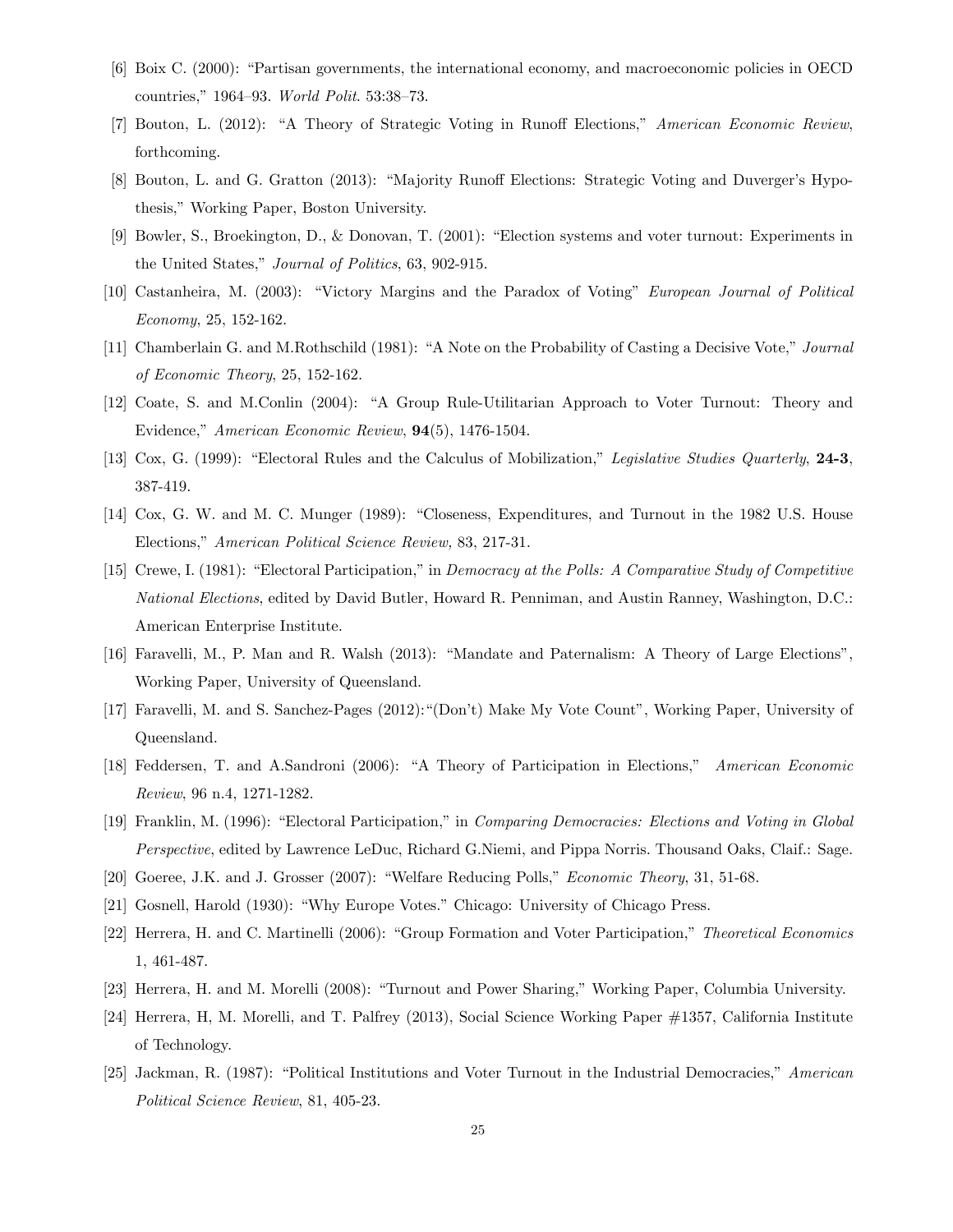- [26] Jackman, R. and R.A.Miller (1995): "Voter Turnout in the Industrial Democracies During the 1980s," Comparative Political Studies, 27, 467–492.
- $[27]$  Kartal, M.  $(2013)$ : "Welfare Analysis of Proportional Representation and Plurality,"
- [28] Kartal, M. (2011): "Laboratory Elections: Proportional Representation versus Majoritarian Rule" Working Paper New York University.
- [29] Krasa, S. and M. Polborn (2009): "Is Mandatory Voting better than Voluntary Voting," Games and Economic Behavior, 66:1, 275-291.
- [30] Krishna V. and J.Morgan (2011): "Overcoming Ideological Bias in Elections," Journal of Political Economy, 119(2): 183-211.
- [31] Ledyard, J. (1984) "The Pure Theory of Large Two-Candidate Elections," Public Choice, 1984,  $44(1)$ , 7-41.
- [32] Levine, D. and T.R. Palfrey (2007): "The Paradox of Voter Participation: A Laboratory Study," American Political Science Review, 101, 143-158.
- [33] Lijphart, A. (1999): Patterns of Democracy: Government Forms and Performance in Thirty-six Countries. New Haven, CT: Yale University Press.
- [34] McMurray, J. (2012): "Aggregating Information by Voting: The Wisdom of the Experts versus the Wisdom of the Masses", Review of Economic Studies  $0, 1-36$
- [35] Morton, R. (1987): "A Group Majority Model of Voting," Social Choice and Welfare 4:1, 17-31.
- [36] Morton, R. (1991): "Groups in Rational Turnout Models," American Journal of Political Science 35, 758-76.
- [37] Myerson, R.B. (1998): "Population Uncertainty and Poisson Games," International Journal of Game Theory, 27, 375-392.
- [38] Myerson, R.B. (2000): "Large Poisson Games," *Journal of Economic Theory*, 94, 7-45.
- [39] Myatt, D. (2007): "On the Theory of Strategic Voting" Review of Economic Studies, 74(1), 255-81.
- [40] Myatt, D. (2012): "A Rational Choice Theory of Voter Turnout" mimeo, London Business School.
- [41] Palfrey, T. R. and H. Rosenthal (1985): "Voter Participation and Strategic Uncertainty," American Political Science Review, 79, 62-78.
- [42] Powell, G.B. (1980): "Voting Turnout in Thirty Democracies," in Electoral Participation, edited by Richard Rose. Beverly Hills, Calif.: Sage.
- [43] Powell, G.B. (1986): "American Voter Turnout in Comparative Perspective," American Political Science Review, 80, 17-45.
- [44] Powell, G.B. (2000): Elections as Instruments of Democracy: Majoritarian and Proportional Visions. New Haven, CT: Yale University Press.
- [45] Putnam, R. D., R. Leonardi, R. Nanetti, and F. Pavoncello (1983): "Ex-plaining Institutional Success: The Case of Italian Regional Government," American Political Science Review. 77:55-74.
- [46] Schram A. and J.Sonnemans (1996): "Voter Turnout as a Participation Game: An Experimental Investigation," International Journal of Game Theory, 25, 385-406.
- [47] Selb, Peter (2009): "A Deeper Look at the Proportionality-Turnout Nexus," Comparative Political Studies 42(4): 527-48.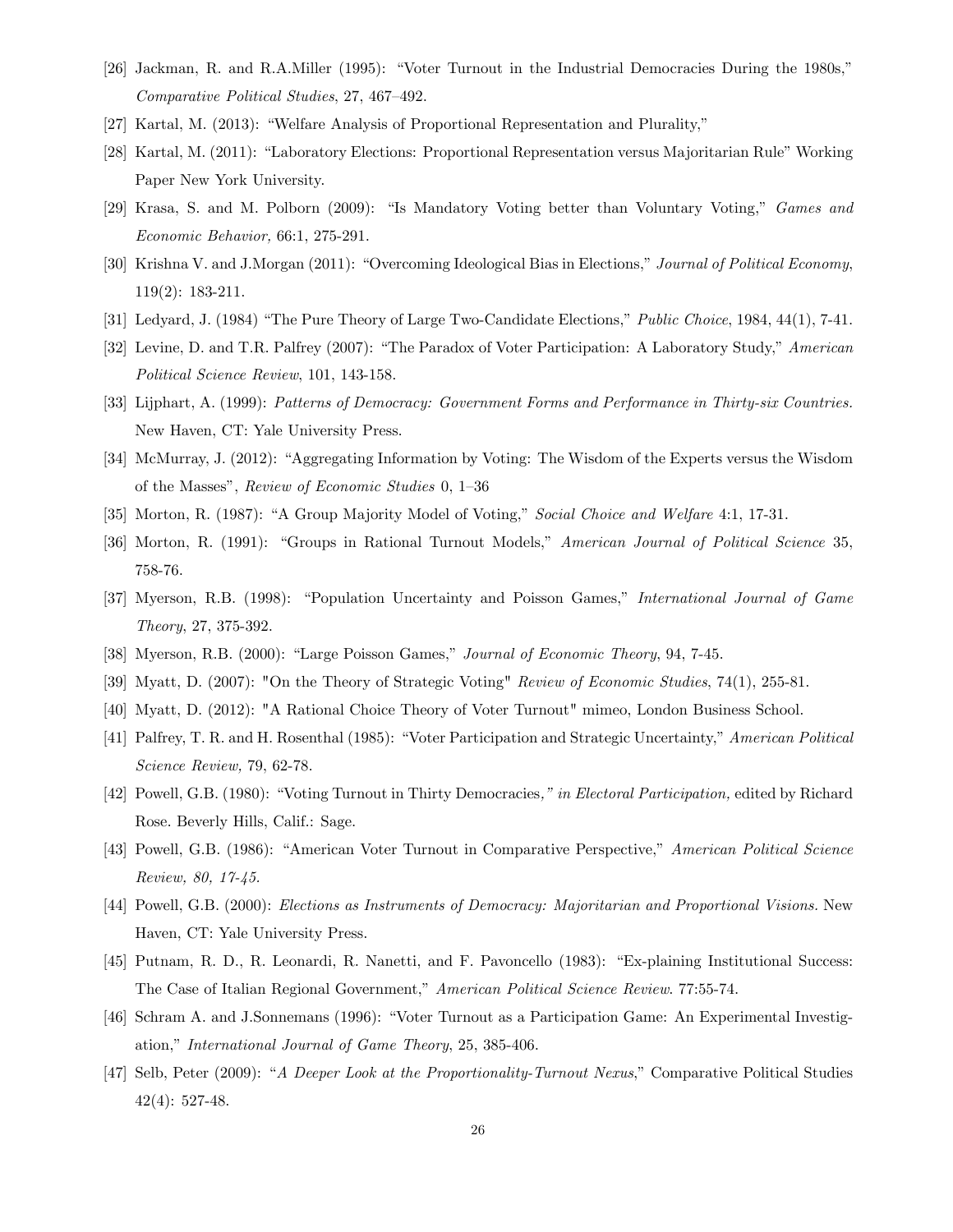- [48] Shachar R. and B.Nalebuff (1999): "Follow the Leader: Theory and Evidence on Political Participation," American Economic Review, 57, 637-660.
- [49] Stigler, G. (1972). "Economic Competition and Political Competition," Public Choice, 13, 91-106.
- [50] Taylor C.R. and H.Yildirim (2010): "Public Information and Electoral Bias," Games and Economic Behavior, 68(1): 353-75.
- [51] Uhlaner, C. (1989): "Rational Turnout: The Neglected Role of Groups," American Journal of Political Science 33, 390-422.

# Appendix A: Proofs

# Proof of Proposition 1...

### Existence.

We present the proof for the  $M$  system. The proof for  $P$  is similar.

Fix N and q. The pair of equilibrium conditions for the M system can be written in terms of the "cost cutpoints" of the two parties:

$$
c_A = \sum_{k=0}^{\infty} \left( \frac{e^{-qN\alpha} [NqF(c_A)]^k}{k!} \right) \left( \frac{e^{-(1-q)N\beta} ((1-q)NF(c_B))^k}{k!} \right) \frac{1}{2} \left( 1 + \frac{(1-q)NF(c_B)}{k+1} \right) \equiv \beta^A(c_A, c_B)
$$
  

$$
c_B = \sum_{k=0}^{\infty} \left( \frac{e^{-qN\alpha} (NqF(c_A))^k}{k!} \right) \left( \frac{e^{-(1-q)N\beta} ((1-q)NF(c_B))^k}{k!} \right) \frac{1}{2} \left( 1 + \frac{qNF(c_A)}{k+1} \right) \equiv \beta^A(c_A, c_B)
$$

Because  $\bar{c} > 1/2$ ,  $\beta^A$  and  $\beta^B$  are continuous functions of  $c_A$ ,  $c_B$  from  $[0,\bar{c}]^2$  into itself, and  $[0,\bar{c}]^2$ is a compact convex subset of  $R^2$ <sup>28</sup>. Therefore, by Brouwer's theorem there exists a fixed point  $(c_A^*, c_B^*)$ , which satisfies both equations and is an equilibrium.

#### Underdog Effects.

Subtracting the two equilibrium conditions (1) we have for the M system

$$
F^{-1}(\alpha) - F^{-1}(\beta) = \sum_{k=0}^{\infty} \left( \frac{e^{-qN\alpha} (Nq\alpha)^k}{k!} \frac{e^{-(1-q)N\beta} ((1-q)N\beta)^k}{k!} \right) \left( N \frac{(1-q)\beta - q\alpha}{k+1} \right)
$$

Hence, comparing the signs for both sides, we have one of three possibilities:

$$
\alpha > \beta \implies q\alpha < (1-q)\beta \implies q < 1/2
$$
  
\n
$$
\alpha < \beta \implies q\alpha > (1-q)\beta \implies q > 1/2
$$
  
\n
$$
\alpha = \beta \implies q\alpha = (1-q)\beta \implies q = 1/2
$$

<sup>28</sup>The assumption  $\bar{c} > 1/2$  guarantees that the range of these functions is contained in  $[0,\bar{c}]^2$ . Existence also holds more generally for any  $\bar{c} > 0$ , with only minor changes in the proof to account for the possibility that  $\bar{c}$ is the cutpoint (i.e., 100% turnout) for one or both parties.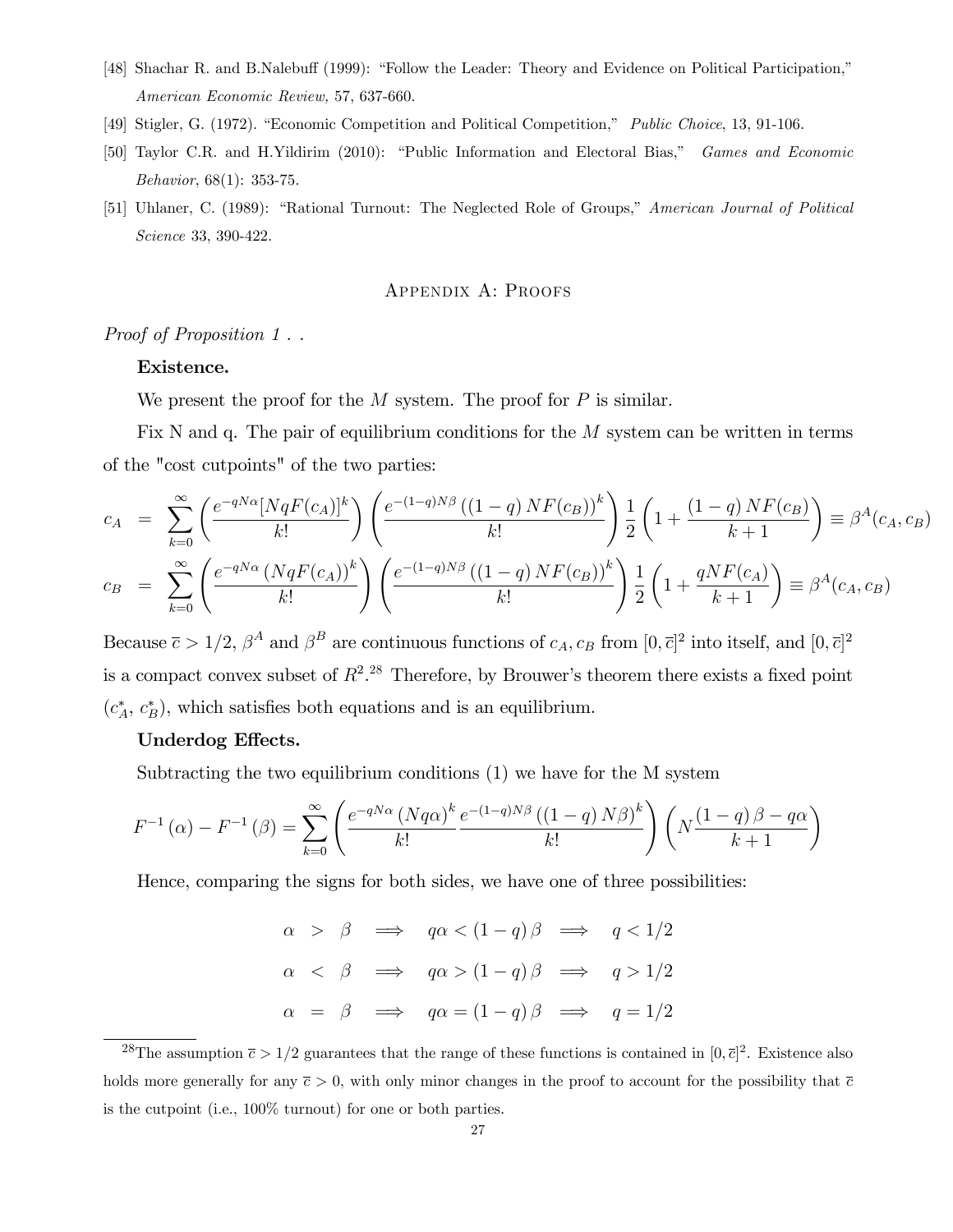which partitions the whole parameter space, hence proves the result.

Similarly, for the P system we have

$$
F^{-1}(\alpha) - F^{-1}(\beta) = \sum_{a=0}^{\infty} \sum_{b=0}^{\infty} \left( \frac{e^{-qN\alpha} (qN\alpha)^a}{a!} \frac{e^{-(1-q)N\beta} ((1-q)N\beta)^b}{b!} \right) W(a, b)
$$

where

$$
W\left(a,b\right) := \frac{b-a}{\left(a+b\right)\left(a+b+1\right)}
$$

Note that  $W(a, b) = -W(b, a)$ . If  $\alpha > \beta$  the RHS needs to be positive, so we must have  $q\alpha < (1-q)\beta m$  for the Poisson weights: suppose that  $q\alpha \geq (1-q)\beta m$  then the vote outcomes  $b > a$  occur with lower or equal probability than the symmetric outcomes  $a > b$  so the RHS would be negative or zero.

Likewise, if  $\alpha = \beta$  the RHS needs to be zero so we must have equal Poisson weights  $q\alpha = (1 - q)\beta$ . The rest of the argument is identical to the one for the M system.

This proof just hinges on the symmetry of  $W(a, b)$  and on the fact that

$$
W(a,b) > 0 \quad \text{if} \quad a < b
$$

so, in general, the partial underdog effect holds whenever a symmetric power sharing function  $V(a, b)$  (as e.g. the proportional one we analyze here:  $V = \frac{a}{a+1}$  $\frac{a}{a+b}$ ) has the property that an additional vote for the underdog has a higher marginal impact for the underdog than an additional vote for the leader has for the leader, that is:

$$
W (a, b) : = (V (a + 1, b) - V (a, b)) - (V (b + 1, a) - V (b, a)) > 0
$$
  
if  $a < b$ 

#### Proof of Lemma 2...

M System.

We first show that for the M system

$$
\lim_{N \to \infty} \alpha_N = \lim_{N \to \infty} \beta_N = 0
$$

Define the modified Bessel functions of the first kind, see Abramowitz and Stegun (1965), as

$$
I_0(z) := \sum_{k=0}^{\infty} \frac{\left(\frac{z}{2}\right)^k}{k!} \frac{\left(\frac{z}{2}\right)^k}{k!}, \qquad I_1(z) := \sum_{k=0}^{\infty} \frac{\left(\frac{z}{2}\right)^k}{k!} \frac{\left(\frac{z}{2}\right)^{k+1}}{(k+1)!}
$$

Defining

$$
x := qN\alpha
$$
,  $y := (1 - q) N\beta$ ,  $z := 2\sqrt{xy}$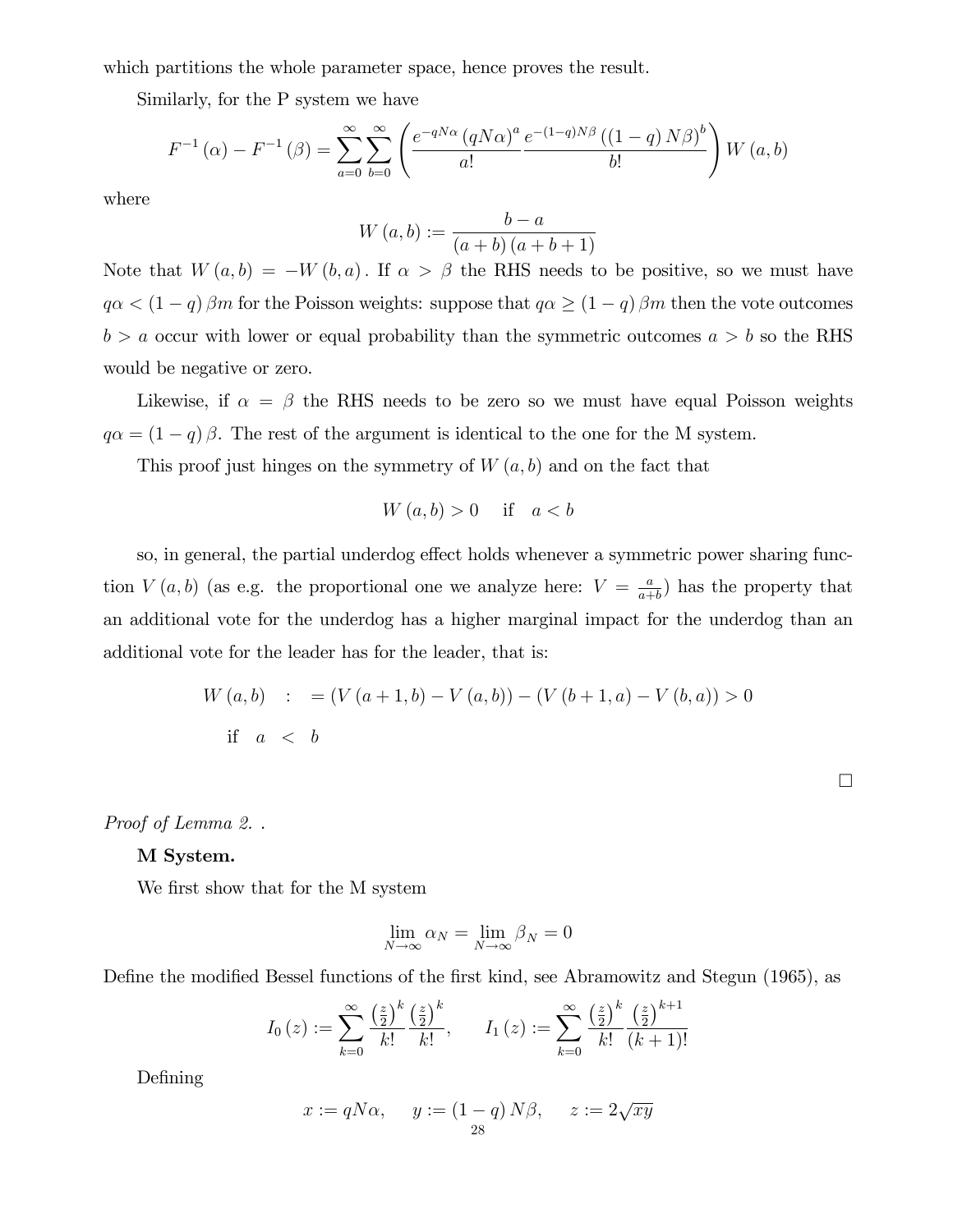then the benefits of voting  $(B_M^A, B_M^B)$  can be written as

$$
B_M^A = \frac{1}{2} \sum_{k=0}^{\infty} \left( \frac{e^{-x} x^k}{k!} \right) \left( \frac{e^{-y} y^k}{k!} \right) \left( 1 + \frac{y}{k+1} \right) = \frac{e^{-x} e^{-y}}{2} \left( I_0 \left( 2\sqrt{xy} \right) + \sqrt{\frac{y}{x}} I_1 \left( 2\sqrt{xy} \right) \right)
$$
  
\n
$$
B_M^B = \frac{1}{2} \sum_{k=0}^{\infty} \left( \frac{e^{-x} x^k}{k!} \right) \left( \frac{e^{-y} y^k}{k!} \right) \left( 1 + \frac{x}{k+1} \right) = \frac{e^{-x} e^{-y}}{2} \left( I_0 \left( 2\sqrt{xy} \right) + \sqrt{\frac{x}{y}} I_1 \left( 2\sqrt{xy} \right) \right)
$$

For large  $z$  the modified Bessel functions are asymptotically equivalent and approximate to, see Abramowitz and Stegun  $(1965)^{29}$ 

$$
I_0(z) \simeq I_1(z) \simeq \frac{e^z}{2\pi z}
$$

For any exogenously fixed  $(\alpha, \beta) \in (0, 1]^2$  x and y go to infinity as N goes to infinity, so we can approximate the benefits of voting for large  $N$  as

$$
B_M^A \simeq e^{-x-y+2\sqrt{xy}} \frac{\sqrt{x} + \sqrt{y}}{4\sqrt{\pi}\sqrt{\sqrt{xy}}} \frac{1}{\sqrt{x}}, \qquad B_M^A \simeq e^{-x-y+2\sqrt{xy}} \frac{\sqrt{x} + \sqrt{y}}{4\sqrt{\pi}\sqrt{\sqrt{xy}}} \frac{1}{\sqrt{y}}
$$
(2)

As a consequence for any given  $(\alpha, \beta) \in (0, 1]^2$  the benefits of voting vanish as N grows, namely

$$
\lim_{N \to \infty} B_M^A(\alpha, \beta) = 0, \qquad \lim_{N \to \infty} B_M^B(\alpha, \beta) = 0
$$

Now consider  $(\alpha, \beta)$  as endogenous, i.e. solutions to the system

$$
B_M^A(\alpha, \beta) = F^{-1}(\alpha), \qquad B_M^B(\alpha, \beta) = F^{-1}(\beta)
$$

Since F and  $F^{-1}$  are increasing and continuous with  $F(0) = 0$ , then  $B_M^A(\alpha, \beta) = F^{-1}(\alpha)$ implies  $\lim_{N\to\infty} \alpha_N = 0$ . Likewise, we have  $\lim_{N\to\infty} \beta_N = 0$ .

Next, we show that

$$
\lim_{N \to \infty} N \alpha_N = \lim_{N \to \infty} N \beta_N = \infty, \quad \lim_{N \to \infty} \frac{\alpha_N}{\beta_N} \in (0, \infty)
$$

Suppose  $\lim_{N\to\infty} N\alpha_N < \infty$  and  $\lim_{N\to\infty} N\beta_N < \infty$ , then

$$
\lim_{N \to \infty} B_M^A(\alpha_N, \beta_N) > 0
$$

and any solution to  $B_M^A(\alpha, \beta) = F^{-1}(\alpha)$  would imply  $\lim_{N \to \infty} \alpha_N > 0$ , which contradicts  $\lim_{N \to \infty} \alpha_N = 0.$ 

Suppose  $\lim_{N\to\infty} N\alpha_N = \infty$  and  $\lim_{N\to\infty} N\beta_N < \infty$ , then  $\lim_{N\to\infty} \frac{\alpha_N}{\beta_N}$  $\frac{\alpha_N}{\beta_N} = \infty$  which implies (using a Taylor expansion of  $F^{-1}$  on the numerator and the denominator around zero) that  $\lim_{N\to\infty}\frac{F^{-1}(\alpha_N)}{F^{-1}(\beta_N)}=\frac{\alpha\big(F^{-1}(0)\big)'+\alpha^2/2\big(F^{-1}(0)\big)''+...}{\beta(F^{-1}(0))'+\beta^2/2(F^{-1}(0))''+...}$  $\frac{\beta(F^{-1}(0))' + \beta^2/2(F^{-1}(0))' + \dots}{\beta(F^{-1}(0))' + \beta^2/2(F^{-1}(0))'' + \dots} = \infty.$ 

 $^{29}X(z) \simeq Y(z)$  means that  $\lim_{z \to \infty} \frac{X(z)}{Y(z)} = 1.$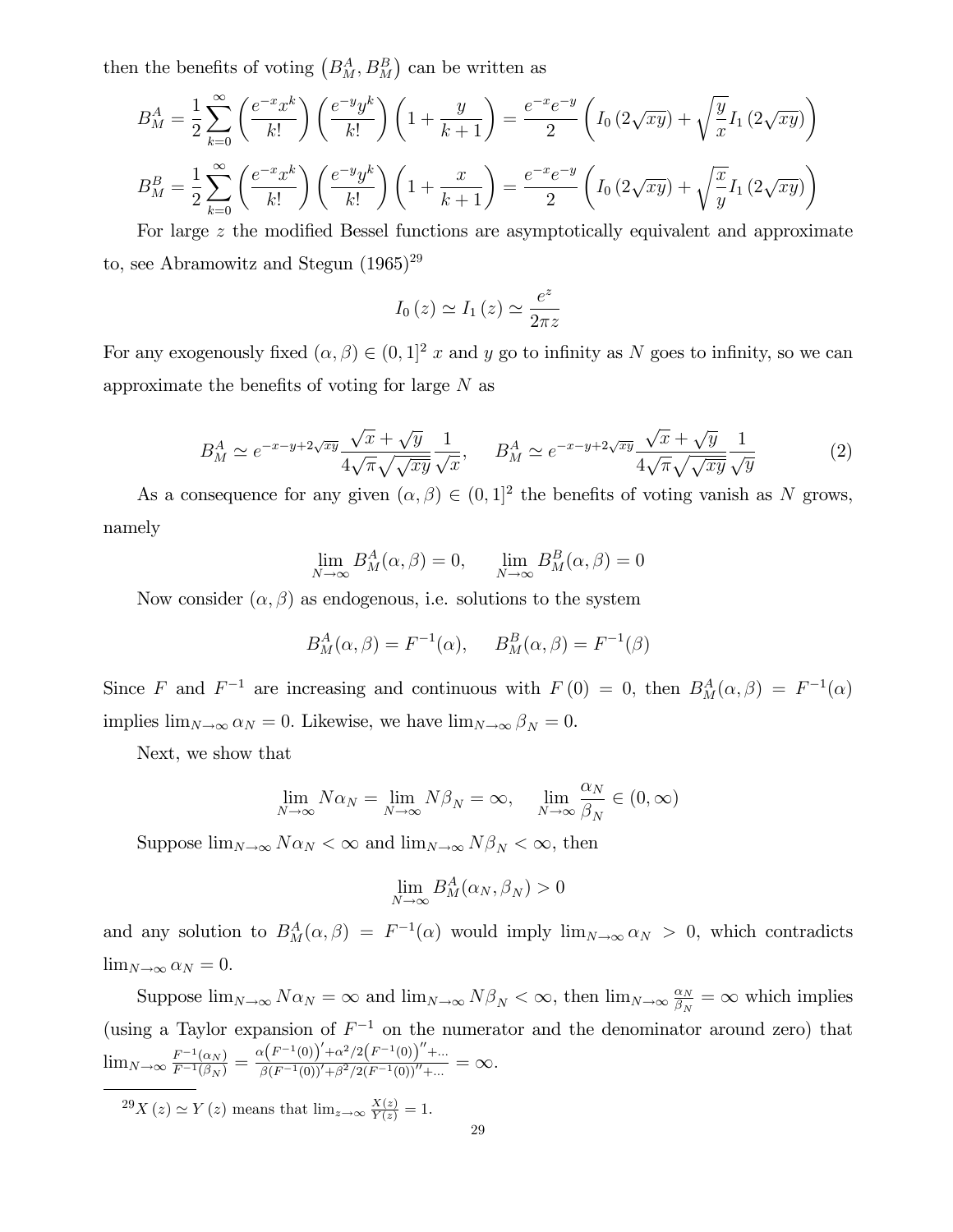For all  $\cal N$  we have

$$
\frac{B_M^A(\alpha_N, \beta_N)}{B_M^B(\alpha_N, \beta_N)} = \frac{F^{-1}(\alpha_N)}{F^{-1}(\beta_N)}
$$

Taking the limit on one side we have

$$
L := \lim_{N \to \infty} \frac{B_M^A(\alpha_N, \beta_N)}{B_M^B(\alpha_N, \beta_N)} = \lim_{\frac{x}{y} \to \infty} \frac{I_0(2\sqrt{xy}) + I_1(2\sqrt{xy})\sqrt{\frac{y}{x}}}{I_0(2\sqrt{xy}) + I_1(2\sqrt{xy})\sqrt{\frac{x}{y}}} \le 1
$$

In fact,  $L \leq 1$  if  $\lim_{\frac{x}{y} \to \infty}$  $I_1\left(2\sqrt{xy}\right)$  $\frac{I_1(\Delta \sqrt{xy})}{I_0(\Delta \sqrt{xy})} = 0$  and  $L = 0$  if  $\lim_{\frac{x}{y} \to \infty}$  $I_1\left(2\sqrt{xy}\right)$  $\frac{I_1(2\sqrt{xy})}{I_0(2\sqrt{xy})} \in (0, +\infty]$ . So we have a contradiction as  $L \leq 1$  cannot be equal to  $\lim_{N \to \infty} \frac{F^{-1}(\alpha_N)}{F^{-1}(\beta_N)} = \infty$ . The same argument shows that it cannot be the case that  $\lim_{N\to\infty} N\alpha_N < \infty$  and  $\lim_{N\to\infty} N\beta_N = \infty$ .

The above arguments also imply that we cannot have either

$$
\lim_{N \to \infty} \frac{\alpha_N}{\beta_N} = 0, \quad \lim_{N \to \infty} \frac{\alpha_N}{\beta_N} = \infty
$$

#### P System.

The marginal benefit of voting in the P system has the exact closed form

$$
B_P^A = \frac{(1-q)\beta}{NT^2} - \left(\frac{((1-q)\beta)^2 - (q\alpha)^2 + (1-q)\beta \frac{1}{N}}{2T^2}\right) e^{-NT}
$$
  
\n
$$
B_P^B = \frac{q\alpha}{NT^2} + \left(\frac{((1-q)\beta)^2 - (q\alpha)^2 - q\alpha \frac{1}{N}}{2T^2}\right) e^{-NT}
$$
\n(3)

Namely, for given  $(\alpha, \beta)$  call the expected number of voters for each party  $R := qN\alpha$ ,  $S := (1 - q) N\beta$ , we have

$$
B_P^A = e^{-R-S} \sum_{a=0}^{\infty} \sum_{b=0}^{\infty} \left( \frac{R^a}{a!} \right) \left( \frac{S^b}{b!} \right) \left( \frac{a+1}{a+b+1} - \frac{a}{a+b} \right)
$$

By differentiating and integrating the summands and inverting the series and integral operators we have

$$
\sum_{b=0}^{\infty} \frac{S^b}{b!} \frac{a}{a+b} = \frac{a}{S^a} \sum_{b=0}^{\infty} \int_0^S \frac{d}{dr} \left( \frac{1}{b!} \frac{r^{a+b}}{a+b} \right) dr =
$$
  

$$
= \frac{a}{S^a} \int_0^S \sum_{b=0}^{\infty} \left( \frac{1}{b!} r^{a+b-1} \right) dr = \begin{cases} \frac{a}{S^a} \int_0^S r^{a-1} e^r dr & \text{for } a \ge 1 \\ 1/2 & \text{for } a = 0 \end{cases}
$$

and

$$
\sum_{b=0}^{\infty} \frac{S^b}{b!} \frac{a+1}{a+b+1} = \frac{a+1}{S^{a+1}} \int_0^S r^a e^r dr
$$

By inverting the series and integral operators again in the series over  $a$ , we have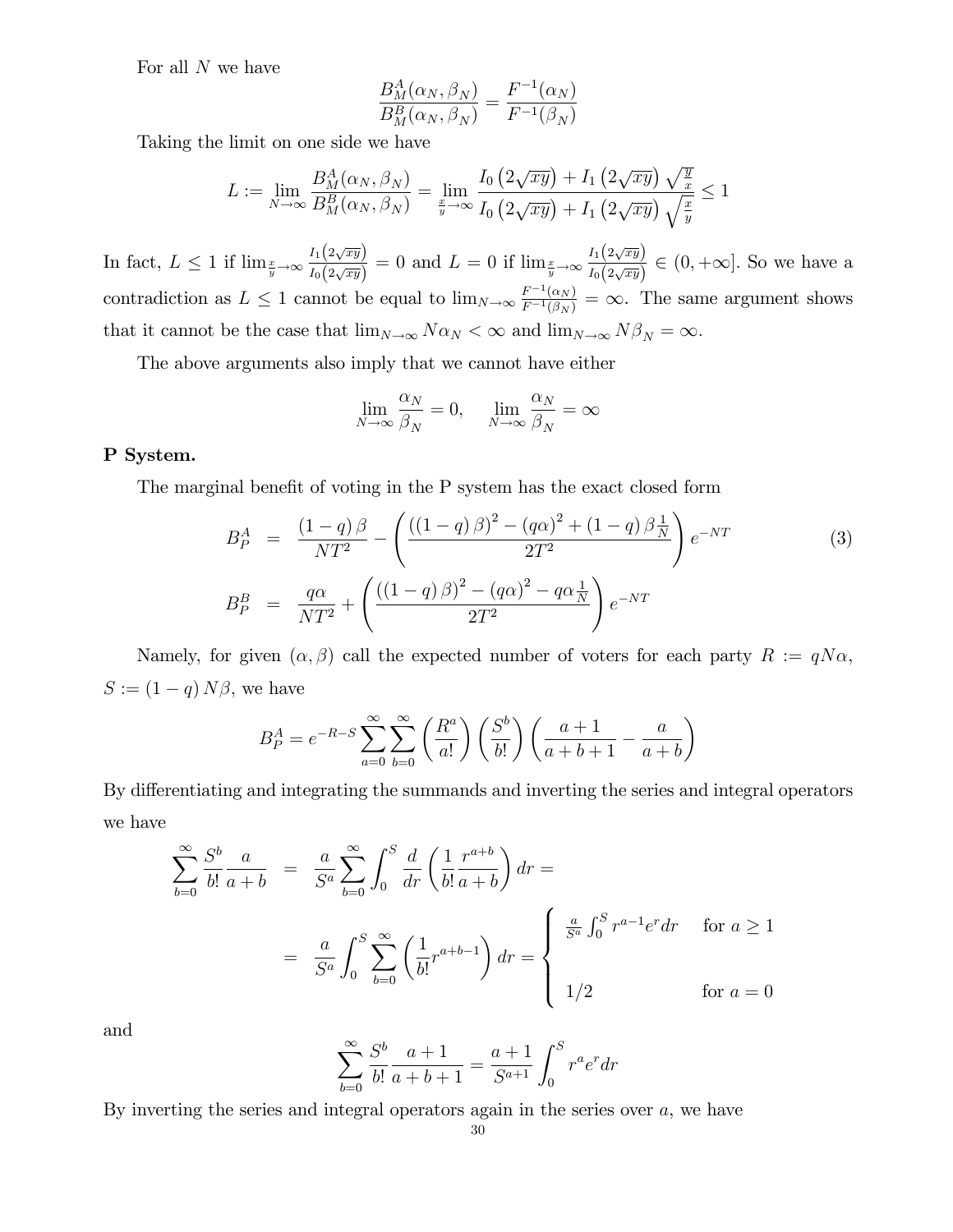$$
B_P^A = e^{-R-S} \left( \sum_{a=0}^{\infty} \frac{R^a}{a!} \left( \frac{a+1}{S^{a+1}} \int_0^S r^a e^r dr \right) - \sum_{a=1}^{\infty} \frac{R^a}{a!} \left( \frac{a}{S^a} \int_0^S r^{a-1} e^r dr \right) - \frac{1}{2} \right)
$$
  
\n
$$
= e^{-R-S} \left( \int_0^S \left( \frac{\frac{1}{S} \left( \sum_{a=0}^{\infty} \frac{\left( \frac{R}{S} r \right)^a}{a!} + \sum_{a=1}^{\infty} \frac{\left( \frac{R}{S} r \right)^a}{(a-1)!} \right)}{-\frac{R}{S} \sum_{a=1}^{\infty} \frac{\left( \frac{R}{S} r \right)^{a-1}}{(a-1)!}} \right) e^r dr - \frac{1}{2} \right)
$$
  
\n
$$
= e^{-R-S} \left( \frac{1}{S^2} \int_0^S e^{(1+\frac{R}{S})r} (S - RS + Rr) dr - \frac{1}{2} \right)
$$
  
\n
$$
= \frac{S}{(R+S)^2} - \frac{e^{-(R+S)}}{(R+S)^2} \frac{S^2 - R^2 + S}{2}
$$

and by symmetry

$$
B_P^B(R, S) = B_P^A(S, R)
$$

We first show that

$$
\lim_{N \to \infty} \alpha_N = \lim_{N \to \infty} \beta_N = 0
$$

For any fixed  $\alpha > 0$  and  $\beta > 0$ , by inspection of the closed form expression (3) we see that  $\lim_{N\to\infty} B_P^A(\alpha, \beta) = \lim_{N\to\infty} B_P^B(\alpha, \beta) = 0$ , so the same argument obtained for the M system applies.

Next, we show that

$$
\lim_{N \to \infty} N \alpha_N = \lim_{N \to \infty} N \beta_N = \infty, \quad \lim_{N \to \infty} \frac{\alpha_N}{\beta_N} \in (0, \infty)
$$

Summing the two P system equations we have

$$
\frac{1}{NT}\left(1 - \frac{e^{-NT}}{2}\right) = F^{-1}(\alpha) + F^{-1}(\beta)
$$

Since the RHS goes to zero the LHS will too, which means that  $NT$  must go to infinity so we cannot have both  $\lim_{N\to\infty} N\alpha_N < \infty$  and  $\lim_{N\to\infty} N\beta_N < \infty$ . Hence, for N large, since the exponential terms  $e^{-NT}$  in (3) vanish faster than the hyperbolic terms, the system approximates to

$$
\frac{(1-q)\beta}{NT^2} = F^{-1}(\alpha), \quad \frac{q\alpha}{NT^2} = F^{-1}(\beta)
$$
\n
$$
(4)
$$

Suppose  $\lim_{N\to\infty} N\alpha_N = \infty$  and  $\lim_{N\to\infty} N\beta_N < \infty$ , then  $\lim_{N\to\infty} \frac{\alpha_N}{\beta_N}$  $\frac{\alpha_N}{\beta_N} = \infty$  which implies (using a Taylor expansion of  $F^{-1}$  on the numerator and the denominator around zero) that  $\lim_{N\to\infty}\frac{F^{-1}(\alpha_N)}{F^{-1}(\beta_N)}=\frac{\alpha(F^{-1}(0))'+\alpha^2/2(F^{-1}(0))''+...}{\beta(F^{-1}(0))'+\beta^2/2(F^{-1}(0))''+...}$  $\frac{\beta(F^{-1}(0)) + \alpha^{2}(F^{-1}(0)) + \dots}{\beta(F^{-1}(0))' + \beta^{2}(2(F^{-1}(0))' + \dots} = \infty$ . From (4) we have

$$
\frac{1-q}{q} \frac{\beta_N}{\alpha_N} = \frac{F^{-1}(\alpha_N)}{F^{-1}(\beta_N)}
$$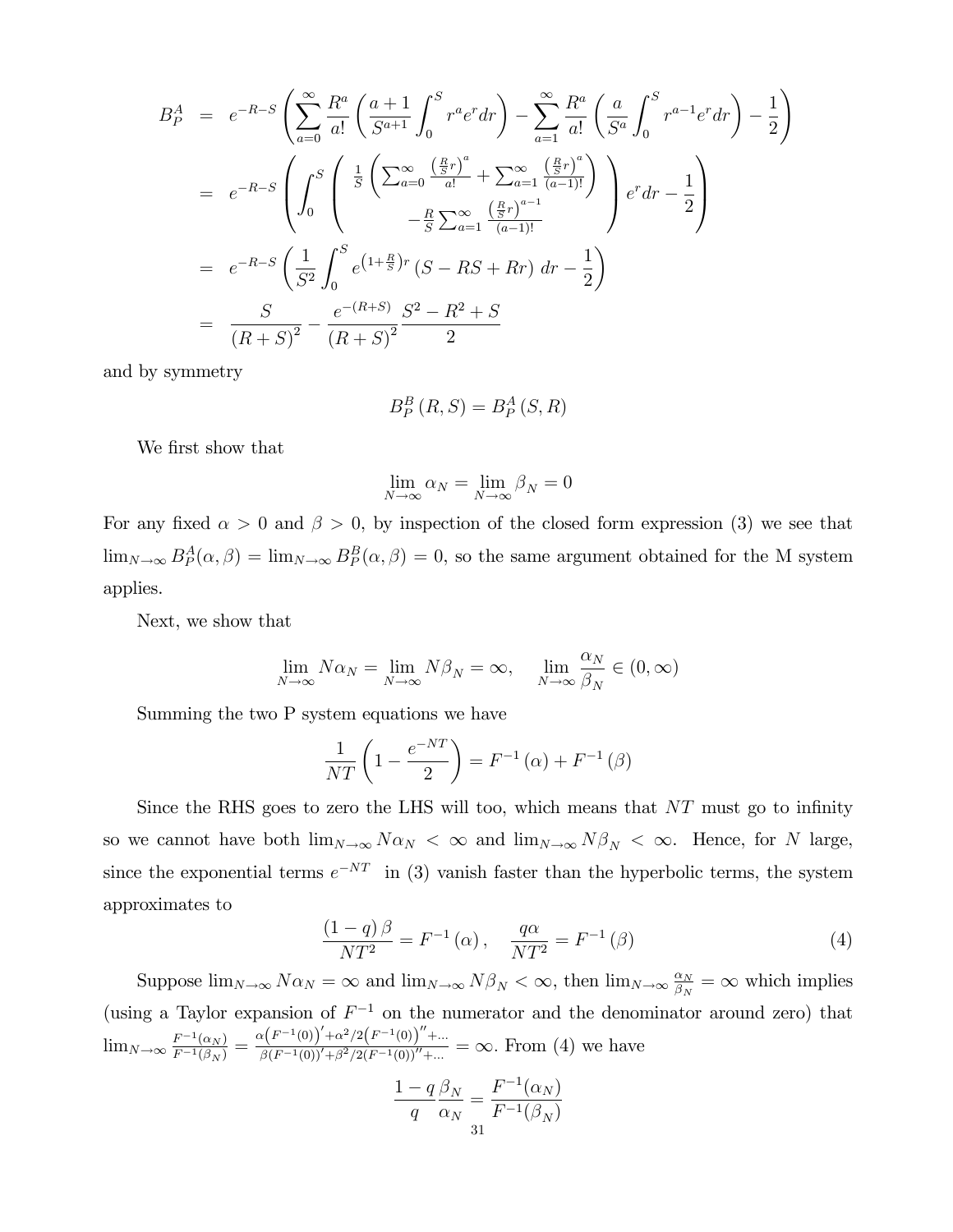so we reach a contradiction as the above equality cannot hold as  $N \to \infty$ . The same argument shows that it cannot be the case that  $\lim_{N\to\infty} N\alpha_N < \infty$  and  $\lim_{N\to\infty} N\beta_N = \infty$ .

The above arguments also imply that we cannot have either

$$
\lim_{N \to \infty} \frac{\alpha_N}{\beta_N} = 0, \quad \lim_{N \to \infty} \frac{\alpha_N}{\beta_N} = \infty
$$

Proof of Proposition 3...

### 1. Uniqueness of M System.

For N large, since  $\lim_{N\to\infty} N\alpha_N = \lim_{N\to\infty} N\beta_N = \infty$ , if the players use asymptotic approximations in their computations, then we can use the asymptotic expression for the modified Bessel functions (2) which yields

$$
\sqrt{q\alpha}F^{-1}(\alpha) = \sqrt{(1-q)\beta}F^{-1}(\beta)
$$

Since the function  $\sqrt{\alpha} F^{-1}(\alpha)$  is increasing we can define the function

$$
\beta := \beta_M(\alpha)
$$

where  $\beta_M : [0,1] \longrightarrow [0,1]$  is an increasing and differentiable function with  $\beta_M(0) = 0$ . The system is reduced to a single equation

$$
B_M^A(\alpha, \beta_M(\alpha)) = F^{-1}(\alpha)
$$

For uniqueness we need to show that the  $B_M^A$  is decreasing in  $\alpha$ , namely, renaming  $g := \sqrt{x}$ and  $h = \sqrt{y}$ , that the following quantity is negative:

$$
\frac{d}{dg}\left(\frac{e^{-N(h-g)^2}}{\sqrt{N}}\frac{g+h}{4\sqrt{\pi}g\sqrt{hb}}\right) = \frac{e^{-N(h-g)^2}}{\sqrt{N}}\left(-2N\left(h-g\right)\frac{d\left(h-g\right)}{dg}\frac{g+h}{4\sqrt{\pi}g\sqrt{gh}} + \frac{d}{dg}\left(\frac{g+h}{4\sqrt{\pi}g\sqrt{gh}}\right)\right)
$$

For large N this derivative will be negative if and only if

$$
\frac{d\left(h-g\right)}{dg} = \frac{\sqrt{1-q}}{\sqrt{q}} \frac{d\beta'}{d\alpha'} - 1 > 0
$$

where we defined

$$
\beta' : = \sqrt{\beta}, \quad \alpha' := \sqrt{\alpha}
$$

$$
G(\alpha') : = \alpha' F^{-1} ((\alpha')^2) = \sqrt{\alpha} F^{-1}(\alpha)
$$

we have

$$
\left(\sqrt{1-q}\right)G\left(\beta'\right) = \left(\sqrt{q}\right)G\left(\alpha'\right) \implies \frac{\sqrt{1-q} \, d\beta'}{\sqrt{q} \, d\alpha'} = \frac{G'\left(\alpha'\right)}{G'\left(\beta'\right)}
$$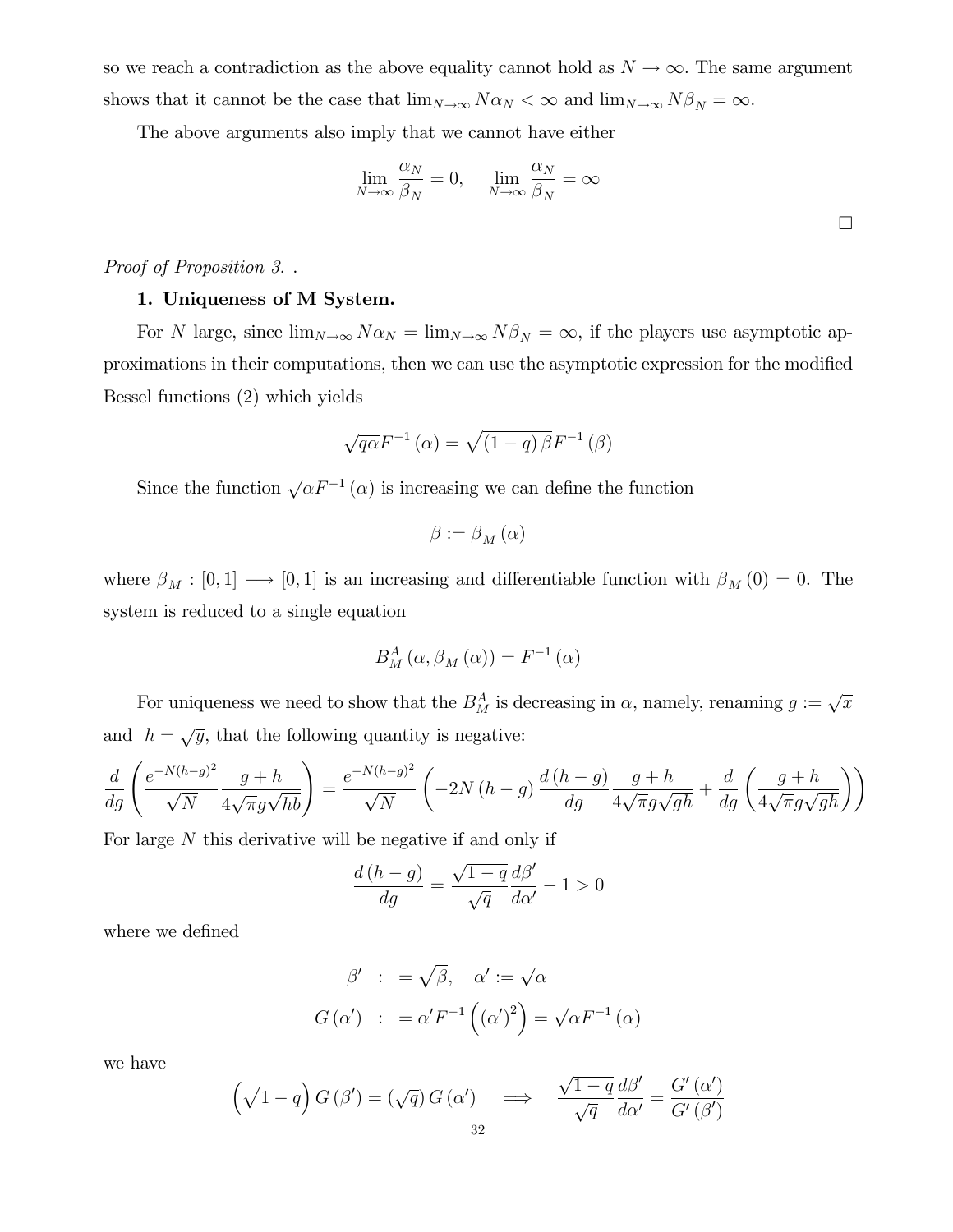So we need  $G'$  to be increasing

$$
G'(\alpha') = \frac{d}{d\alpha} \left( \sqrt{\alpha} F^{-1}(\alpha) \right) \frac{d\alpha}{d\alpha'} = 2 \frac{d}{d\alpha} \left( \alpha F^{-1}(\alpha) \right)
$$

so it suffices for  $\alpha F^{-1}(\alpha)$  to be weakly convex, so it suffices to have  $F(\alpha)$  weakly concave.

## 2. Uniqueness of P System.

If the players use asymptotic approximations in their computations we can ignore the higher order terms in both equations of the system (3) (see proof of Lemma 2), then the system gives the relation

$$
q\alpha F^{-1}(\alpha) = (1-q)\beta F^{-1}(\beta)
$$

Since the function  $\alpha F^{-1}(\alpha)$  is increasing we can define

$$
\beta:=\beta_P(\alpha)
$$

where  $\beta_P(\alpha) : [0,1] \longrightarrow [0,1]$  is an increasing differentiable function with  $\beta_P(0) = 0$ . We now reduced the P system to one equation

$$
B_P^A := \frac{(1-q)\beta_P(\alpha)}{NT^2} = F^{-1}(\alpha)
$$

which we now show has one and only one solution.

The cost side  $F^{-1}(\alpha)$  is increasing from 0 to 1. Uniqueness comes from the fact that the benefit side decreases in  $\alpha$  as its derivative is proportional to

$$
\frac{dB_P^A}{d\alpha} \propto [\beta'_P(\alpha) (q\alpha + (1-q)\beta_P(\alpha)) - 2\beta_P(\alpha) (q + (1-q)\beta'_P(\alpha))]
$$

$$
= -[((1-q)\beta_P(\alpha) - q\alpha)\beta'_P(\alpha) + 2q\beta_P(\alpha)] < 0
$$

because  $q\alpha < (1-q)\beta$ .

### 3. Size Effects.

For the M system, note that the marginal benefit side  $B_P^A$  decreases with N for all  $\alpha$  while the cost side remains unchanged. Hence by the implicit function theorem as we increase  $N$  we have lower  $\alpha$  which implies lower  $\beta$  and in turn lower turnout, formally

$$
0 = \frac{d\left(B_M^A - F^{-1}\right)}{d\alpha} \frac{d\alpha}{dN} + \frac{d\left(B_M^A - F^{-1}\right)}{dN}
$$

$$
\frac{d\alpha}{dN} = -\frac{\frac{dB_M^A}{dN}}{\frac{d\left(B_M^A - F^{-1}\right)}{d\alpha}} < 0 \implies \frac{d\beta}{dN} < 0 \implies \frac{dT_M}{dN} < 0
$$

The proofs for the size effect and the underdog compensation effect for the P system is analogous.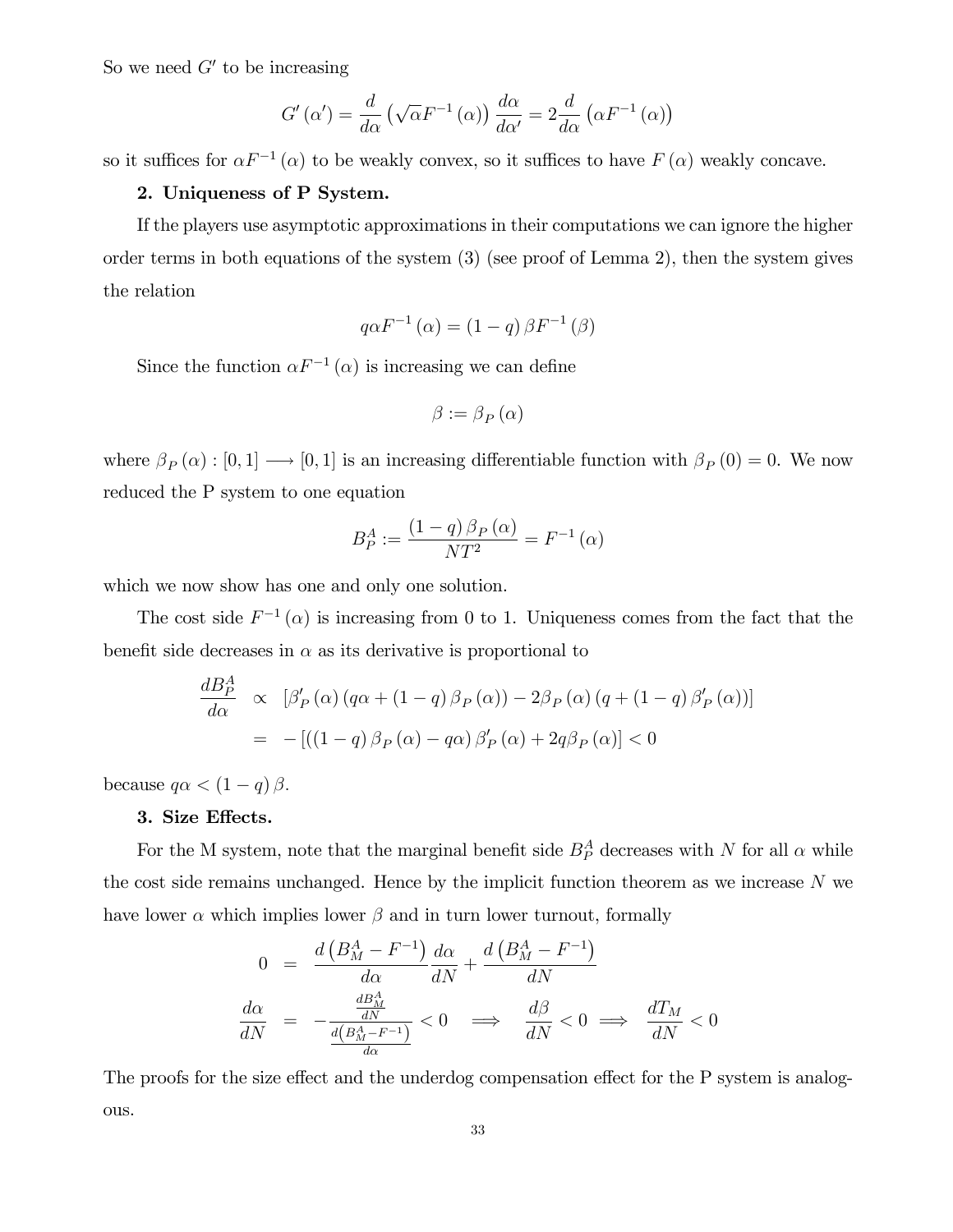## 4. Comparative Turnouts.

Assuming the cost side  $F^{-1}(\alpha)$  is the same in the two systems, it suffices to show that the benefit sides of the equations determining the equilibrium  $\alpha$  are ranked.

For any  $q \neq 1/2$  we need to show that eventually (i.e. for any N above a given  $\overline{N}$ ) we have

$$
B_M^A(\alpha, \beta_M(\alpha)) < B_P^A(\alpha, \beta_P(\alpha)), \quad \text{for all } \alpha \in (0, 1]
$$

namely

$$
e^{-N\left(\sqrt{q\alpha}-\sqrt{(1-q)\beta_M}\right)^2}\sqrt{N} < \frac{\left(1-q\right)\beta_P}{\left(q\alpha+\left(1-q\right)\beta_P\right)^2}\left(\frac{\sqrt{q\alpha}+\sqrt{\left(1-q\right)\beta_M}}{4\sqrt{\pi}\left(q\left(1-q\right)\alpha\beta_M\right)^{1/4}}\frac{1}{\sqrt{q\alpha}}\right)^{-1}
$$

which is satisfied as LHS above converges to zero, whereas the RHS is a positive constant for all  $\alpha \in (0, 1]$  because

$$
\alpha \in (0,1] \implies \beta_P \in (0,1], \beta_M \in (0,1]
$$
  

$$
q \neq 1/2 \implies \sqrt{q\alpha} \neq \sqrt{(1-q)\beta_M(\alpha)}
$$

Hence, eventually we have

$$
q \neq 1/2 \quad \implies \quad \alpha_M < \alpha_P
$$

The symmetry property  $\beta(q) = \alpha(1-q)$  (which holds in both the M and P systems) implies

$$
q \neq 1/2 \quad \implies \quad \beta_M < \beta_P
$$

hence

$$
q \neq 1/2 \quad \implies \quad T_M < T_P
$$

For  $q = 1/2$  we have  $\alpha = \beta$  in both P and M systems. We need to show that eventually

$$
B_M^A > B_P^A, \quad \alpha \in (0, 1]
$$

namely

$$
\frac{1}{\sqrt{N}} \left( \frac{2\sqrt{q\alpha}}{4\sqrt{\pi}} \right) \frac{1}{q\alpha} > \frac{1}{N} \left( \frac{q\alpha}{2 \left( 2q\alpha \right)^2} \right)
$$

Rearranging we have

$$
\sqrt{N}\left(\frac{1}{2\sqrt{\pi}\sqrt{q\alpha}}\right) > \left(\frac{1}{8q\alpha}\right)
$$

which is satisfied as the RHS is a positive constant and the LHS increases to infinity. Hence

$$
q = 1/2 \quad \implies \quad \alpha_M > \alpha_P \quad \implies \quad T_M > T_P
$$

### 5. Comparative Underdog Effects.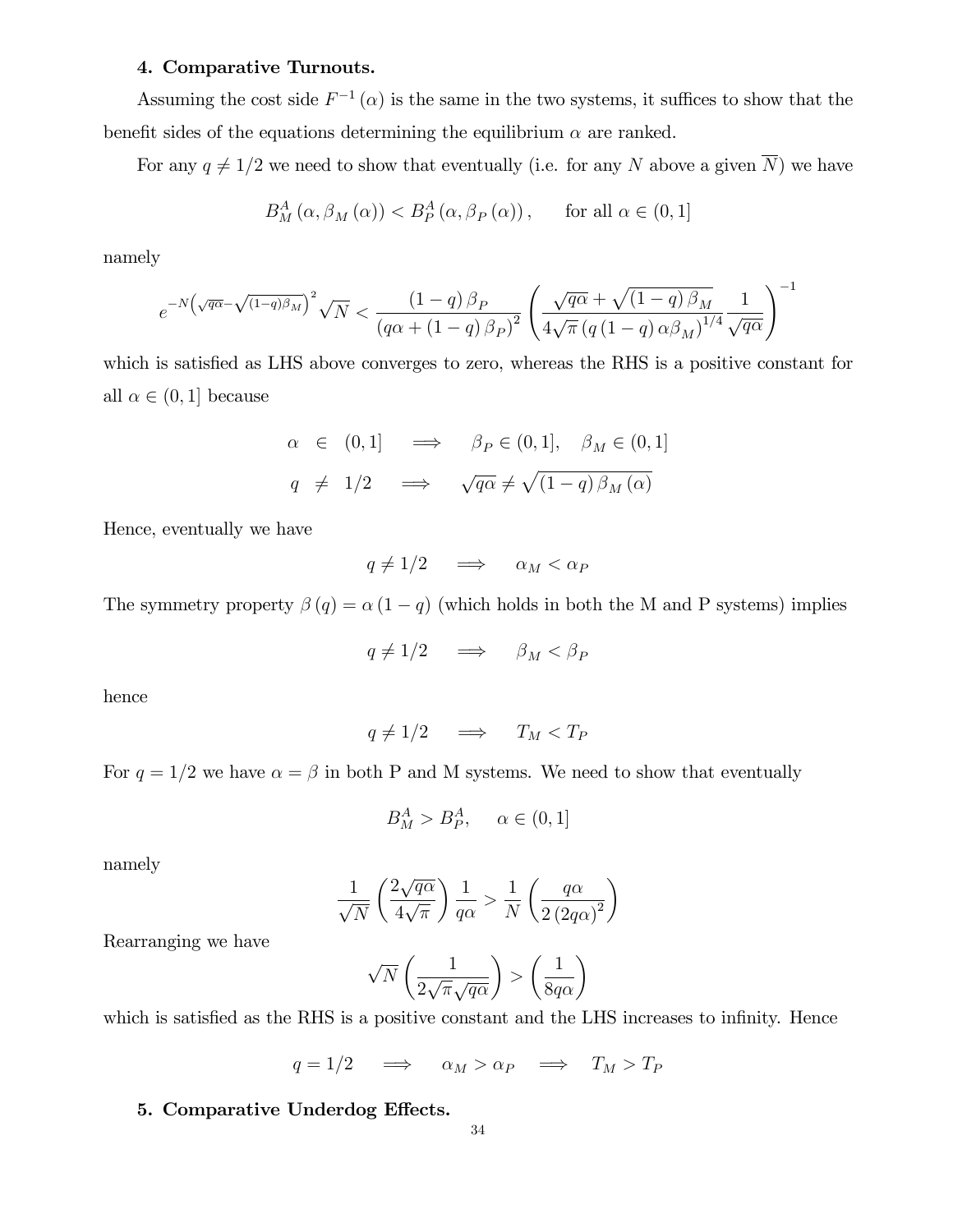Given that for the M system we have

$$
q\alpha_M \left(F^{-1}\left(\alpha_M\right)\right)^2 = \left(1-q\right)\beta_M \left(F^{-1}\left(\beta_M\right)\right)^2
$$

and for the P system we have

$$
q\alpha_P\left(F^{-1}\left(\alpha_P\right)\right) = \left(1-q\right)\beta_P\left(F^{-1}\left(\beta_P\right)\right)
$$

then

$$
\frac{1-q}{q} = \left(\frac{\alpha_P}{\beta_P}\right)^2 \left(\frac{\frac{F^{-1}(\alpha_P)}{\alpha_P}}{\frac{F^{-1}(\beta_P)}{\beta_P}}\right) = \left(\frac{\alpha_M}{\beta_M}\right)^3 \left(\frac{\frac{F^{-1}(\alpha_M)}{\alpha_M}}{\frac{F^{-1}(\beta_M)}{\beta_M}}\right)^2
$$

By definition of derivative at zero we have

$$
\frac{dF^{-1}}{dx}|_{x=0} = \lim_{x \to 0} \frac{F^{-1}(x)}{x} \in (0, \infty)
$$

For N large,  $\alpha$  and  $\beta$  converge to zero both in the M and in the P system so

$$
\lim_{N \to \infty} \left( \frac{\frac{F^{-1}(\alpha)}{\alpha}}{\frac{F^{-1}(\beta)}{\beta}} \right) = 1
$$

and the result follows. If  $\frac{dF^{-1}}{dx}|_{x=0} \in \{0,\infty\}$  then the above limit is indeterminate and the result need not be true. If the function  $F^{-1}$  is infinitely differentiable and n is the lowest integer for which

$$
\frac{d^n F^{-1}}{dx^n}|_{x=0} \in (0, \infty)
$$

then by iterating the procedure we have

$$
\lim_{N \to \infty} \left( \frac{\frac{d^{n-1} F^{-1}(\alpha)}{d\alpha^{n-1}}}{\frac{d^{n-1} F^{-1}(\beta)}{d\beta^{n-1}}} \right) = 1
$$

so the underdog compensation comparison generalizes to

$$
\frac{1-q}{q} = \left(\frac{\alpha_P}{\beta_P}\right)^{n+1} = \left(\frac{\alpha_M}{\beta_M}\right)^{2n+1}
$$

 $\Box$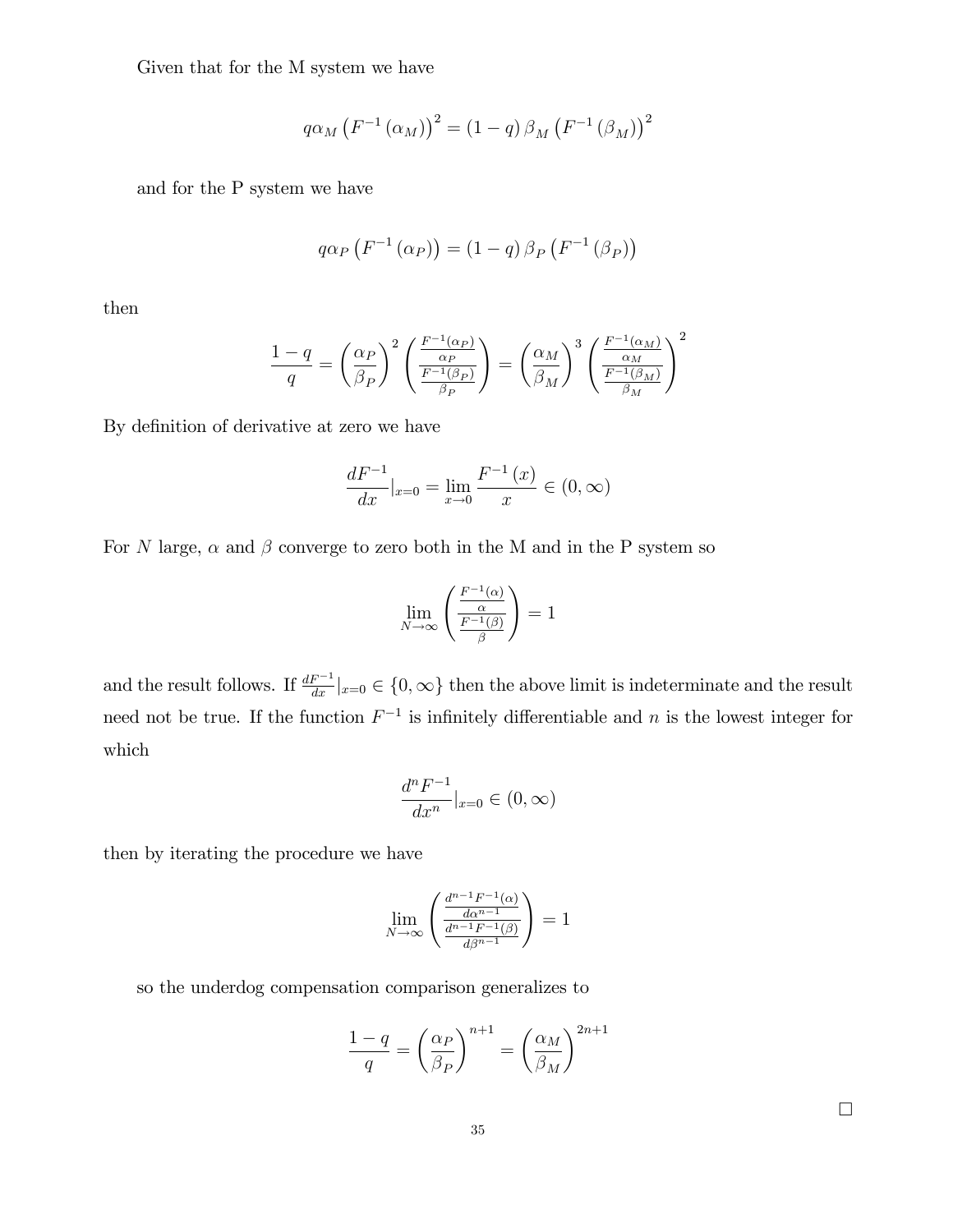# Appendix B: Results from QRE estimation

Table 7 displays the estimated logit QRE turnout rates, constraining the logit parameter to be the same across all treatments within each voting rule. The estimated value of  $\hat{\lambda}$  is 7 for the the M data and 17 for the P data. There is essentially no change in the estimated QRE turnout rates if  $\widehat{\lambda}$  is constrained to be equal in both treatments.

|                |                 | $N_A$ $N_B$ $c_{max}$ | Rule $\hat{\alpha}$ |  | $\widehat{T}$                                                              | $\alpha_{\widehat{1}}^*$ $\beta_{\widehat{1}}^*$ $T_{\widehat{1}}^*$ |  |
|----------------|-----------------|-----------------------|---------------------|--|----------------------------------------------------------------------------|----------------------------------------------------------------------|--|
| $\overline{4}$ | 5 <sup>5</sup>  | $\cdot$ 3             | М                   |  | $0.622*$ (.047) $0.636*$ (.050) $0.630*$ (.042) 0.61 0.65 0.63             |                                                                      |  |
| 3              | 6               | $\cdot$ 3             | М                   |  | $0.513*$ (.046) $0.520*$ (.055) $0.518*$ (.044) 0.51 0.52 0.52             |                                                                      |  |
| $\overline{2}$ | $7\overline{ }$ | $\cdot$ 3             | М                   |  | $0.490*$ $(.073)$ $0.360*$ $(.060)$ $0.389*$ $(.054)$ $0.44$ $0.42$ $0.42$ |                                                                      |  |
| $\overline{4}$ | $5\overline{)}$ | .55                   | М                   |  | $0.479*$ (.026) $0.451*$ (.028) $0.464*$ (.021) 0.48 0.45 0.46             |                                                                      |  |
| 3 <sup>2</sup> | 6               | .55                   | М                   |  | $0.436*$ (.025) $0.399*$ (.030) $0.411*$ (.022) 0.44 0.40 0.41             |                                                                      |  |
| $\overline{2}$ | $\overline{7}$  | .55                   | М                   |  | $0.330*$ $(.045)$ $0.284*$ $(.037)$ $0.294*$ $(.031)$ $0.33$ $0.28$ $0.29$ |                                                                      |  |
| $\overline{4}$ | 5 <sup>5</sup>  | $.3\phantom{0}$       | $\mathbf P$         |  | $0.547$ (.029) $0.486$ (.028) $0.513$ (.026) $0.48$ 0.44 0.46              |                                                                      |  |
| 3              | 6               | $.3\phantom{0}$       | $\mathbf P$         |  | $0.547*$ (.054) $0.465*$ (.048) $0.492*$ (.040) 0.55 0.40 0.45             |                                                                      |  |
| $\overline{2}$ | $\overline{7}$  | $\cdot$ 3             | $\mathbf P$         |  | $0.600(.036)$ $0.421*(.047)$ $0.461*(.038)$ $0.65$ $0.37$ $0.43$           |                                                                      |  |
| $\overline{4}$ | $5\overline{)}$ | .55                   | $\mathbf{P}$        |  | $0.362*$ (.024) $0.370*$ (.039) $0.367*$ (.024) $0.35$ 0.32 0.33           |                                                                      |  |
| $\mathbf{3}$   | 6               | .55                   | P                   |  | $0.477$ (.037) $0.305*$ (.037) $0.362*$ (.028) 0.40 0.29 0.33              |                                                                      |  |
| $\overline{2}$ | $\overline{7}$  | .55                   | P                   |  | $0.515*$ $(.027)$ $0.320$ $(.029)$ $0.363$ $(.024)$ $0.48$ $0.27$ $0.32$   |                                                                      |  |
|                |                 |                       |                     |  |                                                                            |                                                                      |  |

Table 7. Observed turnout rates. Clustered standard errors in parenthesis.

The scatter plot of the QRE-estimated turnout rates against the observed turnout rates is given below. Note that the slope has increased from 0.82 to 0.89, the constant term has decreased from 0.10 to 0.07 and the  $\mathbb{R}^2$  has increased from .87 to .91.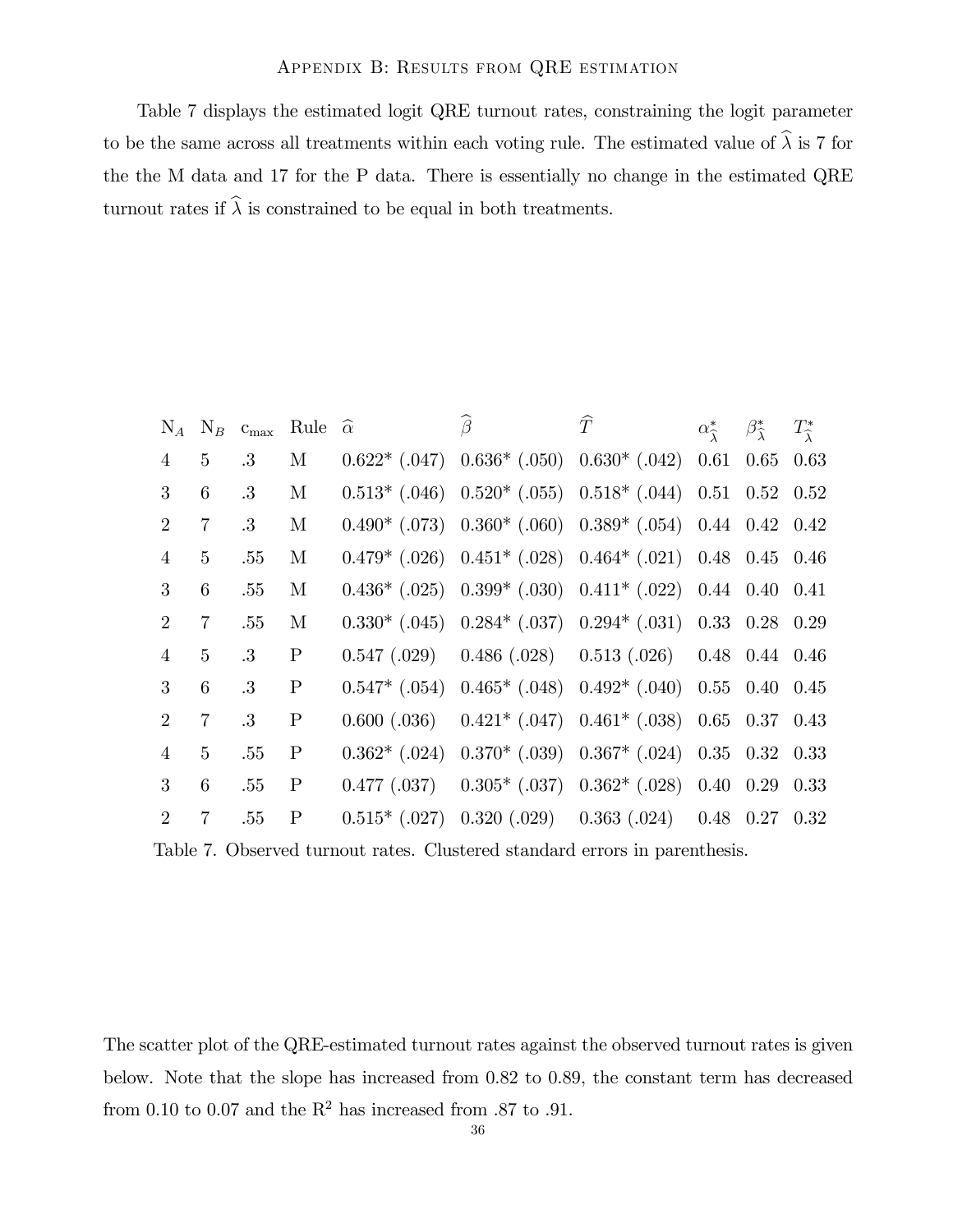

Figure 4: Observed Turnout Rates plotted against QRE-estimated Turnout Rates.

# 5. Appendix C: Experiment Instructions

Thank you for agreeing to participate in this decision making experiment. During the experiment we require your complete, undistracted attention, and ask that you follow instructions carefully. You may not open other applications on your computer, chat with other students, or engage in other distracting activities, such as using your phone, reading books, etc. You will be paid for your participation in cash, at the end of the experiment. Different participants may earn different amounts. What you earn depends partly on your decisions, partly on the decisions of others, and partly on chance. The entire experiment will take place through computer terminals, and all interaction between you will take place through the computers. It is important that you not talk or in any way try to communicate with other participants during the experiments. During the instruction period, you will be given a complete description of the experiment and will be shown how to use the computers. If you have any questions during the instruction period, raise your hand and your question will be answered out loud so everyone can hear. If you have any questions after the experiment has begun, raise your hand, and an experimenter will come and assist you.

We will begin with a brief practice session to help familiarize you with the computer interface. The practice rounds will be followed by 2 different paid sessions. Each paid session will consist of 50 rounds. At the end of the last paid session, you will be paid the sum of what you have earned in all rounds of the two paid sessions, plus the show-up fee of \$5.00. Everyone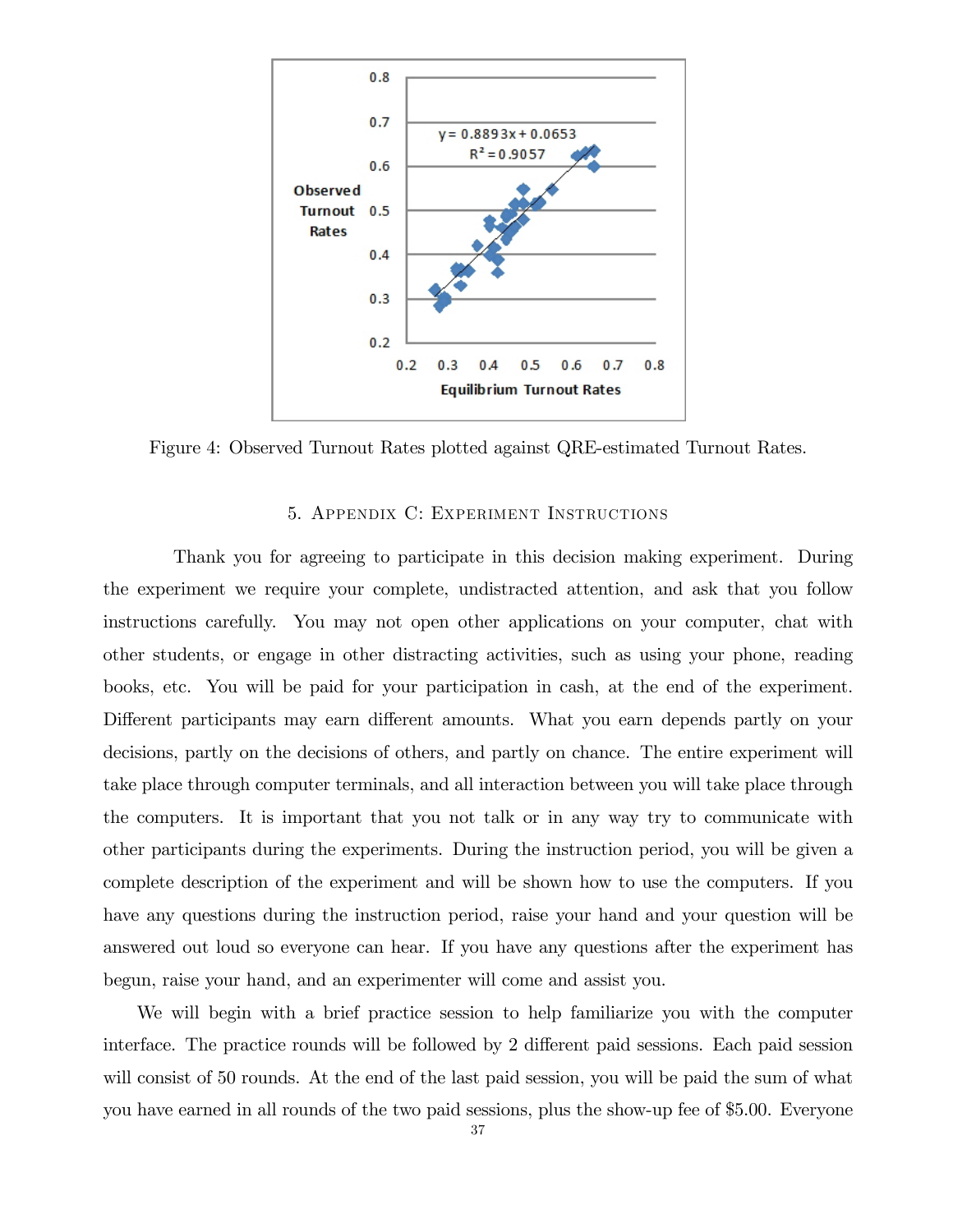will be paid in private and you are under no obligation to tell others how much you earned. Your earnings during the experiment are denominated in POINTS. Your DOLLAR earnings are determined by multiplying your earnings in POINTS by a conversion rate. In this experiment, the conversion rate is 0.002, meaning that 100 POINTS is worth 20 cents.

We will now go through two practice rounds to explain the rules for the first part of the experiment, and will explain the screen display. During the practice rounds, please do not hit any keys until I tell you, and when you are prompted by the computer to enter information, please wait for me to tell you exactly what to enter. You are not paid for these practice rounds.

### [AUTHENTICATE CLIENTS]

Please pull out your dividers. Please double click on the icon on your desktop that says MULTISTAGE CLIENT. When the computer prompts you for your name, type your First and Last name. Then click SUBMIT and wait for further instructions.

SCREEN 1 (user interface)

[Point out while reading the following.]

You now see the first screen of the experiment on your computer. It should look similar to this screen. Please do not do anything with your mouse yet, until I have finished explaining the screen. [POINT TO PPT SLIDE DISPLAYED ON SCREEN IN FRONT OF ROOM]

Here are the instructions for the first part of the experiment. At the top of the screen will be your id number. Each of you has been assigned to one of two groups, called the ALPHA GROUP and the BETA GROUP. The ALPHA group always has 2 members and the BETA group always has 7 members. The screen informs you which group you will be in and reminds you how many members are in each group.

Each of you will be asked to choose either "X" or "Y" by clicking on a button with the mouse. Please wait and don't do anything yet.

The sample display in front of the room shows you what the screen looks like for a member of the Alpha group. The screen also tells you what your "Y bonus" is. This is an extra bonus you earn if you choose Y instead of X, independent of what other participants choose.

Your earnings are computed in the following way. It is very important that you understand this, so please listen carefully.

### SCREEN 2

[Point while reading.] First suppose you choose X. To compute your earnings, we compare the number of members of your group choosing  $X^*$  to the number of members of the other group choosing X. Your payoff is  $105$  if the number of members in your group choosing X is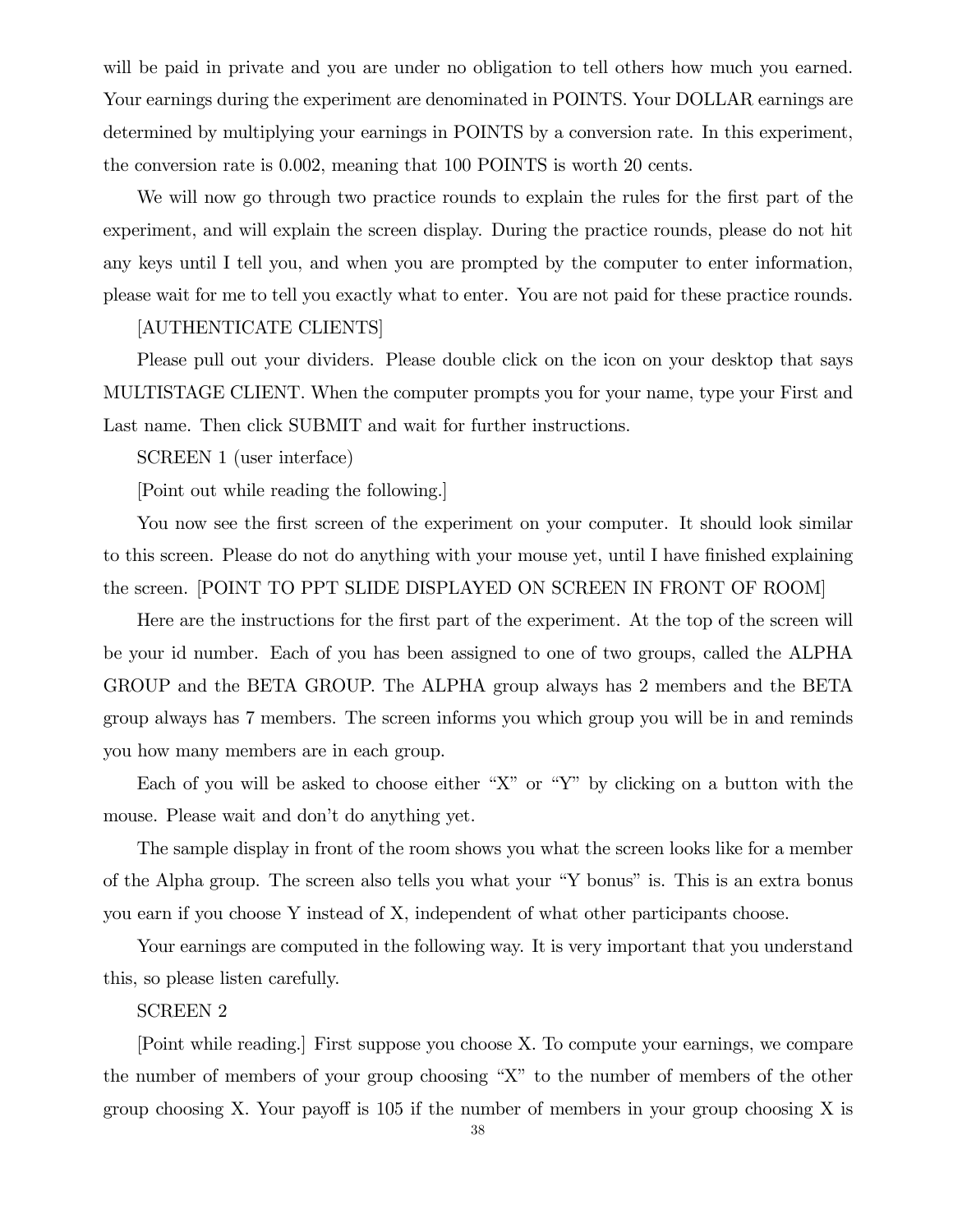greater than the number of members of the other group who choose  $X$ . Your payoff is 55 if the number of members in your group choosing X is equal to the number of members of the other group who choose X. Your payoff is  $5$  if the number of members in your group choosing X is fewer than the number of members of the other group who choose X.

Your earnings are computed slightly differently if you choose Y. Specifically, in addition to the above earnings (either 105, 55, or 5) you also earn your Y bonus. This payoff information is displayed in a table on your screen.

The amount of each participant's Y-bonus is assigned completely randomly by the computer at the beginning of each round and is shown in the second line down from the top of the screen. Y-bonuses are assigned separately for each participant, so different participants will typically have different Y-bonuses. What you see up the front is just an example of one participant's Y-bonus. In any given round you will have an equal chance of being assigned any Y-bonus between 0 and 30 points. Your Y-bonus in each round will not depend on your Y-bonus or decisions in previous rounds, or on the Y-bonuses and decisions of other participants. While you will be told your own Y-bonus in each round before making a decision, you will never be told the Y-bonuses of other participants. You will only know that each of the other participants has a Y-bonus that is some number between 0 and 30.

At this time, if your ID number is even, please click on row label Y; if your ID number is odd, please click on the row label X. Once everyone has made their selection, the results from this Örst practice round are displayed on your screen. It will look like

SCREEN 3

if your choice was X, and

SCREEN 4

if your choice was Y.

This completes the first practice round, and you now see a screen like this. The bottom of the screen contains a history panel. This panel will be updated to reflect the history of all previous rounds. [go over columns of history screen]

At the beginning of every new round you will be randomly re-assigned to new groups, and will have the opportunity to choose between  $X^{\prime}$  and  $Y^{\prime}$ ." In other words, you will not necessarily be in the same group during each round. You will also be randomly reassigned a new Y-bonus at the beginning of each round.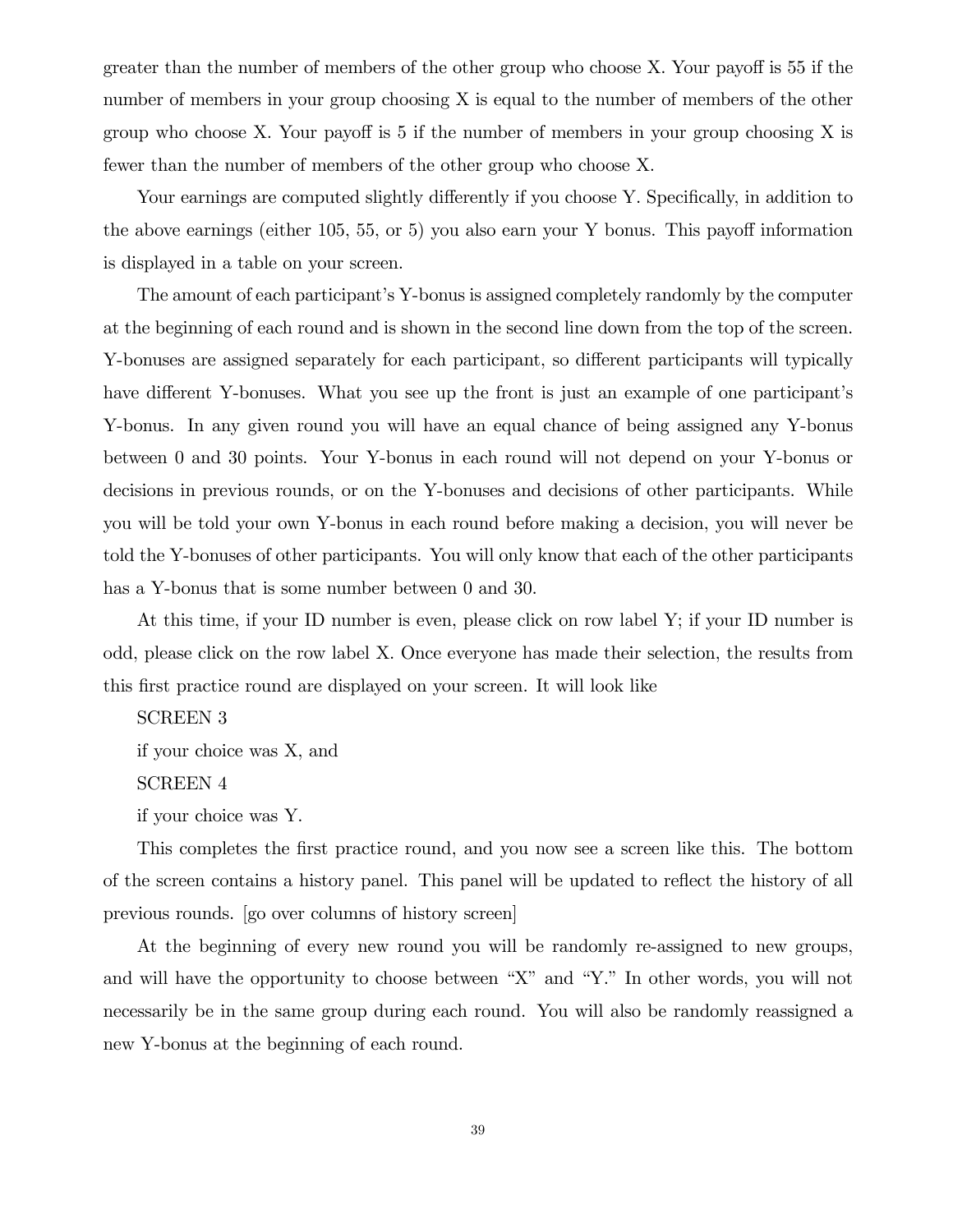We will now go to a second practice round. When this practice round is over, an online quiz will appear on your screen. Everyone must answer all the questions correctly before we can proceed to the paid rounds. Does anyone have any question?

Please take note of your new group assignment, alpha or beta, since the group assignments are shuffled randomly between each round. Also, please take note of your new Y-bonus, which has been randomly redrawn between the values of 0 and 30.

#### [SLIDE 4 ]

#### GO TO NEXT MATCH

Please make your decision now by clicking on the row label X or Y.

A quiz is now displayed on your screen. Please read each question carefully and select the correct answer. Once everyone has answered all the questions correctly, you may all go on to the second page of the quiz. After everyone has correctly answered the second page of questions, we will begin the first paid session. If you have any questions as you are completing the quiz, please feel free to raise your hand and I will go to your workstation to answer your question.

The first paid session will follow the same instructions as the practice session. There will be a total of 50 rounds in the Örst paid session. Let me summarize those instructions before we start.

[Go over summary slide.] Are there any questions before we begin the Örst paid session? [Answer questions.] Please begin. There will be 50 rounds, and then you will receive new instructions. (Play rounds  $1-50$ ) The first session is now over.

SESSION 2

We will now begin session 2.

[SLIDE 5]

The second paid session will be slightly different from the first session. Let me summarize those rules before we start. Please listen carefully. The rules are the same as before with only one exception. In each round of this session, you will have an equal chance of being assigned a Y-bonus between 0 and 55 points. Again, our Y-bonus in each round will not depend on your Ybonus or decisions in previous rounds, or on the Y-bonuses and decisions of other participants. While you will be told your own Y-bonus in each round before making a decision, you will never be told the Y-bonuses of the other participants. You will only know that each of the other participants has a Y-bonus that is some number between 0 and 55. You may choose  $X$ <sup>n</sup> or  $\mathbf{Y}$ .